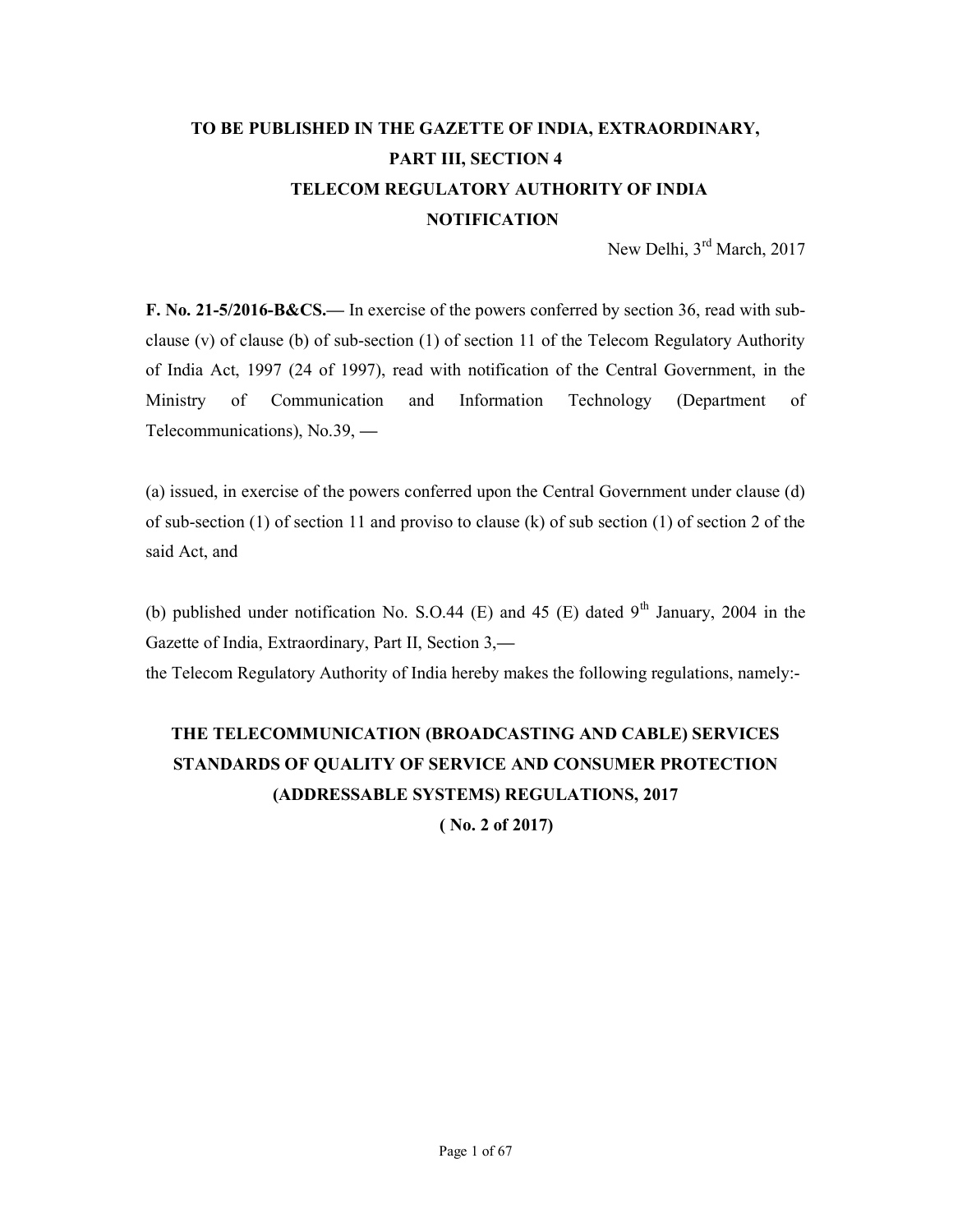### CHAPTER I PRELIMINARY

1. Short title, extent and commencement.— (1) These regulations may be called the Telecommunication (Broadcasting and Cable) Services Standards of Quality of Service and Consumer Protection (Addressable Systems) Regulations, 2017.

(2) These regulations shall be applicable to broadcasting services related to television provided, through addressable systems, throughout the territory of India.

(3) (a) Except as otherwise provided in sub-clause (b), these regulations shall come into force after one hundred and eighty days from the date of publication of these regulations in the Official Gazette. (b) Sub-regulation (5) of regulation 24 and regulations 25, 31, 32, 33, 34 and 37 of these regulations shall come into force after one hundred and twenty days from the date of publication of these regulations in the Official Gazette.

2. Definitions.— (1) In these regulations, unless the context otherwise requires:-

- (a) "Act" means the Telecom Regulatory Authority of India Act, 1997 (24 of 1997);
- (b) "active subscriber" for the purpose of these regulations, means a subscriber who has been authorized to receive signals of television channels as per the subscriber management system and whose set top box has not been denied signals;
- (c) "addressable system" means an electronic device (which includes hardware and its associated software) or more than one electronic device put in an integrated system through which transmission of programmes including re-transmission of signals of television channels can be done in encrypted form, which can be decoded by the device or devices at the premises of the subscriber within the limits of the authorization made, on the choice and request of such subscriber, by the distributor of television channels;
- (d) "a-la-carte" or "a-la-carte channel" with reference to offering of a television channel means offering the channel individually on a standalone basis;
- (e) "Authority" means the Telecom Regulatory Authority of India established under sub-section (1) of section 3 of the Telecom Regulatory Authority of India Act,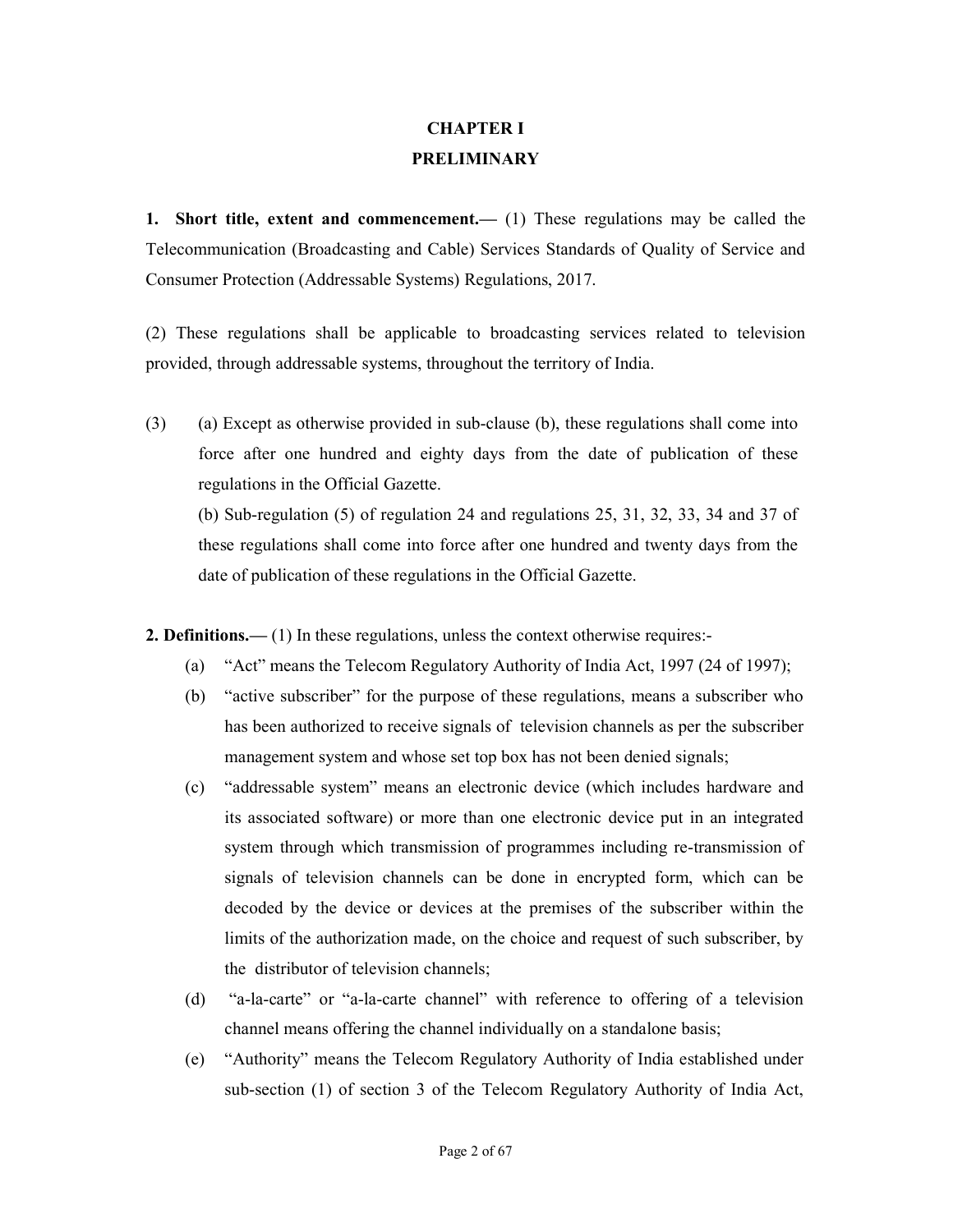1997 (24 of 1997);

- (f) "bouquet" or "bouquet of channels" means an assortment of distinct channels offered together as a group or as a bundle and all its grammatical variations and cognate expressions shall be construed accordingly;
- (g) "broadcaster" means a person or a group of persons, or body corporate, or any organization or body who, after having obtained, in its name, downlinking permission for its channels, from the Central Government, is providing programming services;
- (h) "broadcaster's share of maximum retail price" with reference to a pay channel or a bouquet of pay channels means any fee payable by a distributor of television channels to a broadcaster for signals of pay channel or bouquet of pay channels, as the case may be, and for which due authorization has been obtained by such distributor from that broadcaster;
- (i) "broadcasting services" means the dissemination of any form of communication like signs, signals, writing, pictures, images and sounds of all kinds by transmission of electro-magnetic waves through space or through cables intended to be received by the general public either directly or indirectly and all its grammatical variations and cognate expressions shall be construed accordingly;
- (j) "cable service" or "cable TV service" means the transmission of programmes including re-transmission of signals of television channels through cables;
- (k) "cable television network" or "cable TV network" means any system consisting of a set of closed transmission paths and associated signal generation, control and distribution equipment, designed to provide cable service for reception by multiple subscribers;
- (l) "compliance officer" means any person designated so, who is capable of appreciating requirements for regulatory compliance under these regulations, by a service provider;
- (m) "customer care centre" means a department or a section or a facility established under sub-regulation (1) of regulation 25 by the distributor of television for addressing service requests, answering queries, recording of complaints, and redressal of grievances of consumers, by telephonic or electronic means or by any other means;
- (n) "customer care number" means a toll free telephone number specified by the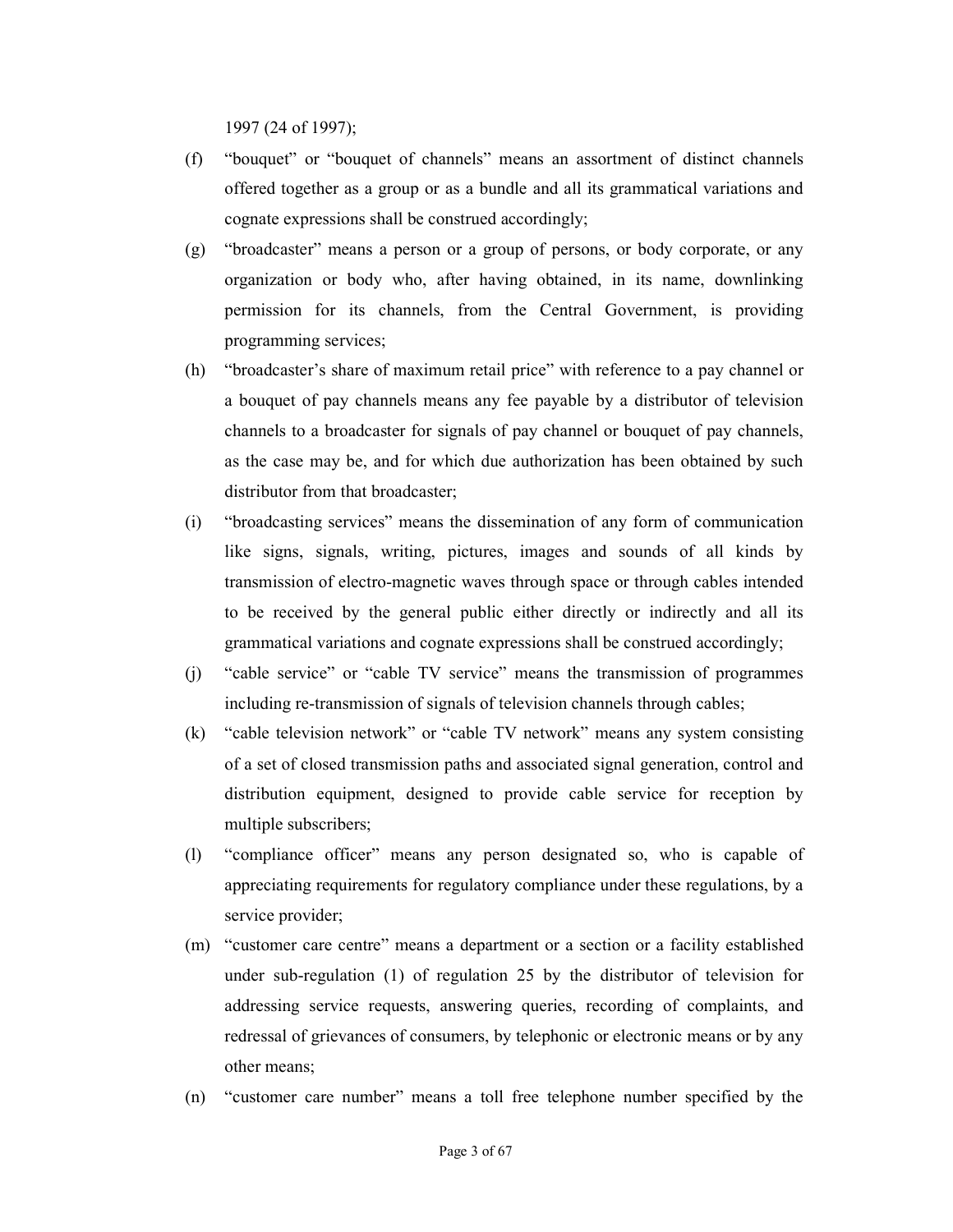distributor of television channels in compliance of sub-regulation (1) of regulation 25, to enable a consumer to access his customer care centre;

- (o) "customer care programming service" means a programming service designated for consumer awareness and dissemination of information relating to the services offered by the distributor of television Channels;
- (p) "customer premises equipment" or "CPE" means the components and accessories installed at the premises of the subscriber to enable the reception of broadcasting services related to television provided through addressable systems and includes cable wire, set top box, remote control for set top box, dish antenna, low noise block converter or any other equipment which may be necessary to receive broadcasting services related to television;
- (q) "direct to home operator" or "DTH operator" means any person who has been granted licence by the Central Government to provide direct to home (DTH) service;
- (r) "direct to home service" or "DTH service" means re-transmission of signals of television channels, by using a satellite system, directly to subscriber's premises without passing through an intermediary such as local cable operator or any other distributor of television channels;
- (s) "distribution platform" means distribution network of a DTH operator, multisystem operator, HITS operator or IPTV operator;
- (t) "distributor of television channels" or "distributor" means any DTH operator, multi-system operator, HITS operator or IPTV operator;
- (u) "distributor retail price" or "DRP" for the purpose of these regulations, means the price, excluding taxes, declared by a distributor of television channels and payable by a subscriber for a-la-carte pay channel or bouquet of pay channels, as the case may be;
- (v) "electronic programme guide" or "EPG" means a program guide maintained by the distributors of television channels that lists television channels and programmes, and scheduling and programming information therein and includes any enhanced guide that allows subscribers to navigate and select such available channels and programmes;
- (w) "free-to-air channel" or "free-to-air television channel" means a channel which is declared as such by the broadcaster and for which no fee is to be paid by the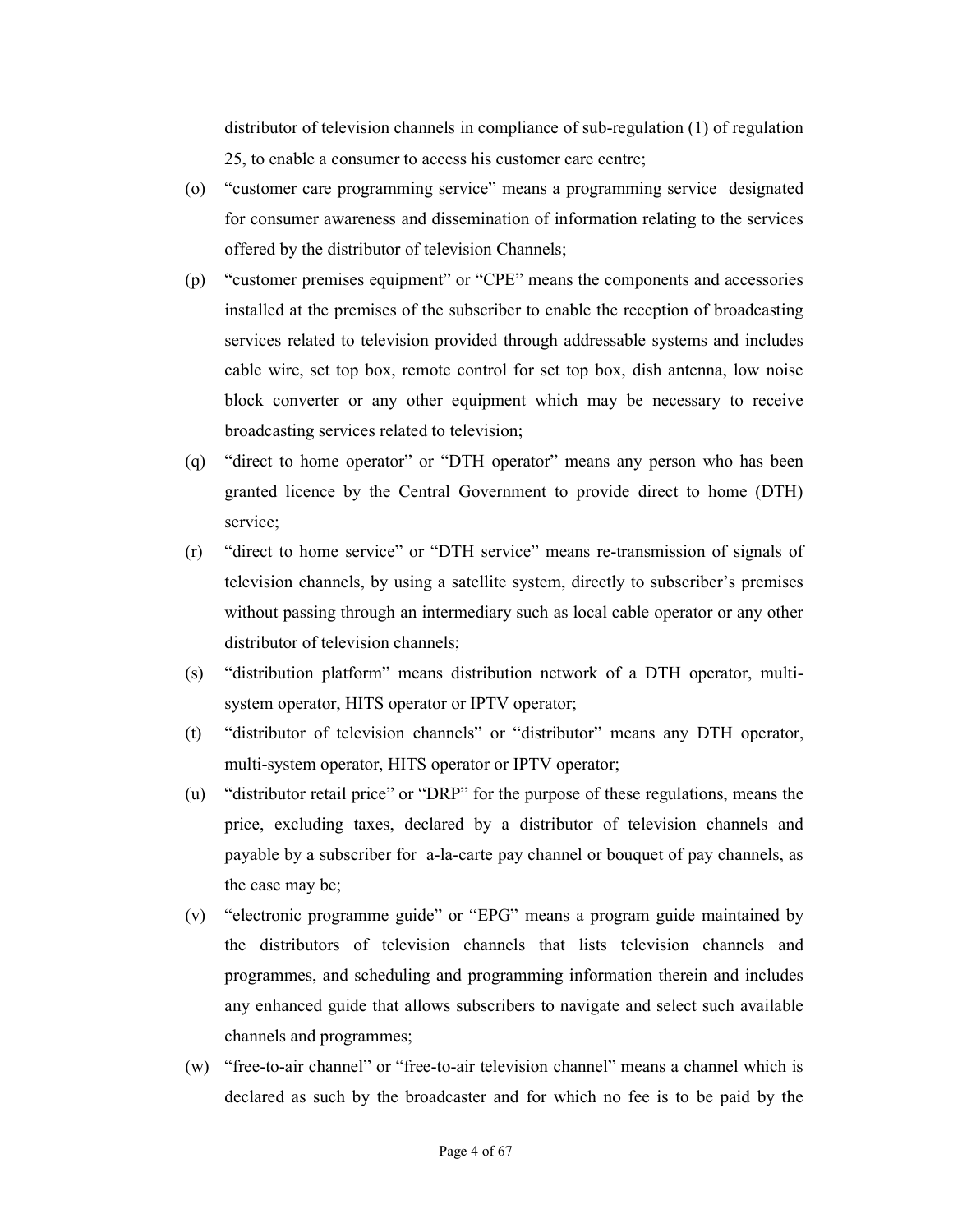distributor of television channels to the broadcaster for signals of such channel;

- (x) "head end in the sky operator" or "HITS operator" means any person permitted by the Central Government to provide head end in the sky (HITS) service;
- (y) "head end in the sky service" or "HITS service" means transmission of programmes including re-transmission of signals of television channels—
	- (i) to intermediaries like local cable operators or multi-system operators by using a satellite system and not directly to subscribers; and
	- (ii) to the subscribers by using satellite system and its own cable networks;
- (z) "internet protocol television operator" or "IPTV operator" means a person permitted by the Central Government to provide IPTV service;
- (aa) "internet protocol television service" or "IPTV service" means delivery of multi channel television programmes in addressable mode by using Internet Protocol over a closed network of one or more service providers;
- (bb) "local cable operator" or "LCO" means a person registered under rule 5 of the Cable Television Networks Rules, 1994;
- (cc) "lock-in period" with reference to subscription of a-la-carte channel or bouquet of channels, means a period of subscription during which a subscriber and the distributor of television channels offering the subscription, are restricted from discontinuing or altering the terms of the subscription of such channel or bouquet of channels;
- (dd) "maximum retail price" or "MRP" for the purpose of these regulations, means the maximum price, excluding taxes, payable by a subscriber for a-la-carte pay channel or bouquet of pay channels, as the case may be;
- (ee) "multi-system operator" or "MSO" means a cable operator who has been granted registration under rule 11 of the Cable Television Networks Rules, 1994 and who receives a programming service from a broadcaster and re-transmits the same or transmits his own programming service for simultaneous reception either by multiple subscribers directly or through one or more local cable operators;
- (ff) "network capacity fee" means the amount, excluding taxes, payable by a subscriber to the distributor of television channels for distribution network capacity subscribed by that subscriber to receive the signals of subscribed television channels and it does not include subscription fee for pay channel or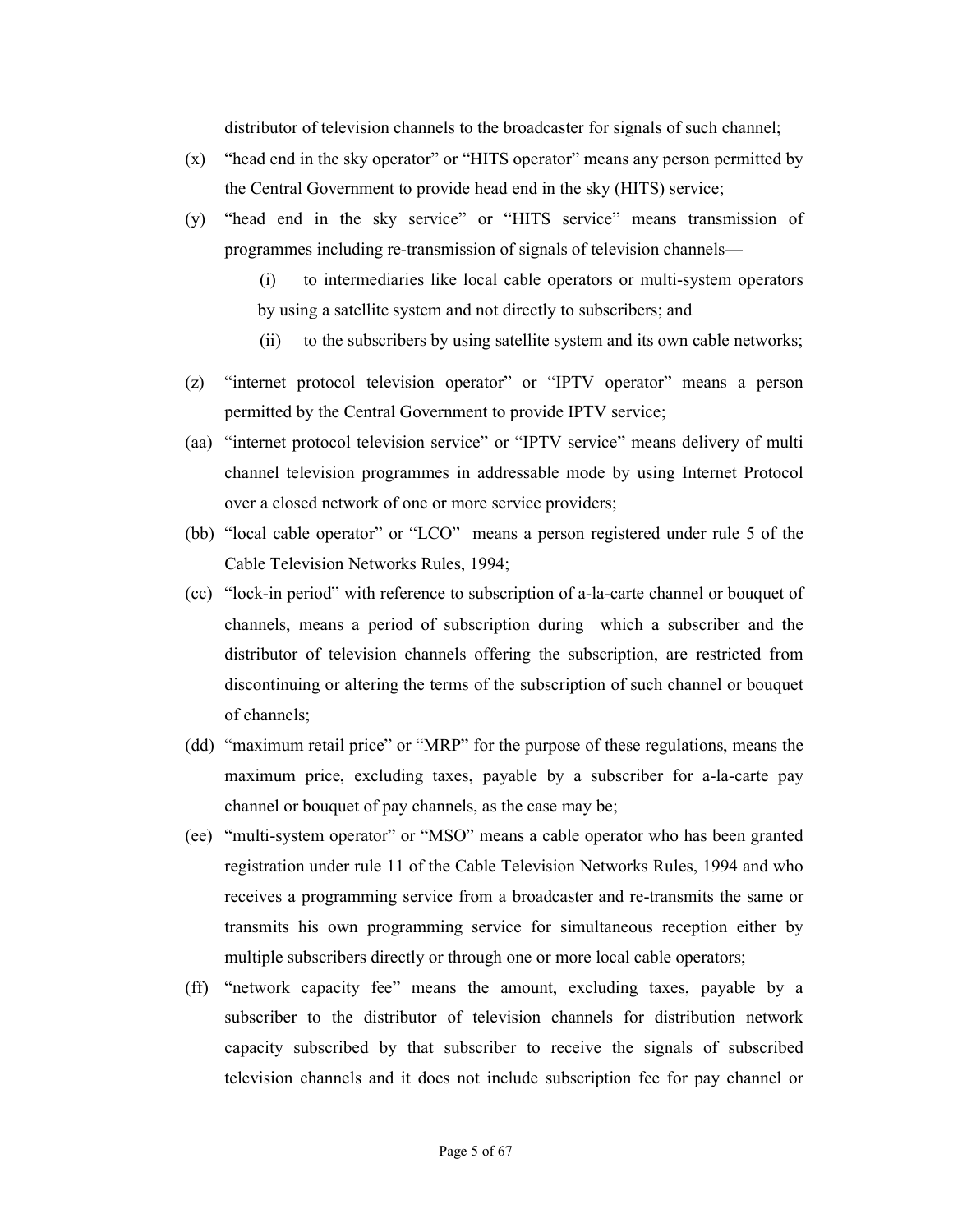bouquet of pay channels, as the case may be;

- (gg) "nodal officer" means the officer appointed or designated by a distributor of television channels under sub-regulation (1) of regulation 28;
- (hh) "pay channel" means a channel which is declared as such by the broadcaster and for which a share of maximum retail price is to be paid to the broadcaster by the distributor of television channels and for which due authorization needs to be obtained from the broadcaster for distribution of such channel to subscribers;
- (ii) "programme" means any television broadcast and includes-
	- (i) exhibition of films, features, dramas, advertisements and serials;
	- (ii) any audio or visual or audio-visual live performance or presentation, and the expression "programming service" shall be construed accordingly;
- (jj) "service provider" means the Government as a service provider and includes a licensee as well as any broadcaster, distributor of television channels or local cable operator;
- (kk) "set top box" means a device, which is connected to or is part of a television receiver and which enables a subscriber to view subscribed channels;
- (ll) "subscriber" for the purpose of these regulations, means a person who receives broadcasting services related to television from a distributor of television channels, at a place indicated by such person without further transmitting it to any other person and who does not cause the signals of television channels to be heard or seen by any person for a specific sum of money to be paid by such person, and each set top box located at such place, for receiving the subscribed broadcasting services related to television, shall constitute one subscriber;
- (mm)"subscriber management system" means a system or device which stores the subscriber records and details with respect to name, address and other information regarding the hardware being utilized by the subscriber, channels or bouquets of channels subscribed by the subscriber, price of such channels or bouquets of channels as defined in the system, the activation or deactivation dates and time for any channel or bouquets of channels, a log of all actions performed on a subscriber's record, invoices raised on each subscriber and the amounts paid or discount allowed to the subscriber for each billing period;
- (nn) "tariff order" means the Telecommunication (Broadcasting and Cable) Services (Eighth) (Addressable Systems) Tariff Order, 2017;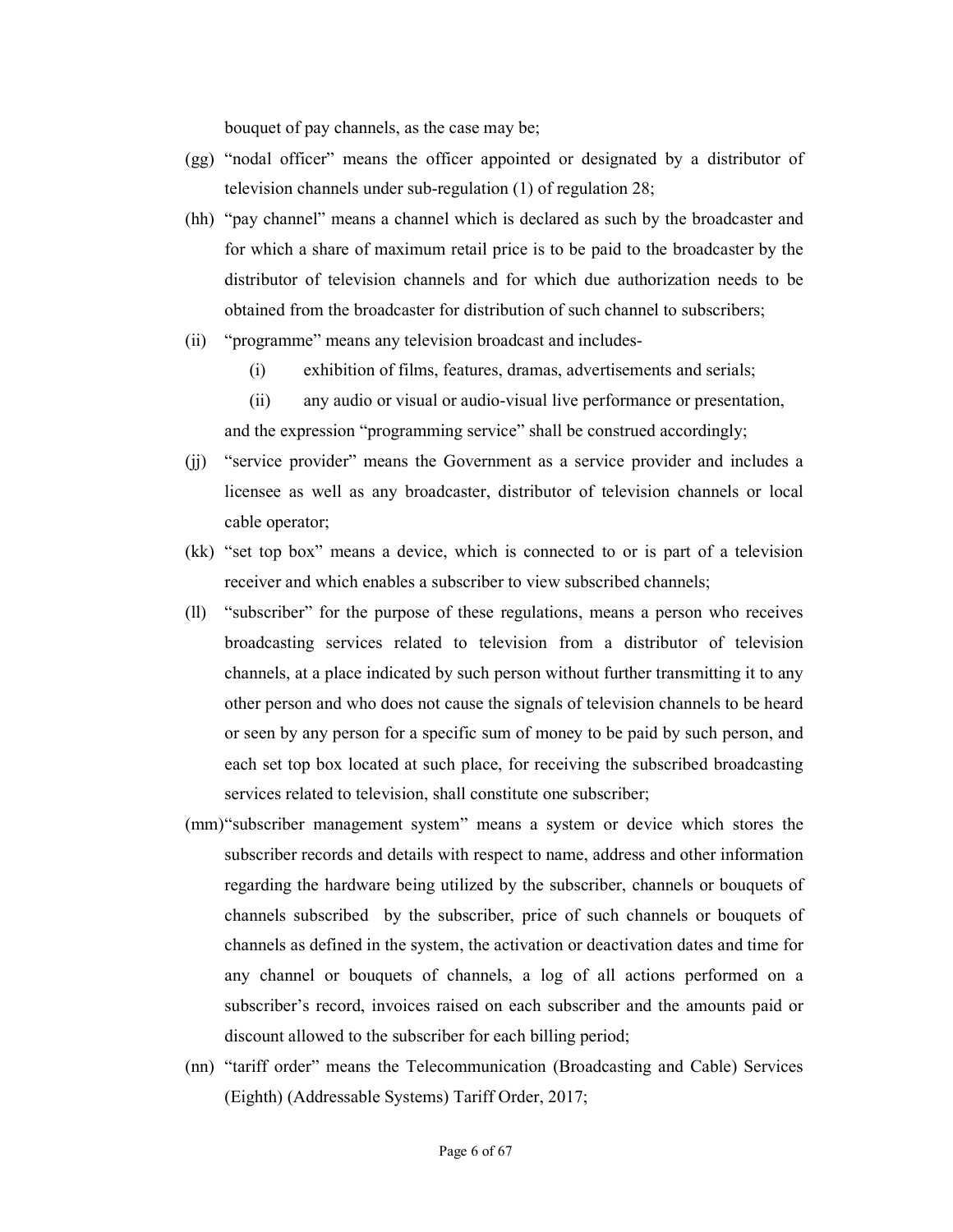(oo) "television channel" means a channel, which has been granted permission for downlinking by the Central Government under the policy guidelines issued or amended by it from time to time and reference to the term 'channel' shall be construed as a reference to "television channel".

(2) All other words and expressions used in these regulations but not defined, and defined in the Act and rules and regulations made thereunder or the Cable Television Networks (Regulation) Act, 1995 (7 of 1995) and the rules and regulations made thereunder, shall have the meanings respectively assigned to them in those Acts or the rules or regulations, as the case may be.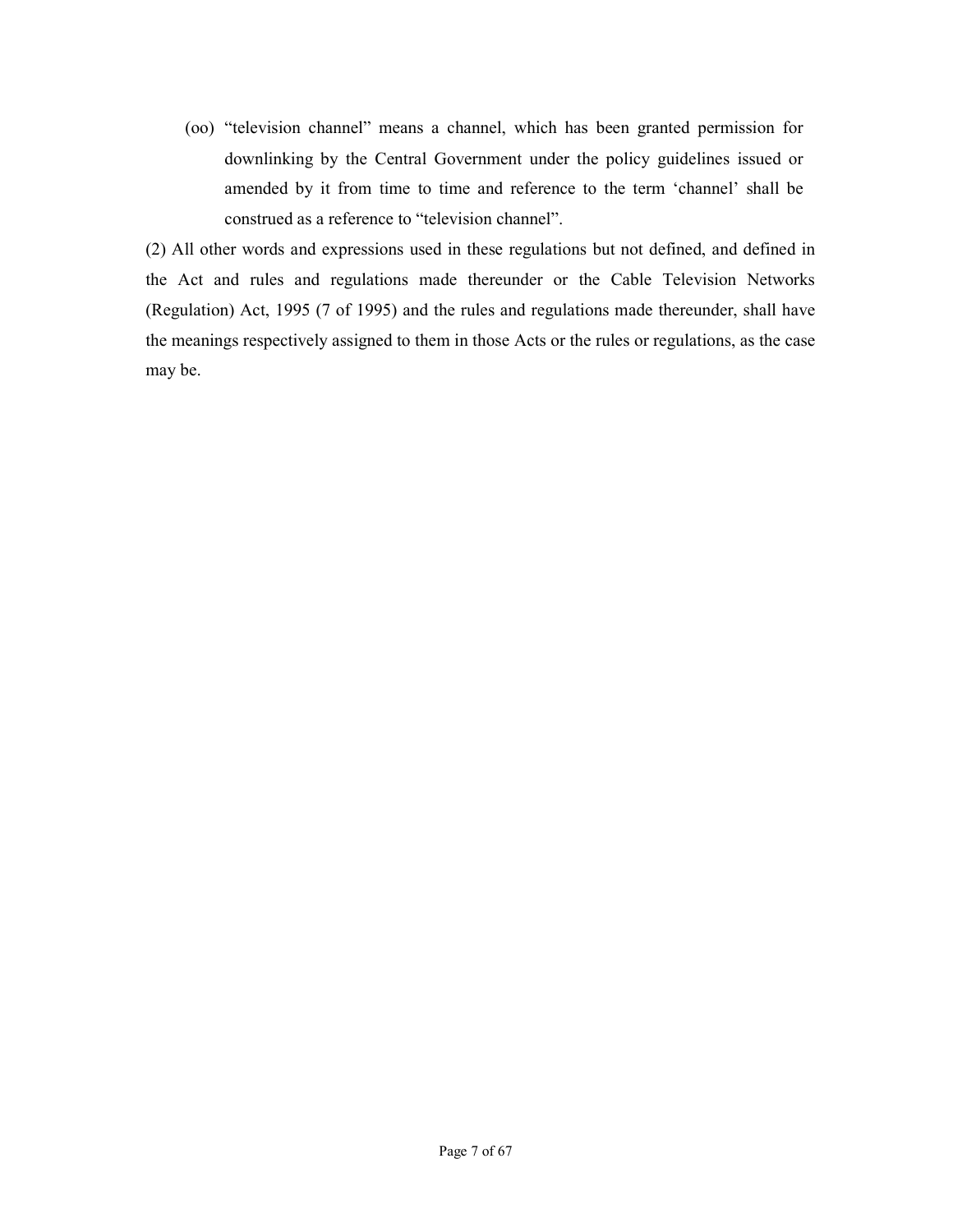#### CHAPTER II

#### SUBSCRIPTION TO BROADCASTING SERVICES RELATED TO TELEVISION

3. Provision of broadcasting services related to television.—  $(1)$  Every distributor of television channels shall, before providing broadcasting services related to television, set up and operationalize subscriber management system integrated with conditional access system for ensuring efficient and error-free distribution of encrypted broadcasting services related to television to the subscribers by recording and providing individualised preferences for channels, billing and refunds and the distributor shall ensure that such subscriber management system complies with the provisions of the applicable regulations and the tariff orders notified by the Authority from time to time.

(2) Every distributor of television channels shall adopt consumer friendly methods, including but not limited to website and telephonic call to customer care centre, for requesting subscription of broadcasting services related to television.

(3) Subject to technical and operational feasibility, every distributor of television channels or its linked local cable operator, as the case may be, shall provide broadcasting services related to television, on non-discriminatory basis, to every consumer making a request for such services, within a period of seven days from the date of receipt of such request.

(4) Every distributor of television channels shall mandatorily offer all a-la-carte channels and bouquets available on its platform on monthly subscription basis to consumers:

Provided that, in addition to offering of a-la-carte channels and bouquets in above referred manner, the distributor of television channels shall be free to offer other schemes.

(5) Every distributor of television channels or its linked local cable operator, as the case may be, offering broadcasting services related to television, shall devise a Consumer Application Form, either in electronic format or print format or both, for initial subscription to such services containing the information as provided in the Schedule I of these regulations.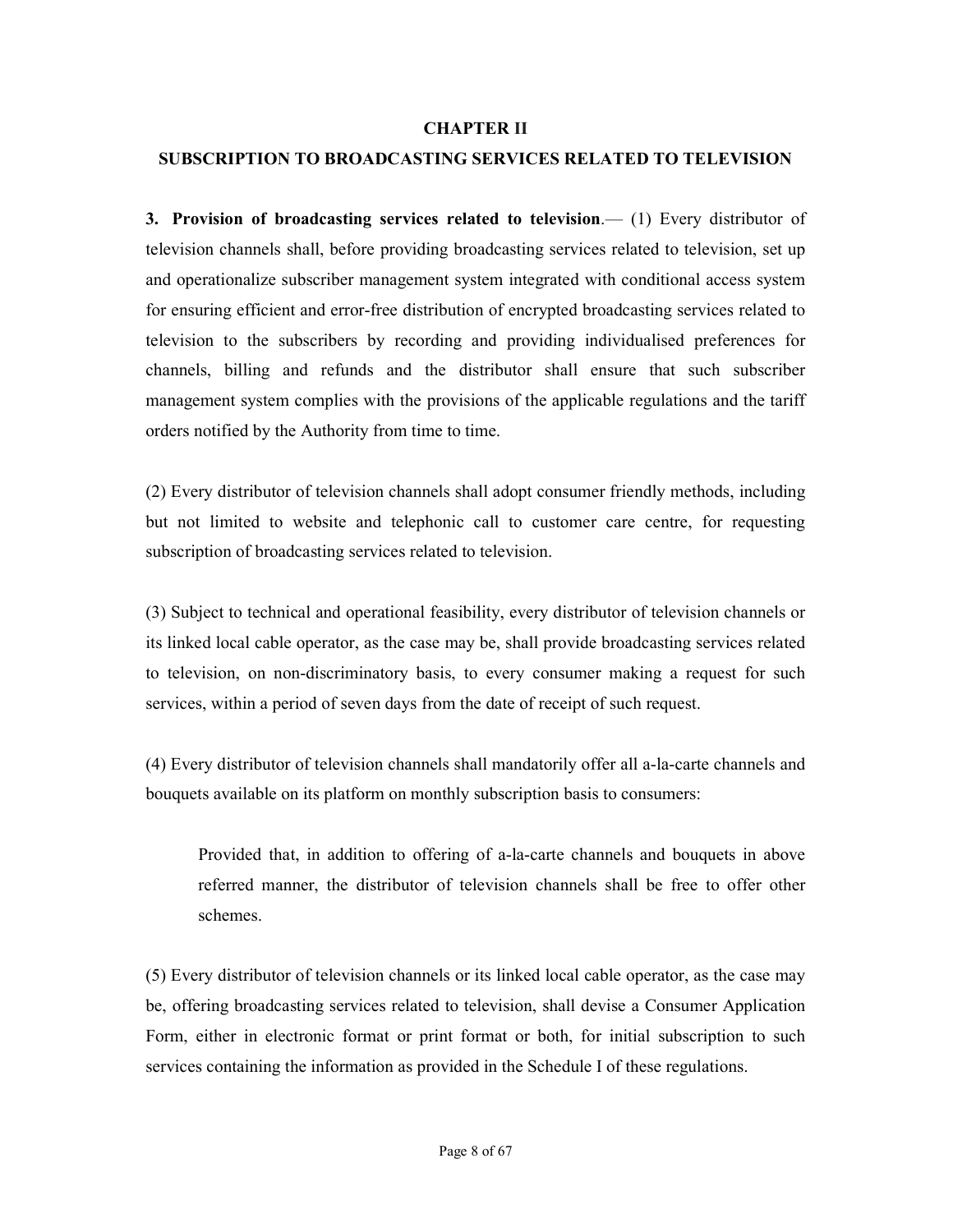**4. Procedure for new connection.**—  $(1)$  Every distributor of television channels or its linked local cable operator, as the case may be, at the time of providing connection to a consumer, shall inform him about complete details of services, including but not limited to, maximum retail price per month and distributor retail price per month of a-la-carte channels or bouquets, network capacity fee per month and the price of customer premises equipment, security deposit, rental amount, guarantee/warrantee, maintenance provisions and ownership of customer premises equipment, as may be applicable.

(2) Every distributor of television channels or its linked local cable operator, as the case may be, shall provide broadcasting services related to television to the consumer upon obtaining duly filled Consumer Application Form (Schedule- I) and provide a copy of the same to the consumer.

(3) Every distributor of television channels or its linked local cable operator, as the case may be, shall, by using the subscriber management system, assign a unique identification number to every subscriber which shall be communicated to the subscriber through Short Message Service (SMS) to the registered mobile number of the subscriber and other means of communication such as email, b-mail, monthly bill or payment receipt as may be deemed appropriate.

(4) The distributor of television channels or its linked local cable operator, as the case may be, shall activate broadcasting services related to television to the subscriber only after the details of Consumer Application Form of such subscriber have been entered into the subscriber management system:

Provided that the charges for broadcasting services related to television shall be payable by the subscriber from the date of activation of such services.

(5) A distributor of television channels or its linked local cable operator, as the case may be, may charge an amount not exceeding rupees three hundred and fifty as a one-time installation charge for installation of a new connection for providing the broadcasting services related to television.

(6) A distributor of television channels or its linked local cable operator, as the case may be,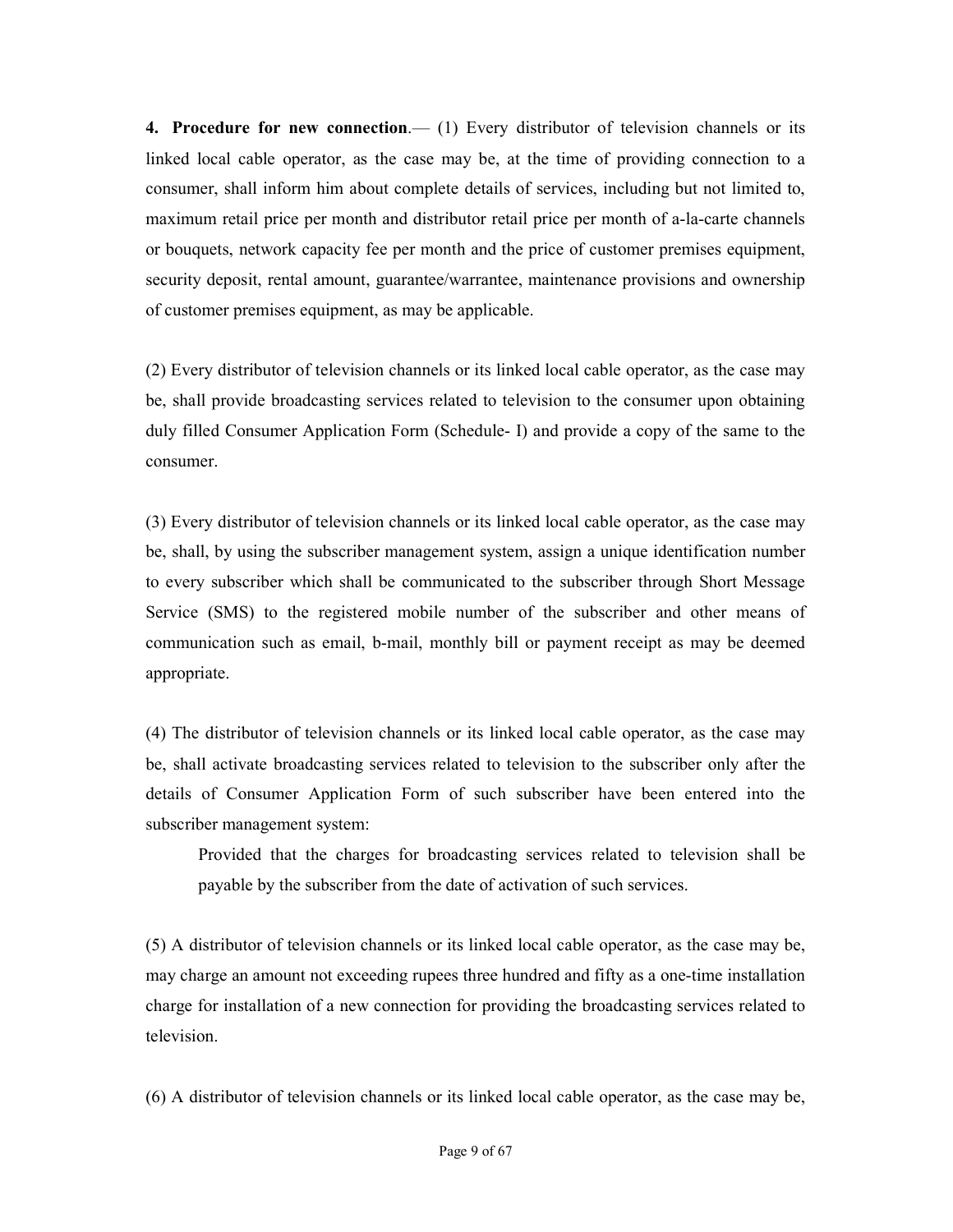may charge an amount not exceeding rupees one hundred as a one-time activation charge for activating the broadcasting services related to television.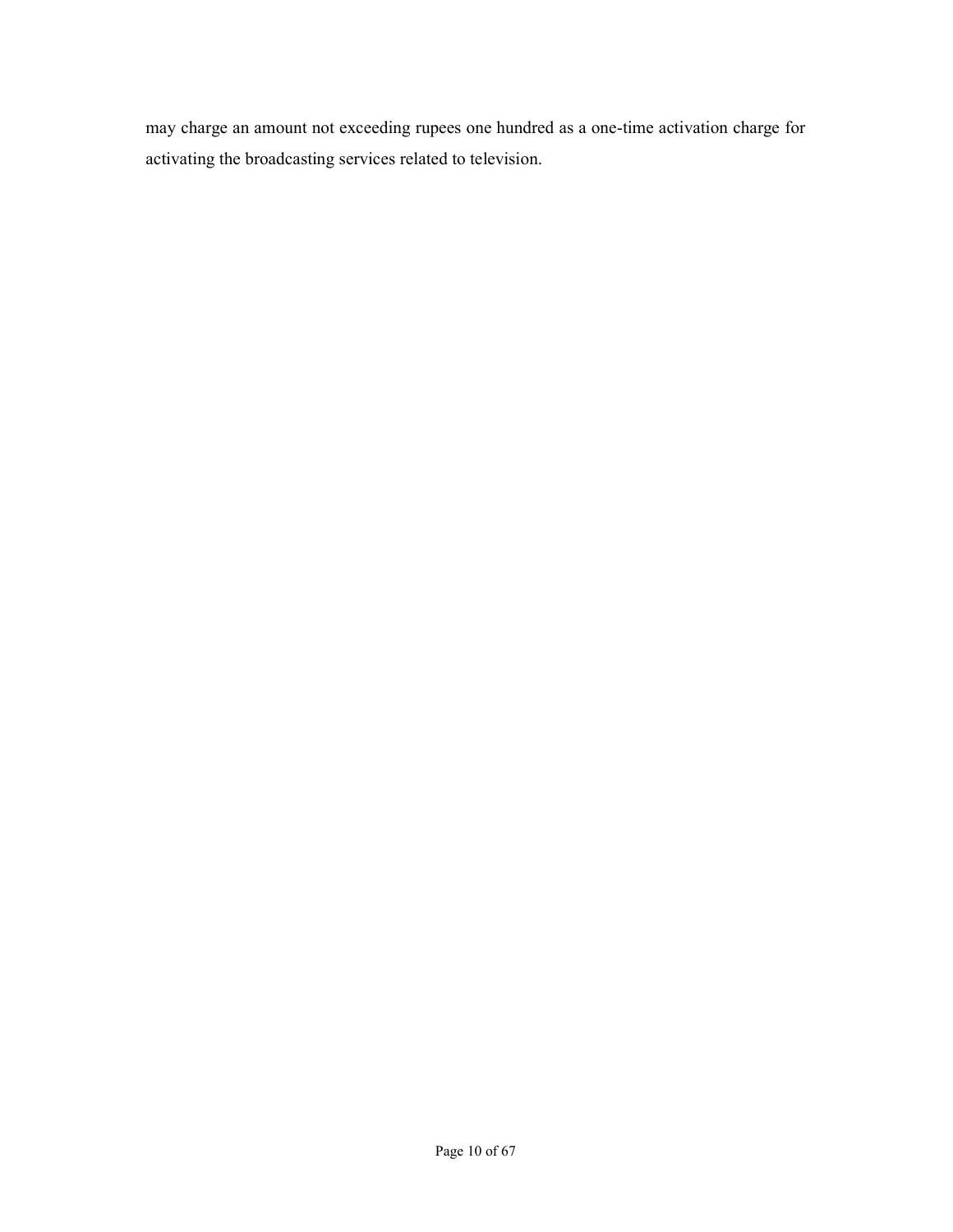### CHAPTER III MAINTENANCE OF SERVICE

5. Changes in subscription of broadcasting services related to television.— (1) No distributor of television channels or its linked local cable operator, as the case may be, shall, without receiving a request from a subscriber, make any change in the services subscribed by that subscriber.

(2) The records relating to the requests referred to in sub-regulation (1) shall be retained by the distributor of television channels for a minimum period of three months from the date of receipt of such request from the subscriber and shall be furnished to the competent authority as and when called for:

Provided that in the event of any complaint or dispute, such records shall be retained by the distributor till the final disposal of such complaint or dispute.

6. Subscription of channels/bouquets.— Every distributor of television channels or its linked local cable operator, as the case may be, shall, upon receiving a request from a subscriber, activate requested channel or bouquet available on its platform, as soon as possible, but not later than seventy two hours:

Provided that the charges for requested channel or bouquet shall be payable by the subscriber from the date of activation of such channel or bouquet.

7. Deactivation of channels/bouquets from subscription.— Every distributor of television channels or its linked local cable operator, as the case may be, shall, upon receiving a request from a subscriber, deactivate the requested channel or bouquet from the subscription of such subscriber as soon as possible, but not later than seventy two hours:

Provided that it shall be permissible for the distributor, to refuse such deactivation request if the subscription of such channel or bouquet is within a lock-in period which was declared by the distributor on its website and informed to the subscriber at the time of subscription of such channel or bouquet: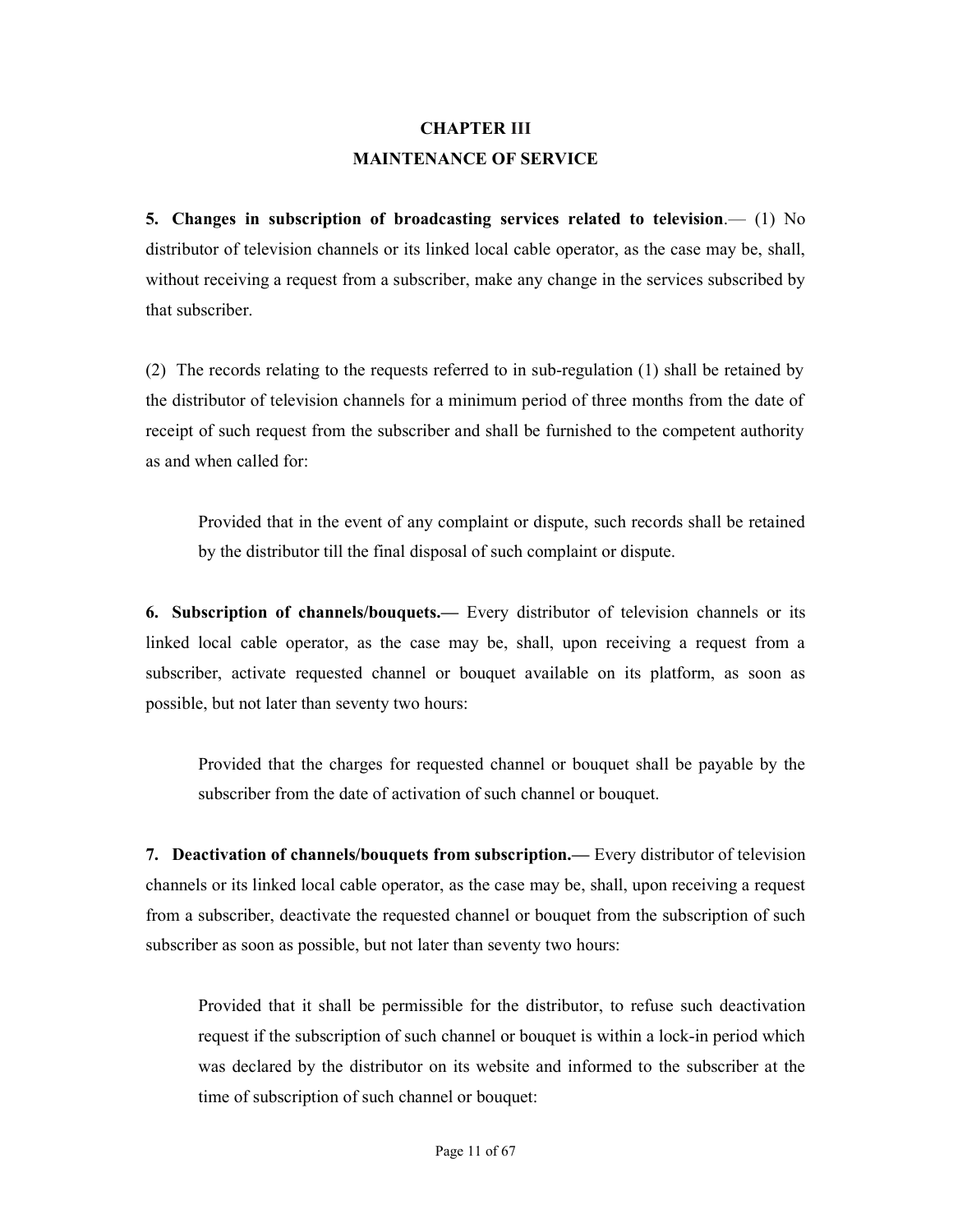Provided further that in case of refusal of deactivation request, the distributor shall communicate the reasons of such refusal to the subscriber through Short Message Service (SMS) to his registered mobile number and through such other means of communication which may be deemed appropriate by the distributor.

8. Notice of discontinuation and change in the nature of channel.— (1) Every distributor of television channels shall inform its subscribers about any change in the nature of a channel available on its platform, at least fifteen days prior to the scheduled change, by running scrolls in the concerned channel on television screen and such information shall also be disseminated through customer care programming service.

(2) No distributor of television channels shall discontinue any channel available on its platform without giving a prior notice of at least fifteen days to its subscribers by running scrolls in the concerned channel on television screen and such notice shall also be displayed on customer care programming service:

Provided that nothing contained in this sub-regulation shall apply in case the discontinuance of the channel has been caused by natural calamities or any technical failure.

9. Non availability of channels on distribution platform.— (1) No distributor of television channels shall charge from a subscriber, for any subscribed pay channel or bouquet of pay channels which subsequently becomes unavailable on its platform, from the date when such channel or bouquet becomes unavailable:

Provided that if such pay channel was part of a bouquet of pay channels subscribed by any subscriber, the distributor shall reduce the subscription charges of that bouquet payable by such subscriber by the amount equivalent to discounted distributor retail price of that channel, taking into account the discount offered by the distributor on such bouquet vis-a-vis the sum of distributor retail prices of all constituent pay channels.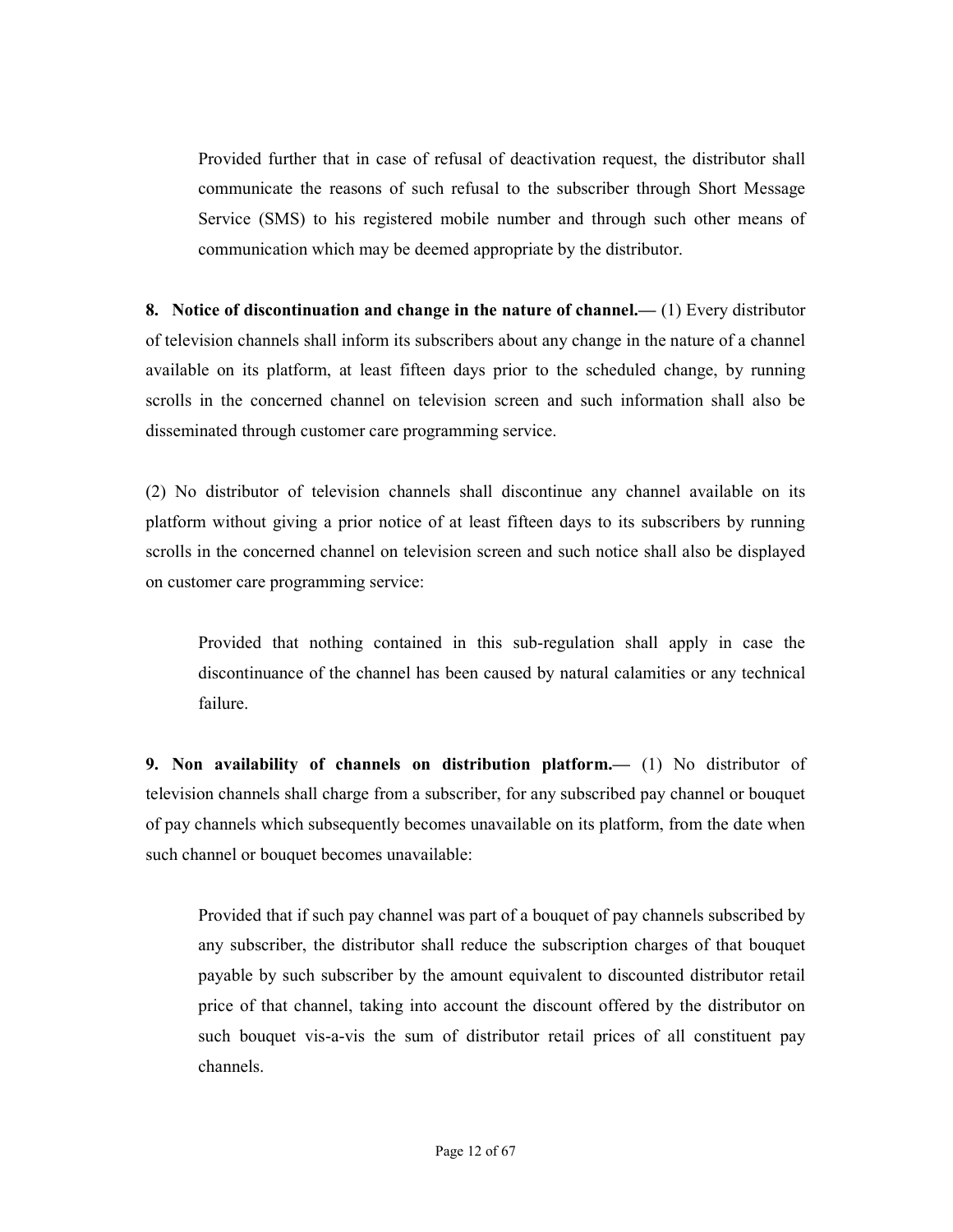(2) If any channel or bouquet, included in the subscription package of a subscriber, becomes unavailable on the platform of a distributor of television channels, such distributor shall not substitute the discontinued channel or bouquet with alternative channel or bouquet in the subscription package of such subscriber:

Provided that it shall be permissible for the subscriber to subscribe any new channel or bouquet and the distributor or its linked local cable operator, as the case may be, shall, upon receiving the request from the subscriber, activate such requested channel or bouquet.

10. Restriction on discontinuation and modification of subscribed bouquet during its lock-in period when all the constituent channels are available on distribution platform.— No distributor of television channels shall discontinue any bouquet, or modify the composition of the bouquet, subscribed by the subscriber during its lock-in period or during the period for which subscription amount has been paid in advance by such subscriber in pursuance of any scheme offered by the distributor, if all the channels forming part of the bouquet continue to be available on its platform:

Provided that in case, the nature of any constituent pay channel of the subscribed bouquet of pay channels is changed to 'free-to-air channel' or the maximum retail price of such pay channel is increased beyond rupees nineteen, as the case may be, the distributor, irrespective of the lock-in period or the scheme, shall remove such channel from the bouquet and reduce the subscription charges of that bouquet payable by such subscriber by the amount equivalent to discounted distributor retail price of that channel, taking into account the discount offered by the distributor on such bouquet vis-a-vis the sum of distributor retail prices of all constituent pay channels:

Provided further that such distributor shall not substitute the removed channel with alternative channel in the subscription package of such subscriber and it shall be permissible for the subscriber to subscribe any channel or bouquet and the distributor or its linked local cable operator, as the case may be, shall, upon receiving the request from the subscriber, activate such requested channel or bouquet.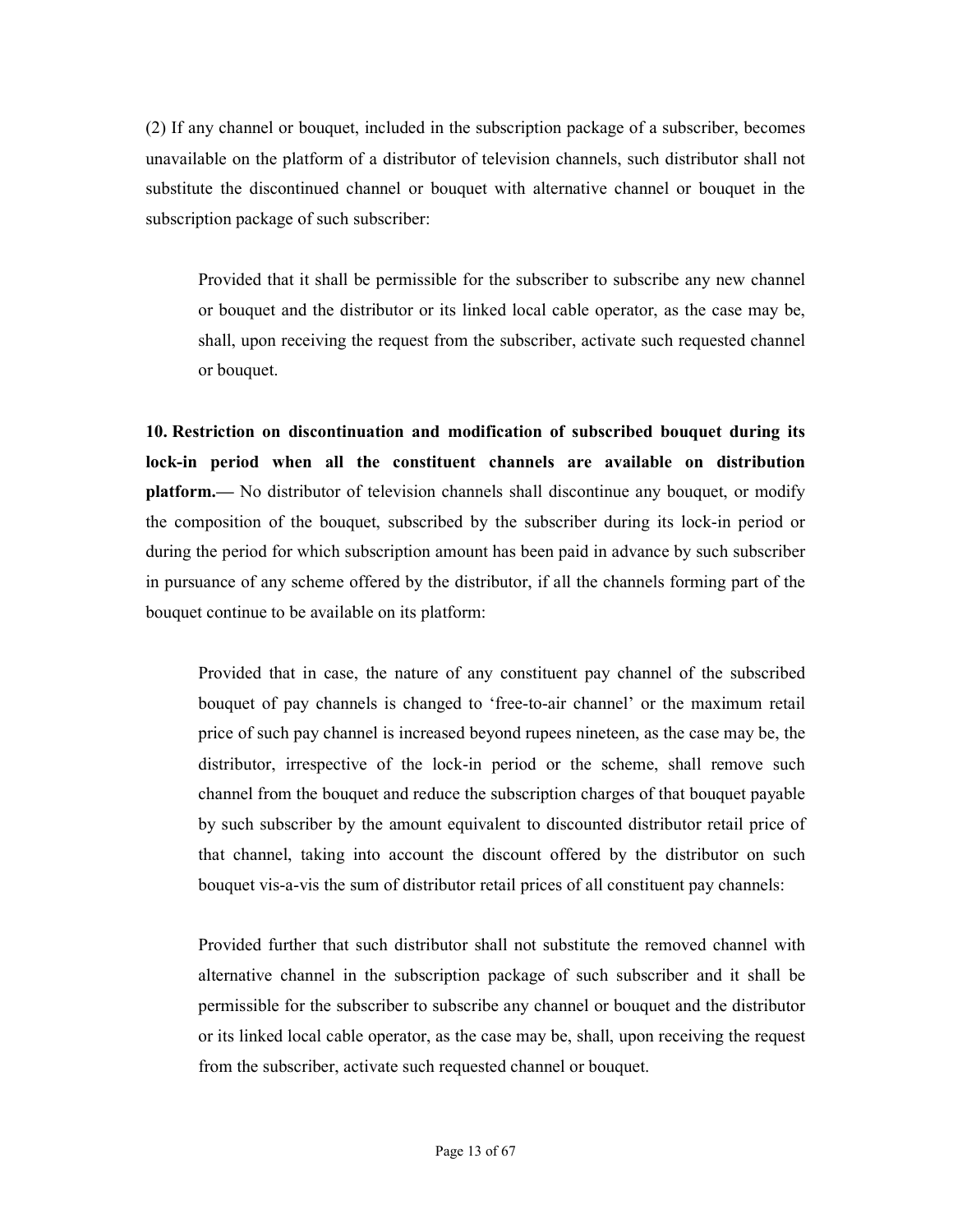11. Introduction, discontinuation and modification of bouquets in other cases.—  $(1)$  No distributor of television channels shall introduce a new bouquet or discontinue any existing bouquet available on its platform, without giving a prior notice of at least fifteen days to all the subscribers by running scrolls on television screen and such notice shall also be displayed on customer care programming service.

(2) No distributor of television channels shall modify the composition of any existing bouquet available on its platform if all the channels forming part of the bouquet continue to be available on its platform:

Provided that it shall be permissible for the distributor to discontinue the existing bouquet and introduce new bouquet after complying with the procedure prescribed in sub-regulation (1).

Explanation 1: For removal of doubts, it is clarified that, any distributor desiring to modify the composition of any existing bouquet either on its own or because of, any change in the nature or increase in maximum retail price, of the constituent channel of the bouquet, shall discontinue such bouquet and may introduce a new bouquet with the desired composition and such distributor shall not substitute the discontinued bouquet with alternative channels or new bouquets in the subscription package of any subscriber. However it shall be permissible for the subscriber to subscribe any new channel or bouquet and the distributor shall, upon receiving the request from the subscriber, activate such requested channel or bouquet as soon as possible but not later than seventy two hours.

Explanation 2: For removal of doubts, it is clarified that, in no case, the distributor shall modify or discontinue such bouquet, in respect of those subscribers who have either subscribed such bouquet with lock-in period or have made advance payment for such bouquet in pursuance of any scheme offered by the distributor, till the expiry of the lock-in period or the scheme period, as the case may be.

12. Temporary suspension of broadcasting services related to television on request from a subscriber.— (1) Every distributor of television channels or its linked local cable operator,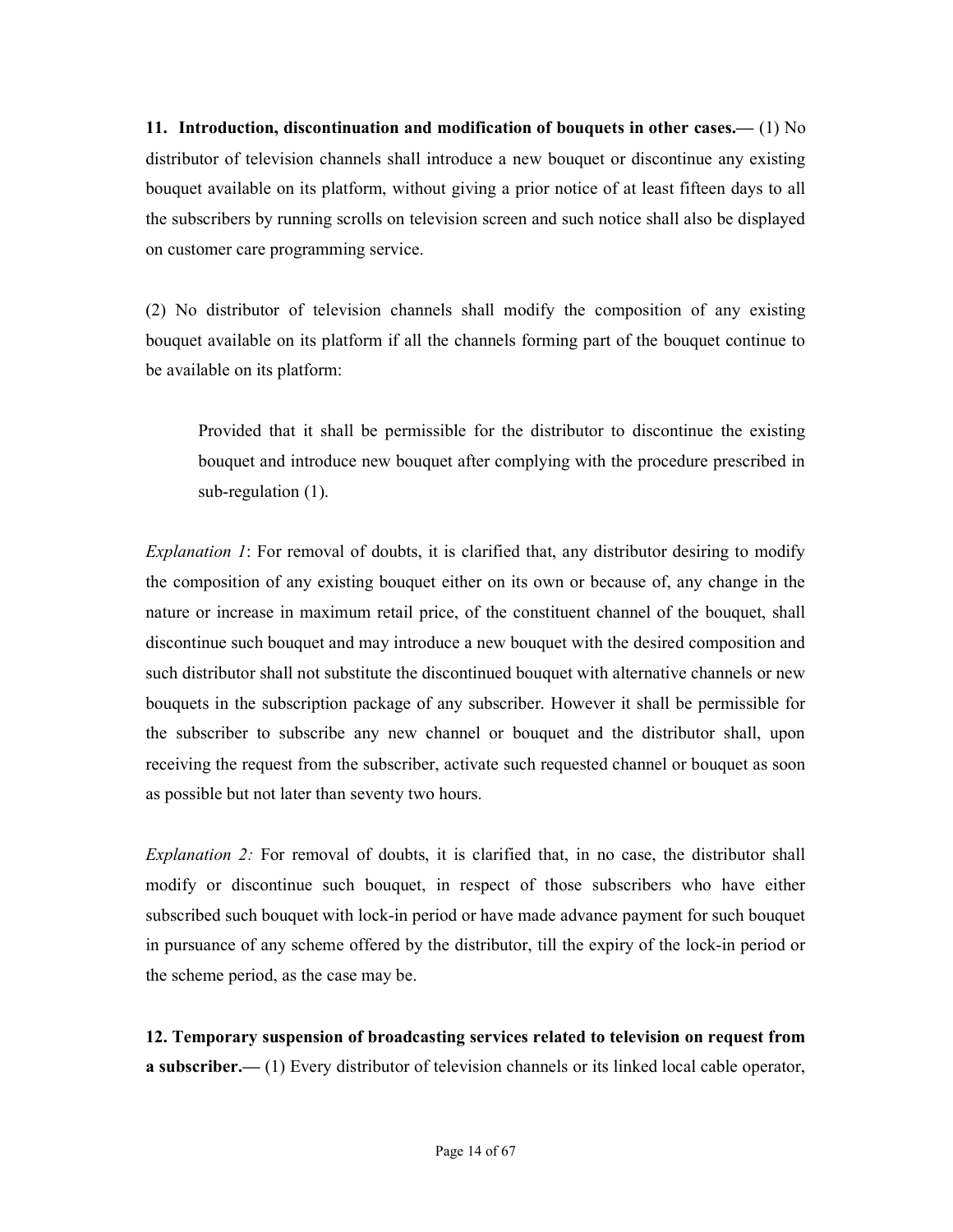as the case may be, shall, upon receiving a request from a subscriber, temporarily suspend the broadcasting services related to television of such subscriber:

Provided that such request shall be made by such subscriber at least fifteen days prior to the date of such suspension:

Provided further that such temporary suspension shall be for a minimum period of one month and in the multiple thereof.

(2) The distributor of television channels or its linked local cable operator, as the case may be, shall not charge any amount, except the rental amount for customer premises equipment applicable if it is provided to the subscriber under rental scheme as referred to in subregulation (8) of regulations 24, from the subscriber during the period of temporary suspension.

(3) In case broadcasting services related to television of a subscriber remain suspended continuously for a period exceeding three months, such subscriber shall not be counted as an active subscriber of the distributor of television channels and it shall be permissible for the distributor to deactivate such subscriber from subscriber management system.

(4) Every distributor of television channels or its linked local cable operator, as the case may be, shall, upon receiving a request from the subscriber, restore services within seventy two hours and may charge an amount-

- (i) not exceeding rupees twenty five as restoration fee from the subscriber for restoration of services if such services have remained suspended continuously for a period not exceeding three months, or
- (ii) not exceeding rupees hundred as re-activation fee from the subscriber for restoration of services if such services have remained suspended continuously for a period exceeding three months.

13. Disruption of broadcasting services related to television.— In case signals of television channels to a subscriber are continuously disrupted for a period exceeding seventy two hours, the distributor of television channels or its linked local cable operator, as the case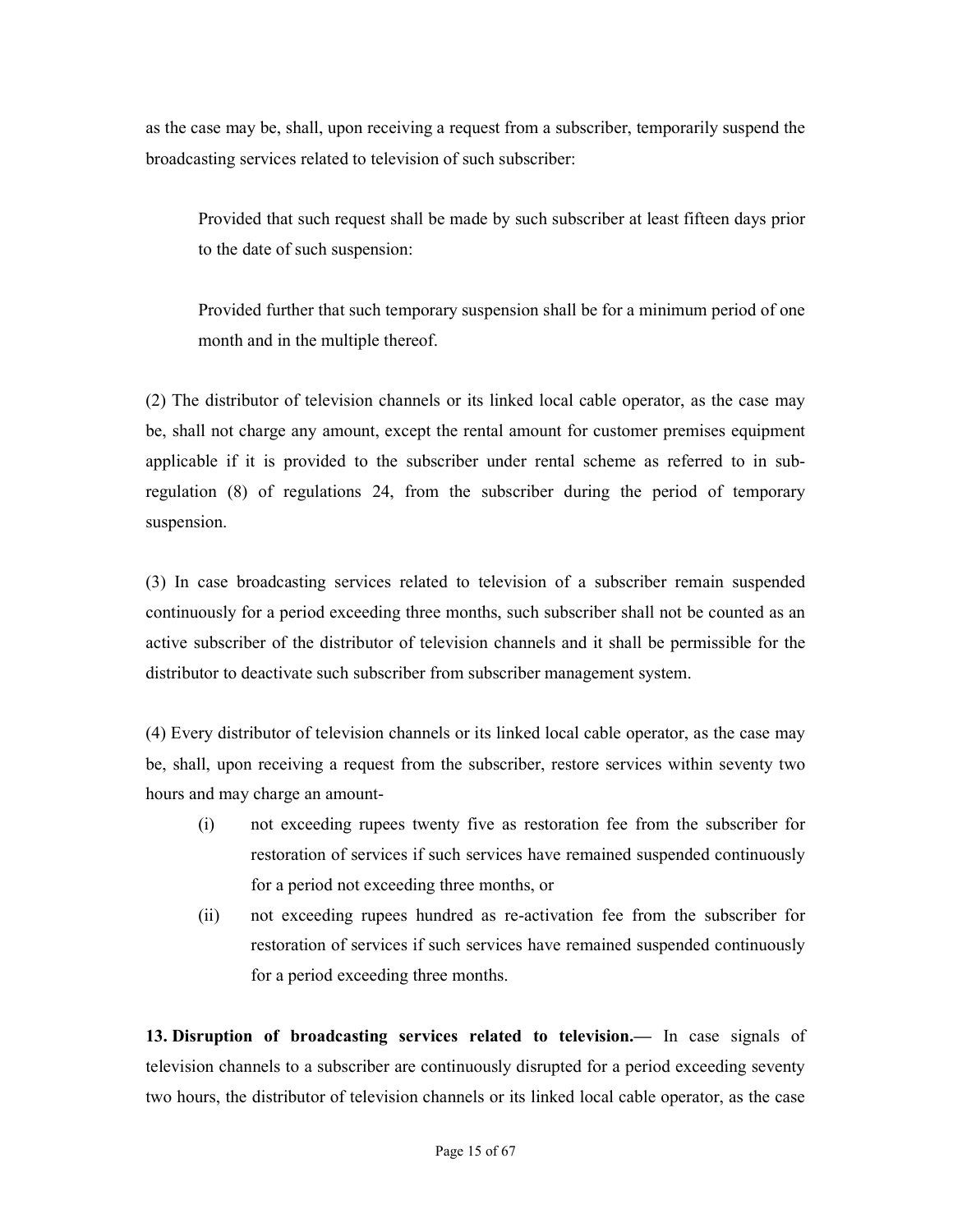may be, shall reduce the subscription charges of the subscriber by an amount equivalent to the proportionate distributor retail price and network capacity fee in respect of such channels for the entire period of such disruption:

Provided that the period of such disruption shall be calculated from the time the complaint is registered by the subscriber:

Provided further that nothing contained in this sub-regulation shall apply in case the disruption is caused due to natural calamities.

14. Relocation of connection.— In case a subscriber requests for relocation of his connection from one location to another location, the distributor of television channels or its linked local cable operator, as the case may be, shall, subject to technical and operational feasibility, relocate the connection within a period of seven days from the date of receipt of such request:

Provided that it shall be permissible for the distributor or its linked local cable operator, as the case may be, to charge from such subscriber-

- (i) an amount, not exceeding, twice the amount of installation charge prescribed by the distributor, in case, such relocation work involves dismantling of the outdoor equipment of customer premises equipment from old location and reinstallation at new location, or
- (ii) an amount, not exceeding, the installation charge prescribed by the distributor, in case, such relocation work does not involve dismantling of the outdoor equipment of customer premises equipment from old location.

Explanation: For the purpose of this regulation, outdoor equipment means the dish-antenna, Low Noise Block Converter, connectors and other accessories fastened to the dish-antenna.

15. Interruption of broadcasting services related to television due to preventive maintenance.— If due to preventive maintenance, broadcasting services related to television are likely to be interrupted, the distributor of television channels or its linked local cable operator, as the case may be, shall give a prior notice of at least three days to its subscribers.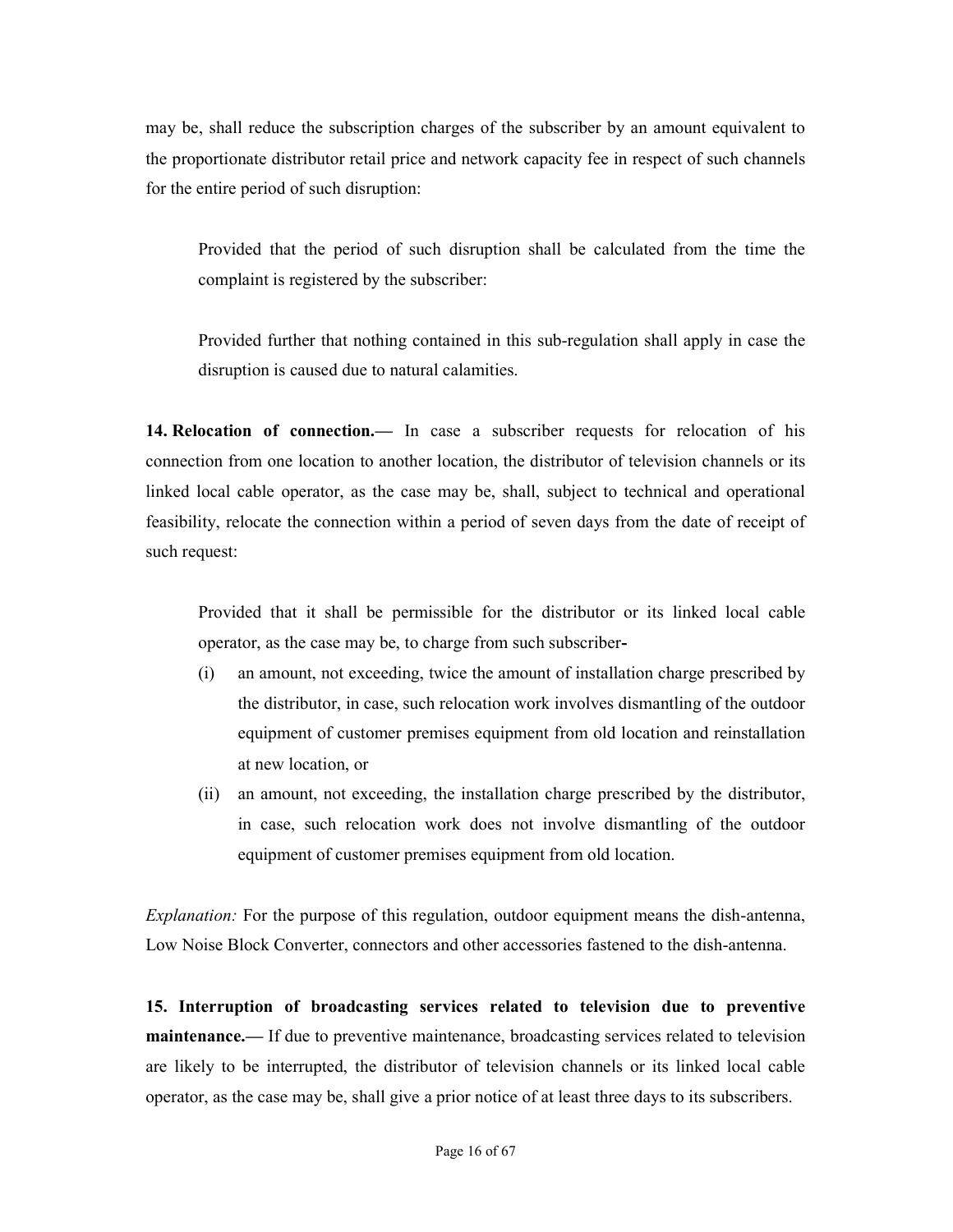16. Disconnection of broadcasting services related to television.— (1) Every distributor of television channels or its linked local cable operator, as the case may be, shall, upon request from the subscriber, disconnect the connection of broadcasting services related to television to such subscriber from the date indicated by the subscriber in his request and refund the deposits due to the subscriber, subject to fulfilment of the terms and conditions for providing services as agreed by the distributor and the subscriber, within seven days thereafter:

Provided that the subscriber shall make such request for disconnection at least fifteen days prior to the requested date of disconnection.

(2) No distributor of television channels or its linked local cable operator, as the case may be, shall disconnect the broadcasting services related to television to a subscriber without giving a prior notice of at least fifteen days to such subscriber indicating the reasons for such disconnection and the period of fifteen days shall be reckoned from the date of issue of such notice of disconnection to the subscriber.

(3) The notice for disconnection of broadcasting services related to television referred in subregulation (2) shall be communicated by the distributor of television channels by running scrolls on television screen and sending Short Message Service (SMS) to the registered mobile number of the subscriber:

Provided that it shall be permissible for the distributor, in addition to sending the notice in the above-referred manner, to employ other means of communicating the notice to the subscriber such as e-mail, b-mail and other methods as may be deemed appropriate.

17. Price protection to subscribers.— In case, the broadcasting services related to television have been availed by a subscriber with a lock-in period or the charges for subscription of broadcasting services related to television are paid in advance for a specific period by a subscriber in pursuance of any scheme offered by the distributor of television channels, the distributor shall continue to provide such services for such period to the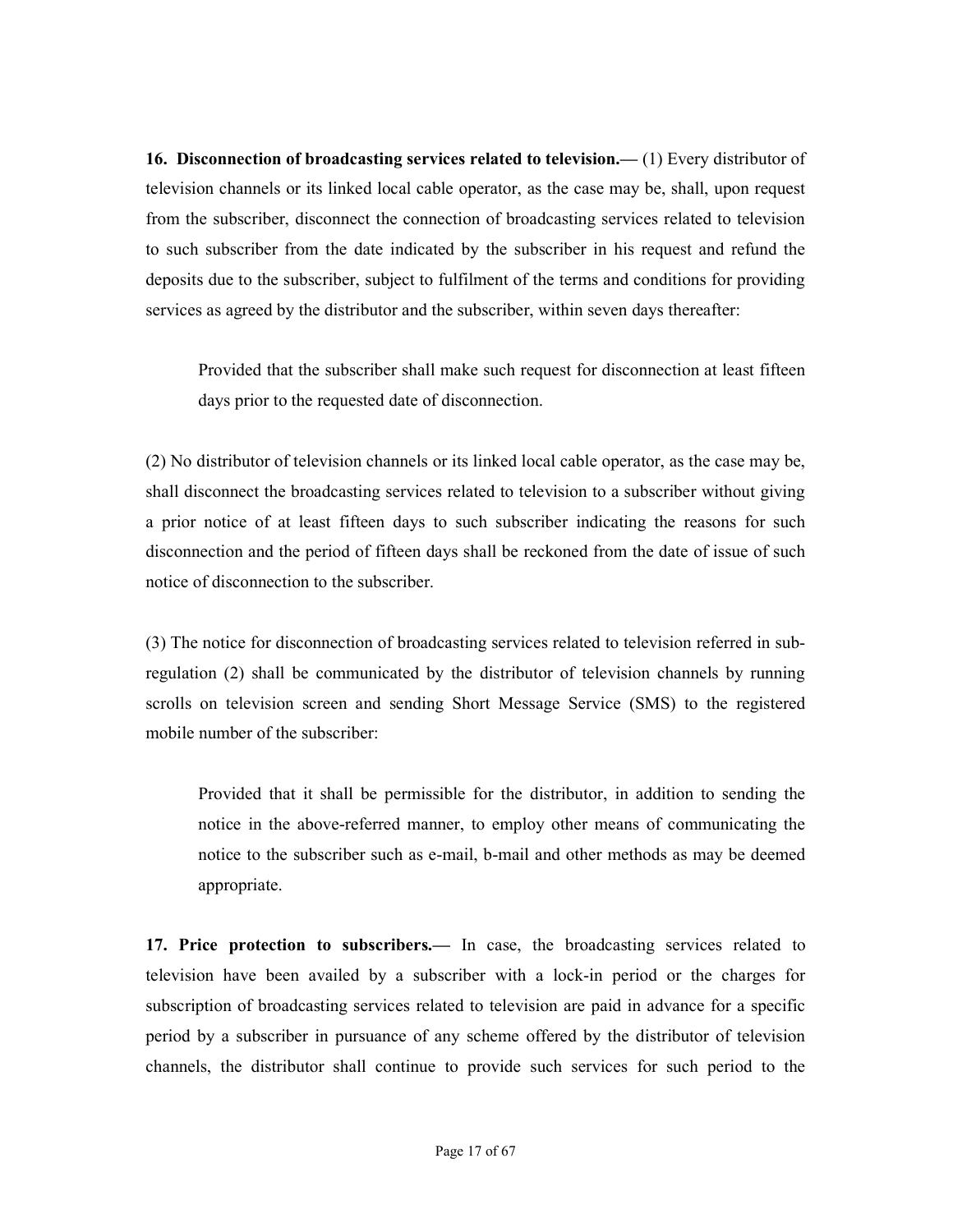subscriber without any increase in the price of subscription and without altering the other terms of subscription to the disadvantage of the subscriber.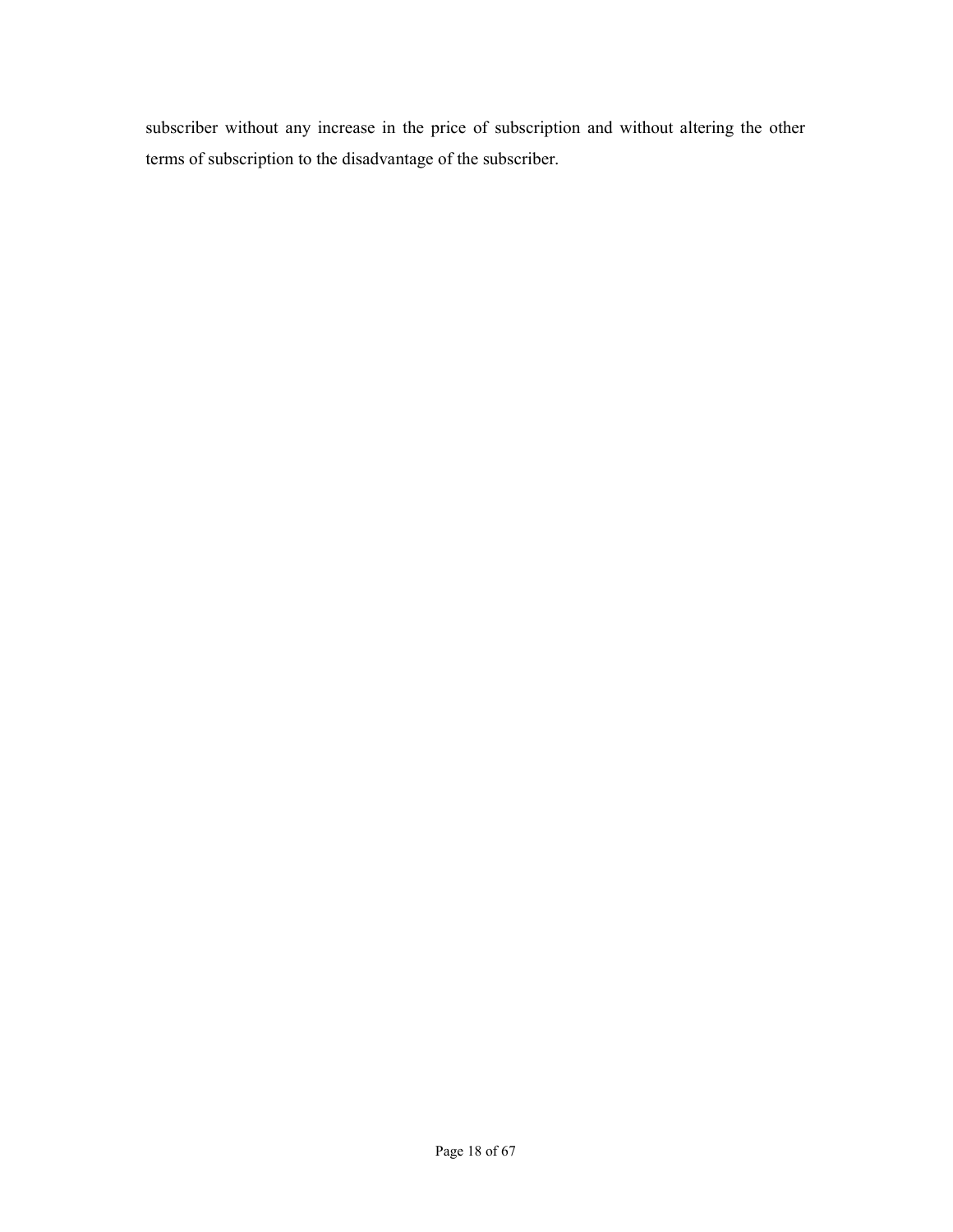### CHAPTER IV BILLING AND PAYMENT

18. Billing.— (1) Every distributor of television channels or its linked local cable operator, as the case may be, shall offer broadcasting services related to television to subscribers either on pre-paid basis or post-paid basis or both pre-paid and post-paid basis.

Explanation: The pre-paid payment option offered shall be an electronic pre-paid mechanism wherein the amount paid by the subscriber is adjusted automatically for the services availed by him.

(2) Every distributor of television channels or its linked local cable operator, as the case may be, offering services both on pre-paid and post-paid basis, shall change payment mechanism from pre-paid to post-paid or vice-versa, as the case may be, on the request made by the subscriber, from the next billing cycle:

Provided that the distributor shall not charge any amount from subscriber for such change in payment mechanism.

(3) The charges for broadcasting services related to television shall be payable by a subscriber from the date of activation of such services.

19. Generation of post-paid bill.— In case of post-paid mechanism, the post-paid bill for the subscriber shall be generated, through subscriber management system on the basis of subscription and usage of broadcasting services related to television by the subscriber, within seven days from the end of billing cycle:

Provided that it shall be permissible for the distributor of television channels to generate bills for the subscribers either in its own name or in the name of its linked local cable operator based on the interconnection agreement entered between them.

20. Billing cycle for post-paid bill.— The billing cycle for post-paid bill shall be a calendar month.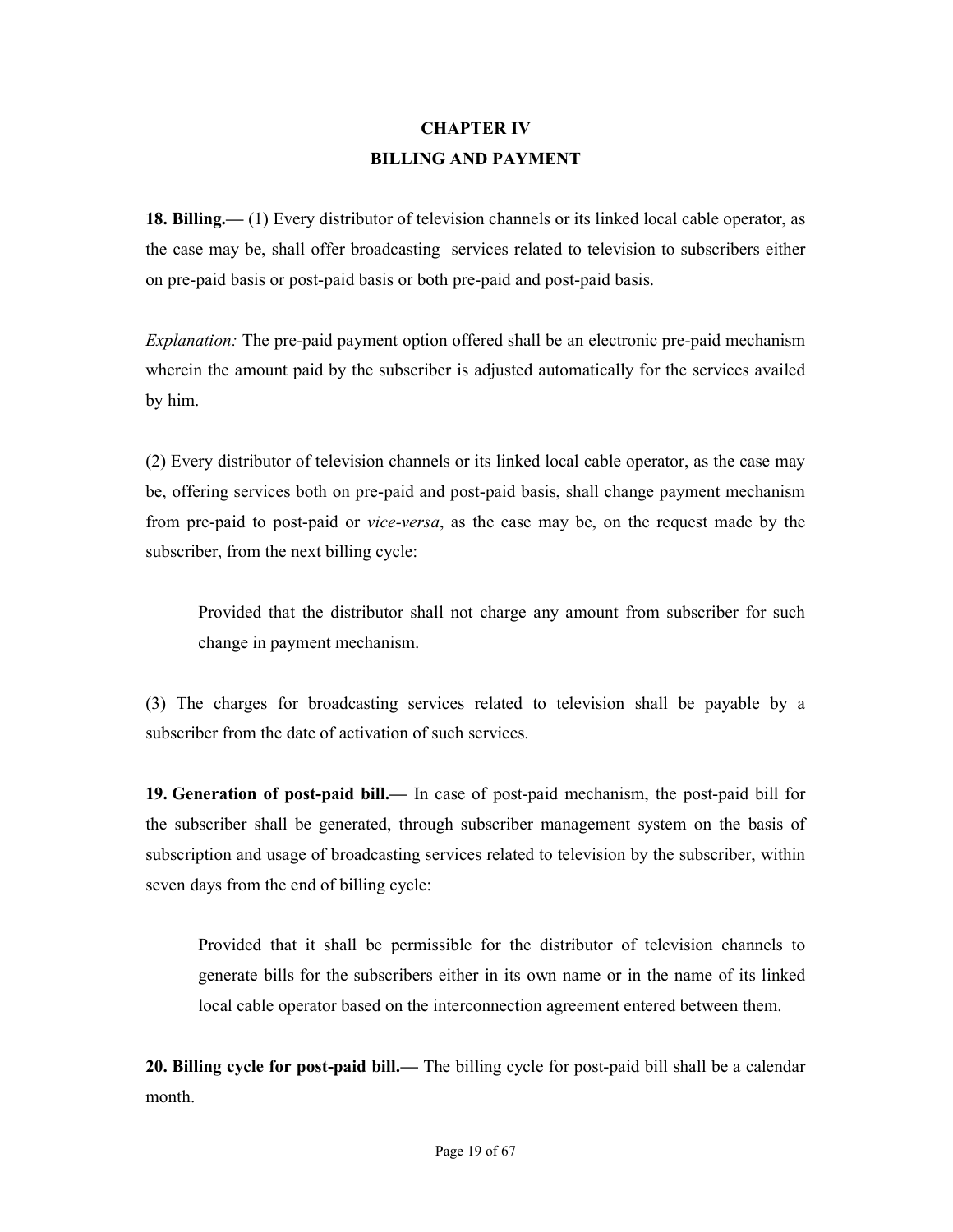21. Details of information in the post-paid bill.— The post-paid bill shall contain the itemised details of-

- (a) network capacity fee,
- (b) rental charges for customer premises equipment, if any,
- (c) charges for pay channels and bouquets of pay channels subscribed by subscriber during the period of billing cycle,
- (d) any other charges which has been levied in compliance with the provisions of these regulations and,
- (e) taxes in conformity with applicable laws.

22. Delivery of post-paid bills and payment.— (1) Every distributor of television channels shall, either directly or through its linked local cable operator, as the case may be, deliver to every post-paid subscriber, the post-paid bill within fifteen days from the end of billing cycle:

Provided that the distributor or its linked local cable operator, as the case may be, shall deliver such bill to the subscriber either in printed form or electronic form, as may be opted by the subscriber.

(2) Every distributor of television channels or its linked local cable operator, as the case may be, shall provide a period of at least twenty one days, from the date of generation of the bill, to every post paid subscriber, for making payment of the bill:

Provided that in case of default in timely payment by a subscriber by the due date, it shall be permissible for the distributor or its linked local cable operator, as the case may be, to charge a simple interest at a rate not exceeding 2% higher than the base rate notified by State Bank of India from time to time, on the amount payable by the subscriber for the period of such delay.

(3) It shall be permissible for the distributor of television channels or its linked local cable operator, as the case may be, to enable, in addition to other payment options, consumer friendly electronic payment options in the subscriber management system for the electronic payment of post- paid bills by the subscribers.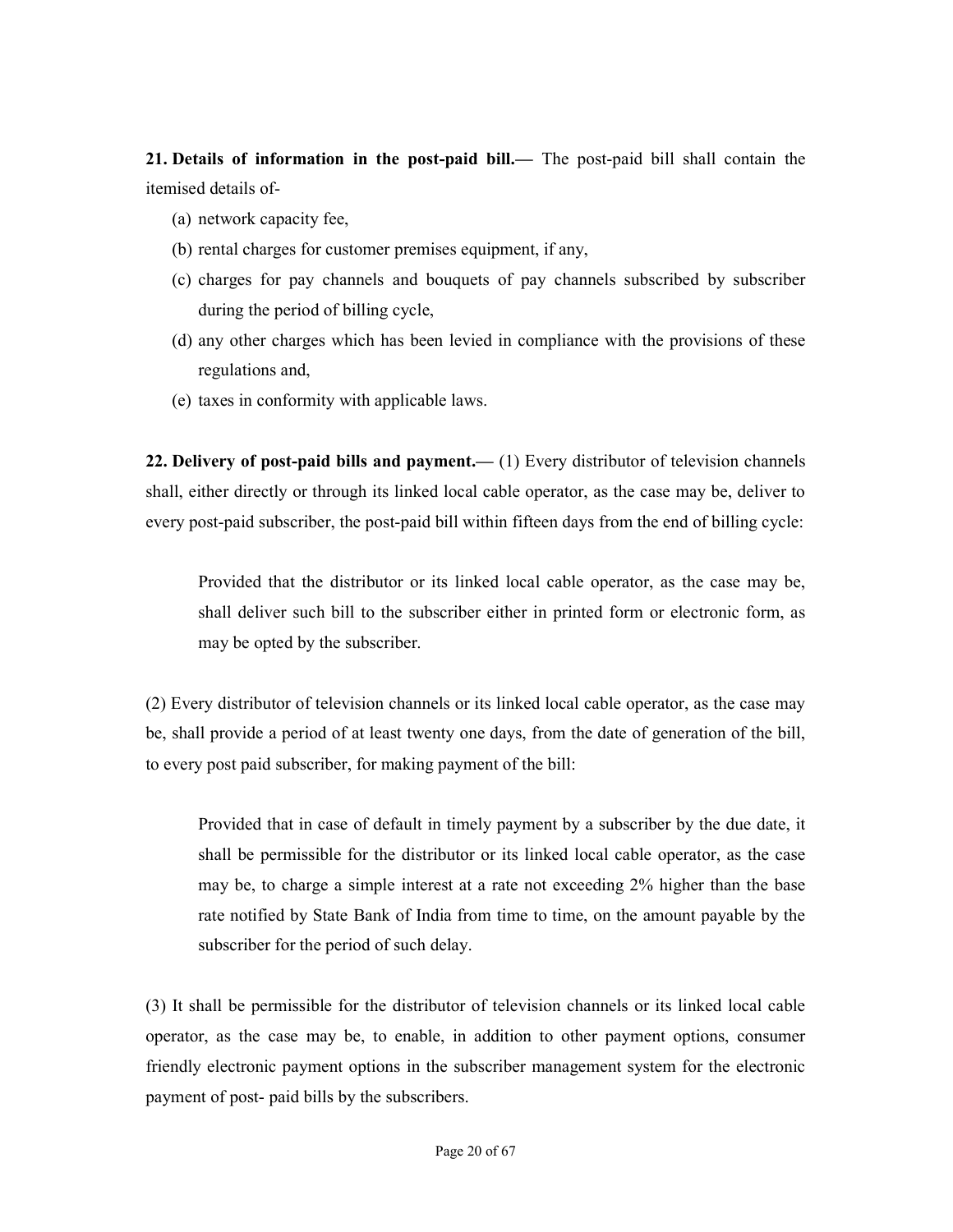(4) It shall be permissible for the distributor of television channels or its linked local cable operator, as the case may be, to temporarily suspend the broadcasting services related to television of a post-paid subscriber, in case of default in payment, after the expiry of due date for payment:

Provided that in case the services of the subscriber remain suspended continuously for a period of three months, such subscriber shall not be counted as an active subscriber of the distributor and it shall be permissible for the distributor to deactivate such subscriber from subscriber management system:

Provided further that the distributor or its linked local cable operator, as the case may be, shall, upon request of the subscriber, restore services and it shall be permissible for the distributor or its linked local cable operator, as the case may be, to charge, in addition to the outstanding payment with interest due from the subscriber, an amount not exceeding rupees hundred as re-activation fee from the subscriber for restoration of services if such services have remained suspended continuously for a period exceeding three months.

(5) Every distributor of television channels or its linked local cable operator, as the case may be, shall, issue a receipt to every post-paid subscriber for every payment made by him and shall enter the details of the receipt including the date, serial number of the receipt, and amount paid by the subscriber in the subscriber management system against the name of the subscriber, within seven days of the payment made by the subscriber:

Provided that the distributor or its linked local cable operator, as the case may be, shall deliver such receipt to each subscriber either in printed form or electronic form as may be opted by the subscriber.

(6) Every distributor of television channels shall, on its website, maintain the records of billing and payment of subscribers, for at least preceding six months and provide log-in access to the subscribers to their accounts.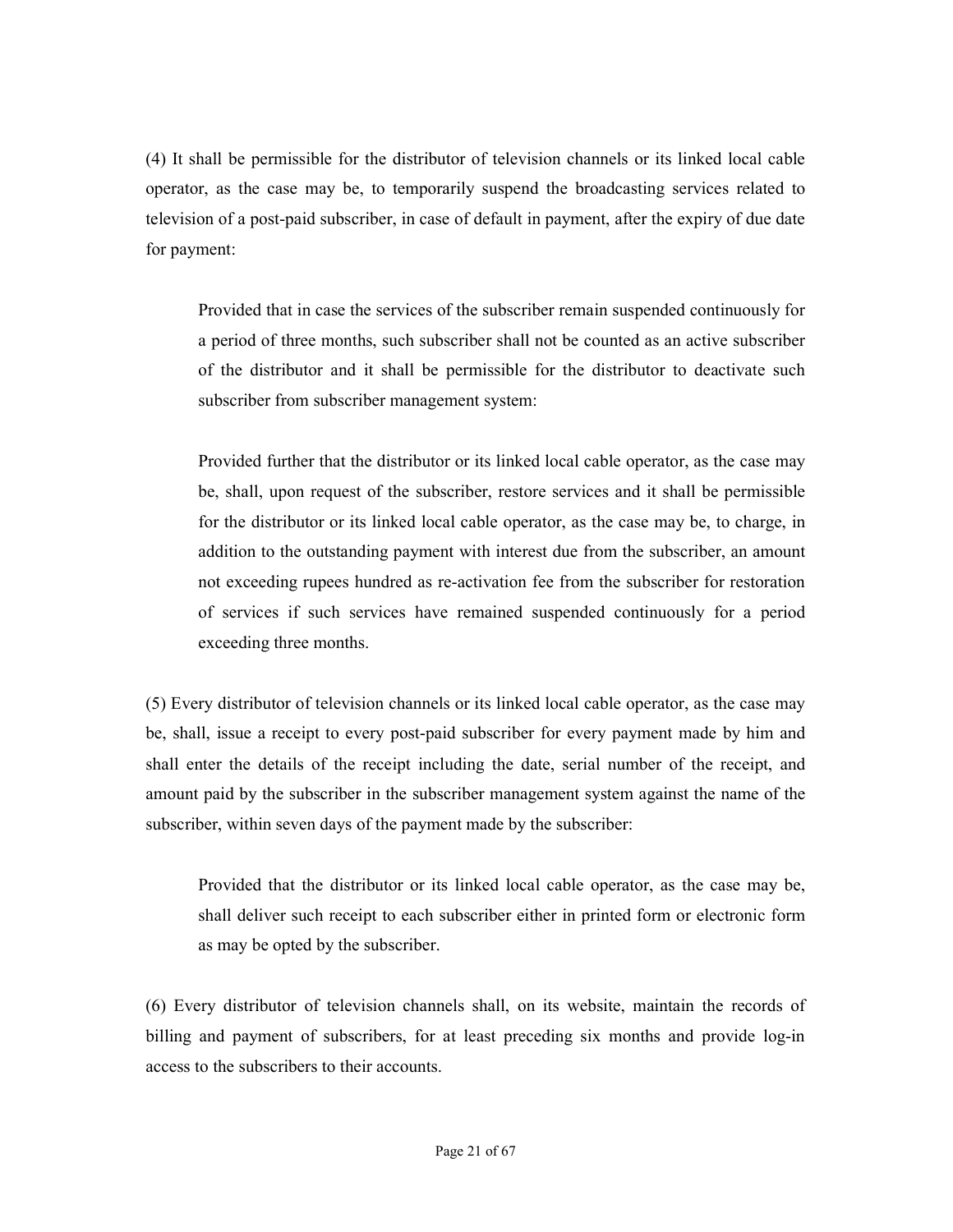(7) If any distributor of television channels contravenes the provisions of sub-regulation (1) or sub-regulation (5), it shall, without prejudice to the terms and conditions of its registration or the provisions of the Act or rules or regulations or orders made, or, directions issued there under, be liable to pay an amount, by way of financial disincentive, not exceeding rupees twenty per subscriber for all such subscribers in respect of whom such contravention is observed, as the Authority may by order direct.

(8) No order for payment of an amount by way of financial disincentive under sub-regulation (7) shall be made by the Authority unless the distributor of television channels has been given a reasonable opportunity of representing against the contravention of the regulation observed by the Authority.

(9) The amount payable by way of financial disincentive under these regulations shall be remitted to such head of account as may be specified by order by the Authority.

23. Pre-paid billing and payment.— (1) Every distributor of television channels or its linked local cable operator, as the case may be, shall, in case of pre-paid payments, acknowledge such payments to the subscriber and ensure that the subscriber management system is updated accordingly.

(2) The billing cycle for pre-paid payment option shall be thirty days from the date of activation of services.

(3) Every distributor of television channels shall, on its website, maintain the records of billing and payment of subscribers, for at least preceding six months and provide log-in access to the subscribers to their accounts:

Provided that such records of subscriber shall contain itemised usage details of, —

- (a) network capacity fee,
- (b) rental charges for customer premises equipment, if any,
- (c) charges for pay channels and bouquets of pay channels subscribed by subscriber during the period of billing cycle,
- (d) any other charges which has been levied in compliance with the provisions of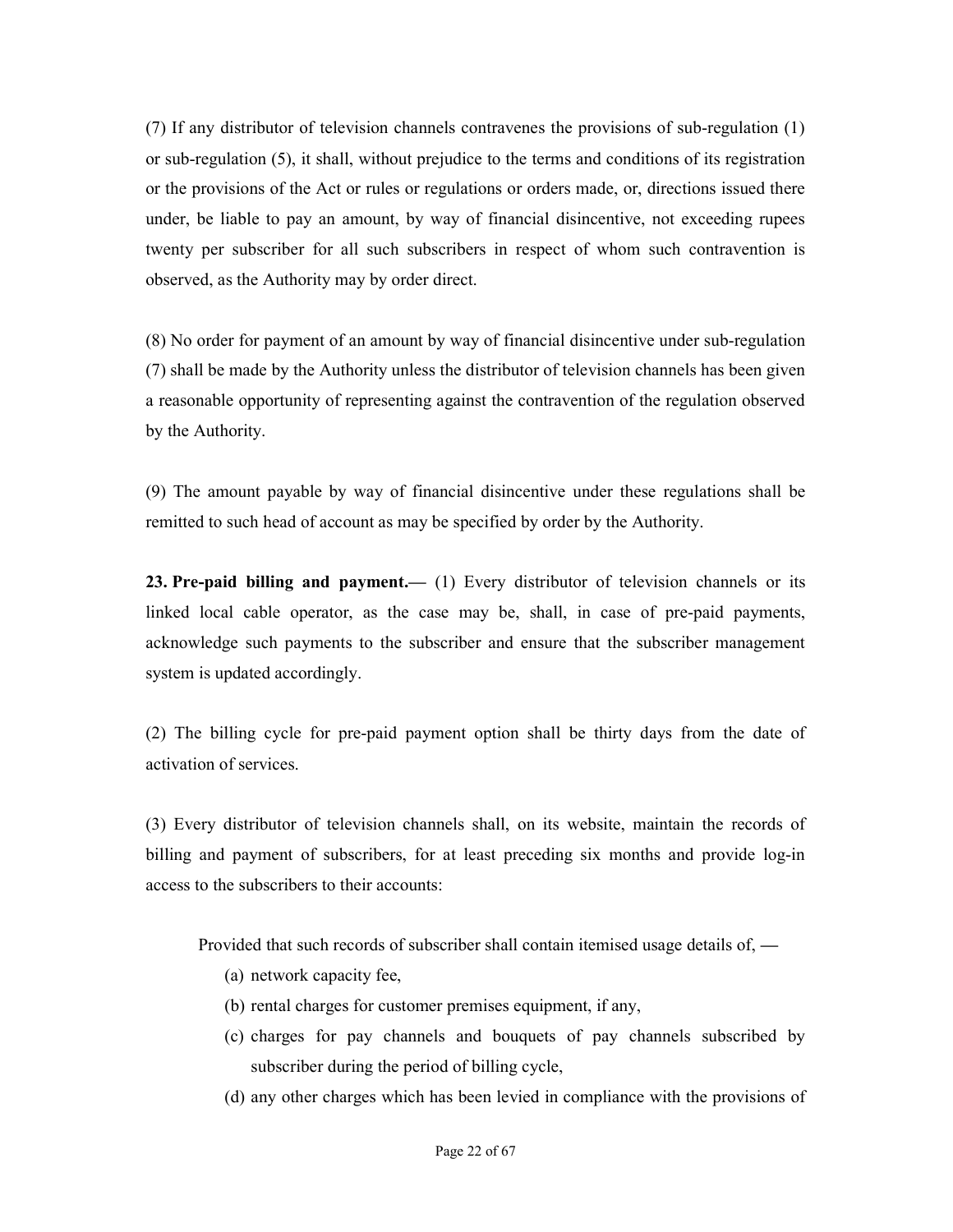these regulations and,

(e) taxes in conformity with applicable laws.

(4) It shall be permissible for a distributor of television channels to temporarily suspend the services of a prepaid subscriber in case of non availability of balance amount in his prepaid account:

Provided that in case the services of the subscriber remain suspended continuously for a period of three months, such subscriber shall not be counted as an active subscriber of the distributor and it shall be permissible for the distributor to deactivate such subscriber from subscriber management system:

Provided further that the distributor shall upon the recharge of balance amount in subscriber's account, restore services and such distributor may charge an amount not exceeding rupees hundred as re-activation fee from the subscriber for restoration of services if such services have remained suspended continuously for a period exceeding three months.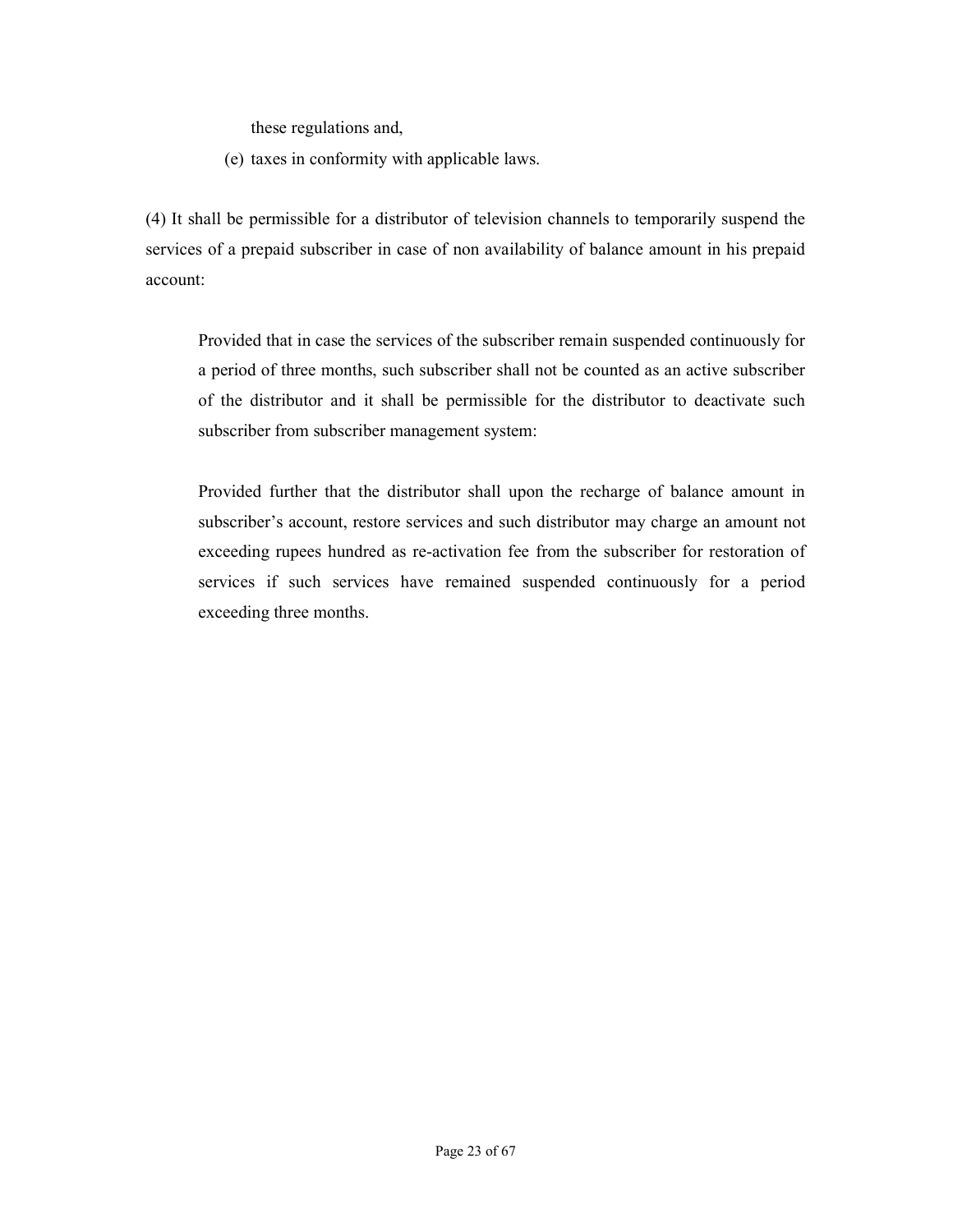### CHAPTER V CUSTOMER PREMISES EQUIPMENT

24. Supply and installation of the customer premises equipment.— (1) Every distributor of television channels or its linked local cable operator, as the case may be, shall provide to every subscriber the set top box conforming to relevant Indian Standards set by the Bureau of Indian Standards.

(2) It shall be permissible for every subscriber to buy a set top box of approved quality from the open market, if available, which is technically compatible with the system of the distributor of television channels and the distributor or its linked local cable operator, as the case may be, shall not compel any subscriber to buy or take on rent the set top box from him alone.

(3) Every distributor of television channels or its linked local cable operator, as the case may be, shall offer customer premises equipment to every consumer under the following schemes:

- (i) outright purchase scheme, and
- (ii) rental scheme:

Provided that, in addition to offering customer premises equipment on outright purchase scheme and rental scheme, it shall be permissible for the distributor or its linked local cable operator, as the case may be, to offer customer premises equipment under any other scheme including bundled scheme.

(4) Every distributor of television channels or its linked local cable operator, as the case may be, shall inform the consumers the details of all the schemes of customer premises equipment offered by it.

(5) Every distributor of television channels shall publish on its website the details of all schemes for customer premises equipment along with other terms and conditions applicable to the said schemes and such information shall also be disseminated through the customer care programming service.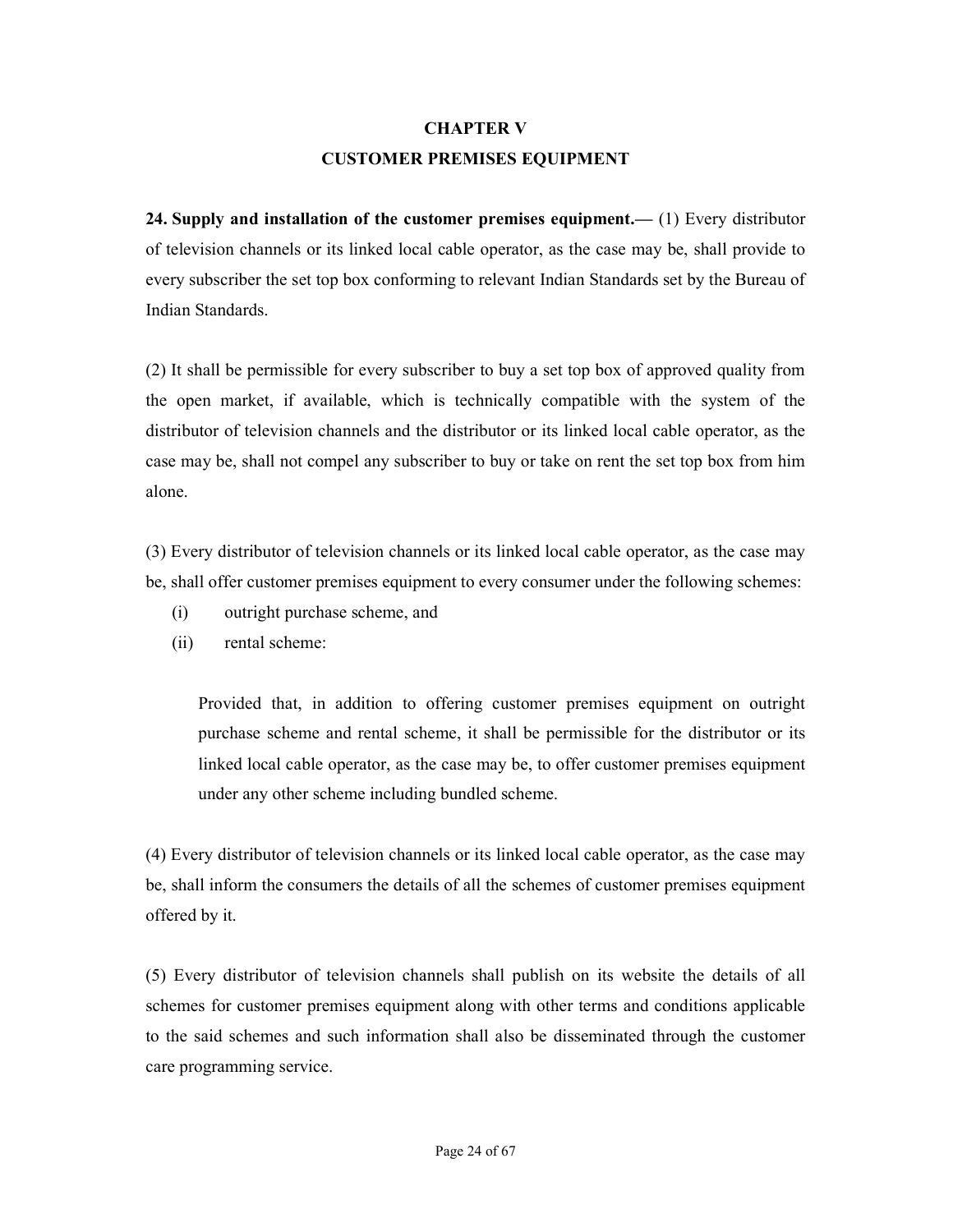(6) In case of outright purchase scheme, the distributor of television channels or its linked local cable operator, as the case may be, shall specify the retail price of customer premises equipment along with guarantee/warranty period:

Provided that the guarantee/warranty period in respect of such customer premises equipment shall be for at least one year:

Provided further that the ownership of such customer premises equipment shall rest with subscriber.

(7) No distributor of television channels or its linked local cable operator, as the case may be, shall charge any fee or amount, except the amount applicable in accordance with subregulation (11), towards repair and maintenance of customer premises equipment purchased under outright purchase scheme during its guarantee/warranty period:

Provided that distributor or its linked local cable operator, as the case may be, shall also offer annual maintenance scheme for the customer premises equipment provided under such scheme after the expiry of guarantee/warranty period:

Provided further that nothing contained in this sub-regulation shall apply if the customer premises equipment has been tampered with or physically damaged by the subscriber.

(8) In case of rental scheme, the distributor of television channels or its linked local cable operator, as the case may be, shall specify the monthly rental amount for customer premises equipment and other terms and conditions, if any:

Provided that it shall be permissible for the distributor or its linked local cable operator, as the case may be, to specify an interest-free refundable security deposit as may be considered appropriate by him:

Provided further that ownership of the customer premises equipment offered by the distributor or its linked local cable operator, as the case may be, under such schemes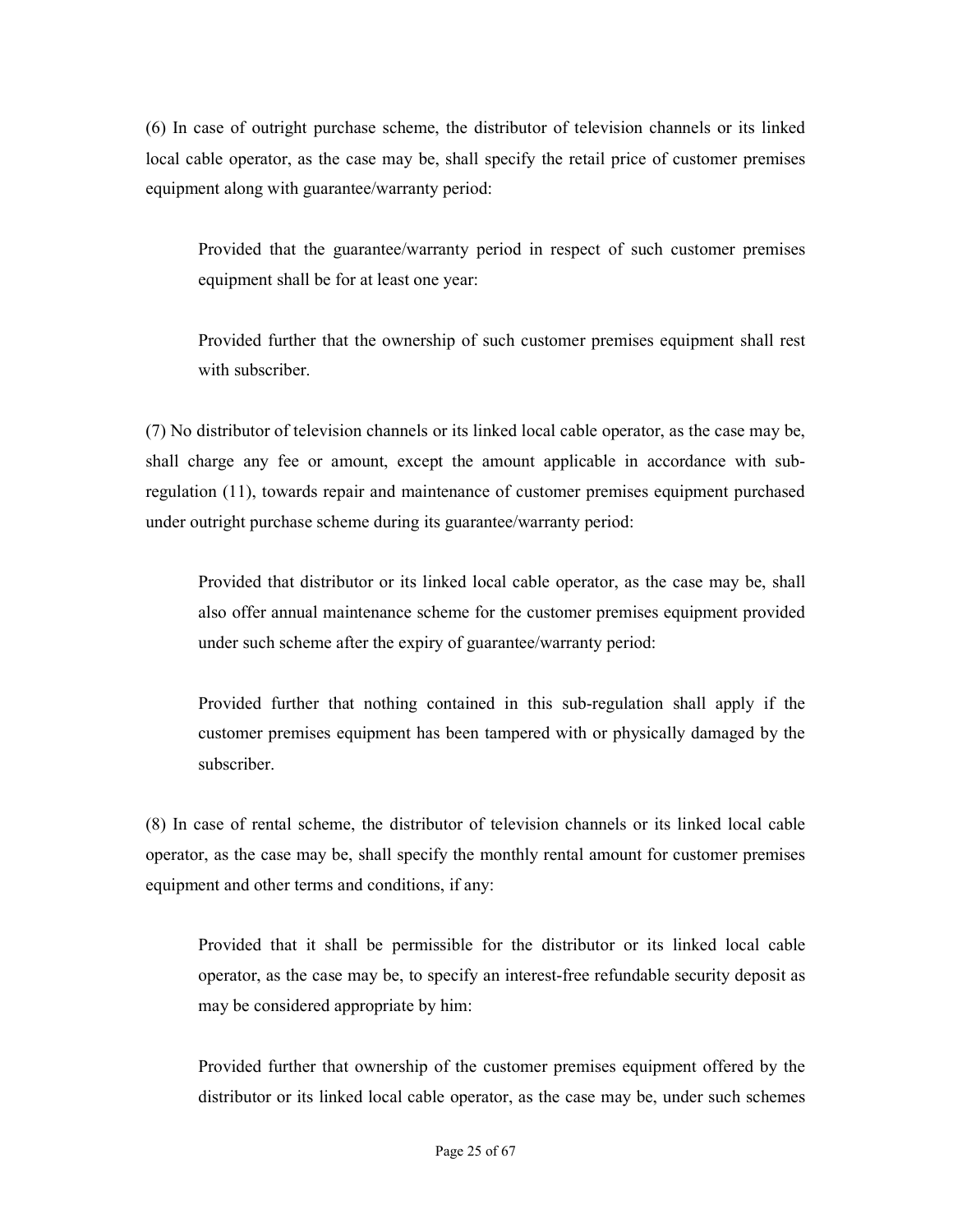shall remain with the distributor or its linked local cable operator, as the case may be.

(9) In case of all other schemes which may include bundled scheme, the distributor of television channels or its linked local cable operator, as the case may be, shall specify separately, the retail price of the customer premises equipment, network capacity fee, charges for pay channels or bouquet of pay channels, bundled with customer premises equipment and other terms and conditions, if any:

Provided that the ownership of such customer premises equipment offered by the distributor or its linked local cable operator, as the case may be, under such schemes shall remain with distributor or its linked local cable operator, as the case may be.

(10) Every distributor of television channels or its linked local cable operator, as the case may be, shall be responsible for maintaining the customer premises equipment, availed under rental scheme or other schemes as referred to in sub-regulation (8) and sub-regulation (9), as the case may be, in good working condition to ensure uninterrupted services to the subscriber, for a minimum period of three years:

Provided that the subscriber shall not be liable to pay any fee or amount, except the amount applicable in accordance with sub-regulation (11), for rectification of fault in the customer premises equipment on every incidence of fault during such period.

Provided further that nothing contained in this sub-regulation shall apply if the customer premises equipment has been tampered with or physically damaged by the subscriber.

(11) It shall be permissible for the distributor of television channels providing direct to home (DTH) services to charge an amount not exceeding rupees two hundred and fifty as visiting charge per registered complaint requiring visit of a person to subscriber's premises for carrying out repair and maintenance services:

Provided that no visiting charges will be levied on the subscribers for any complaint relating to set top box: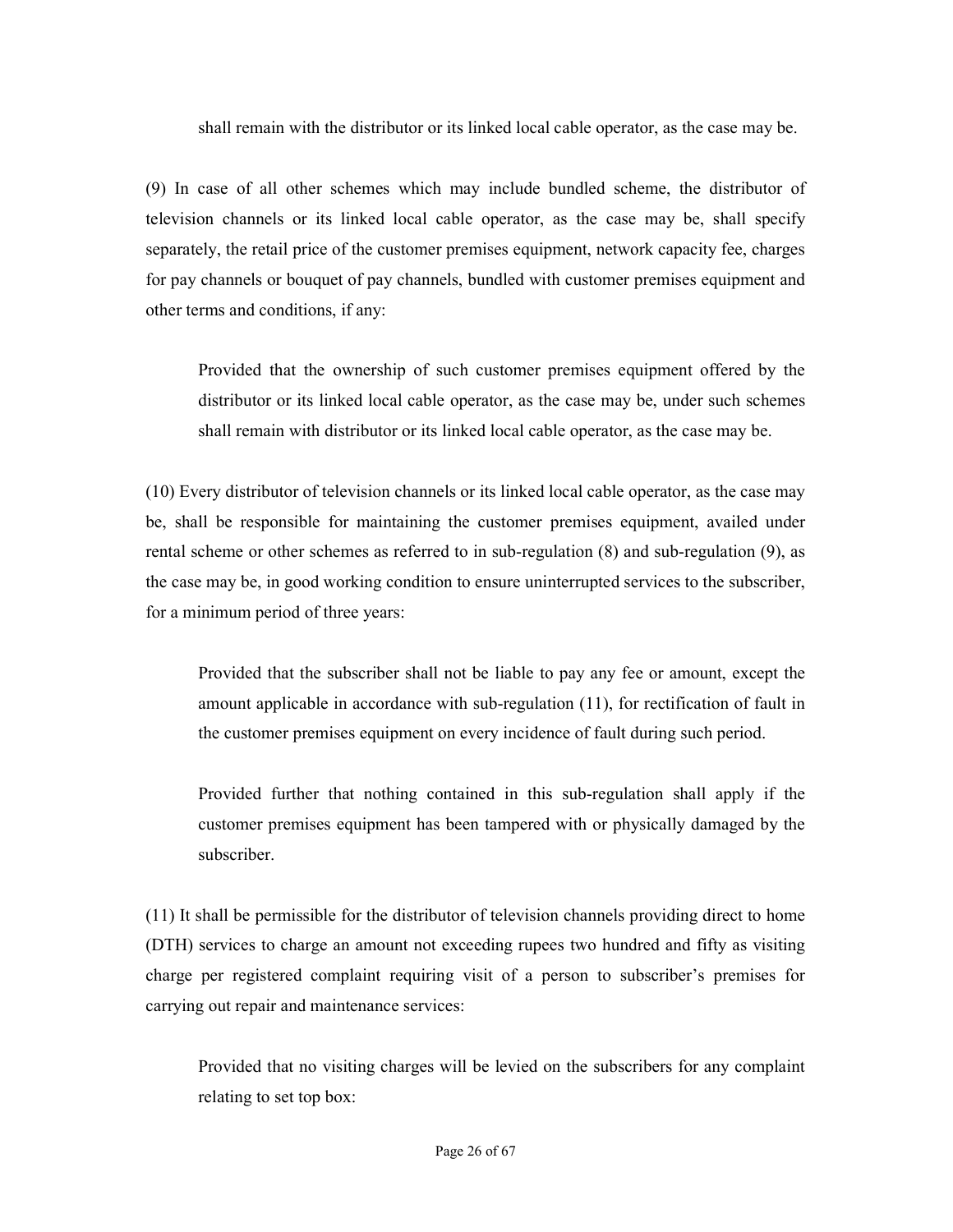Provided further that such visiting charge shall not be debited from the pre-paid subscription account of the subscriber:

Provided also that the receipt for payment for such charges shall be issued to the subscriber by the distributor.

(12) Every distributor of television channels or its linked local cable operator, as the case may be, shall ensure that a faulty set top box is repaired within twenty four hours, from the time of registering of complaint by the subscriber:

Provided that the distributor or its linked local cable operator, as the case may be, shall replace the faulty set top box with a functional set top box in case the faulty set top box cannot be set right in working condition within twenty four hours.

Provided further that nothing contained in this sub-regulation shall apply if the set top box has been tampered with or physically damaged by the subscriber.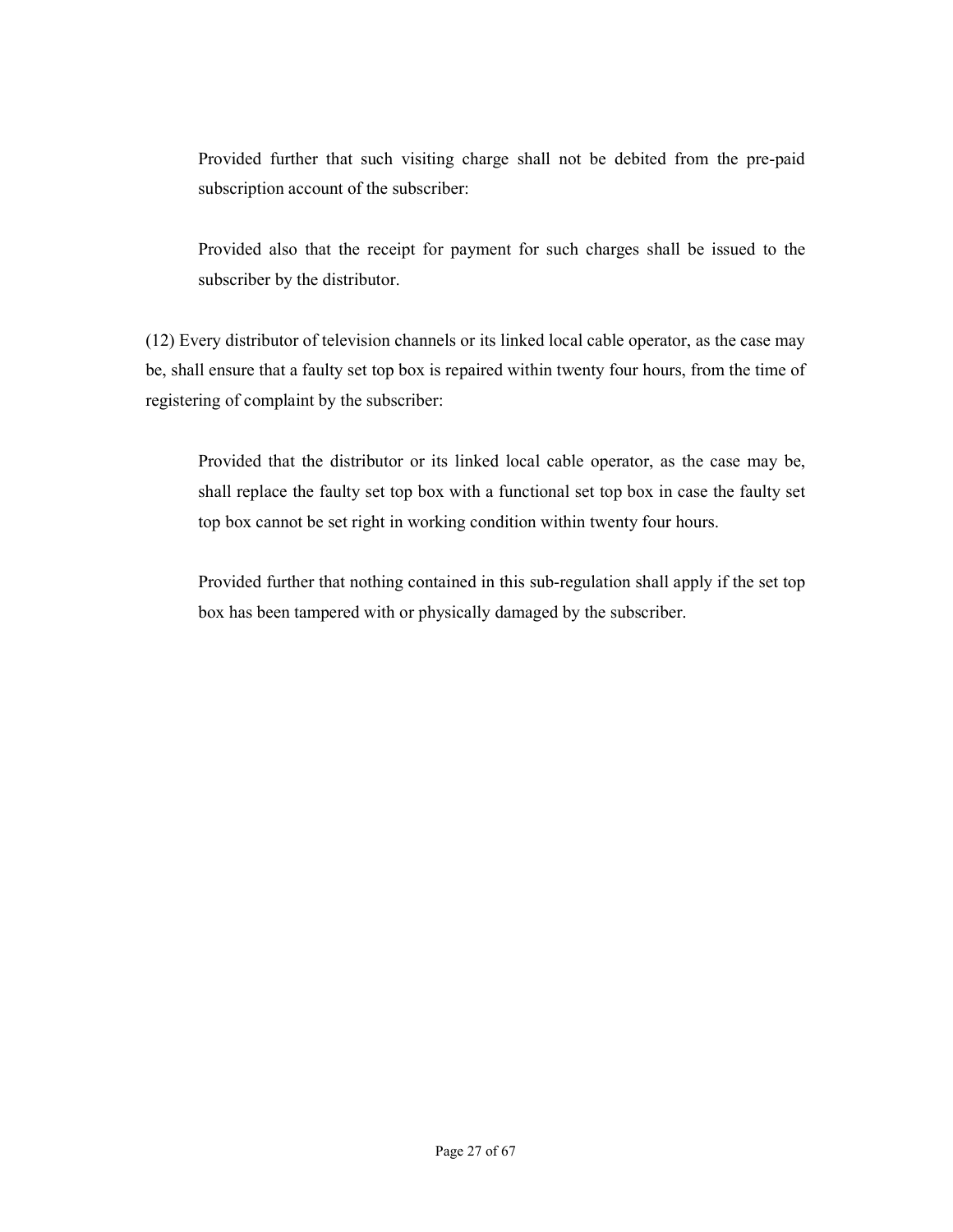#### CHAPTER VI

#### CUSTOMER CARE AND COMPLAINT REDRESSAL

25. Customer care centre.— (1) Every distributor of television channels shall, before providing broadcasting services related to television to its subscribers, establish a customer care centre, for addressing their service requests and redressal of complaints and the distributor shall ensure that such centre:

- (a) has a toll free "customer care number" having sufficient number of lines or connections and human resources to efficiently service the subscriber base of the distributor,
- (b) is accessible, at least, between 08:00 hrs and 22:00 hrs on all days of the week,
- (c) provides the services in the regional language of the service area in addition to Hindi and English,
- (d) has an Interactive Voice Response System (IVRS) with provision for complaint registration and
- (e) has a web based complaint management system.

(2) It shall be permissible for the distributor of television channels to engage any agency for establishing and operating "customer care centre" as referred to in sub-regulation (1):

Provided that the responsibility for compliance of the provisions of these regulations shall rest with the distributor.

(3) Every distributor of television channels shall ensure that the Interactive Voice Response System is operated in the following manner,-

(a) the first level of the Interactive Voice Response System provides for language selection;

(b) the second level of the Interactive Voice Response System provides for options relating to the broad categories of complaints and service requests;

(c) the third level of the Interactive Voice Response System provides for a sub-menu under service and complaint requests, separately;

Provided that the sub-menu in the third level shall also contain an option enabling the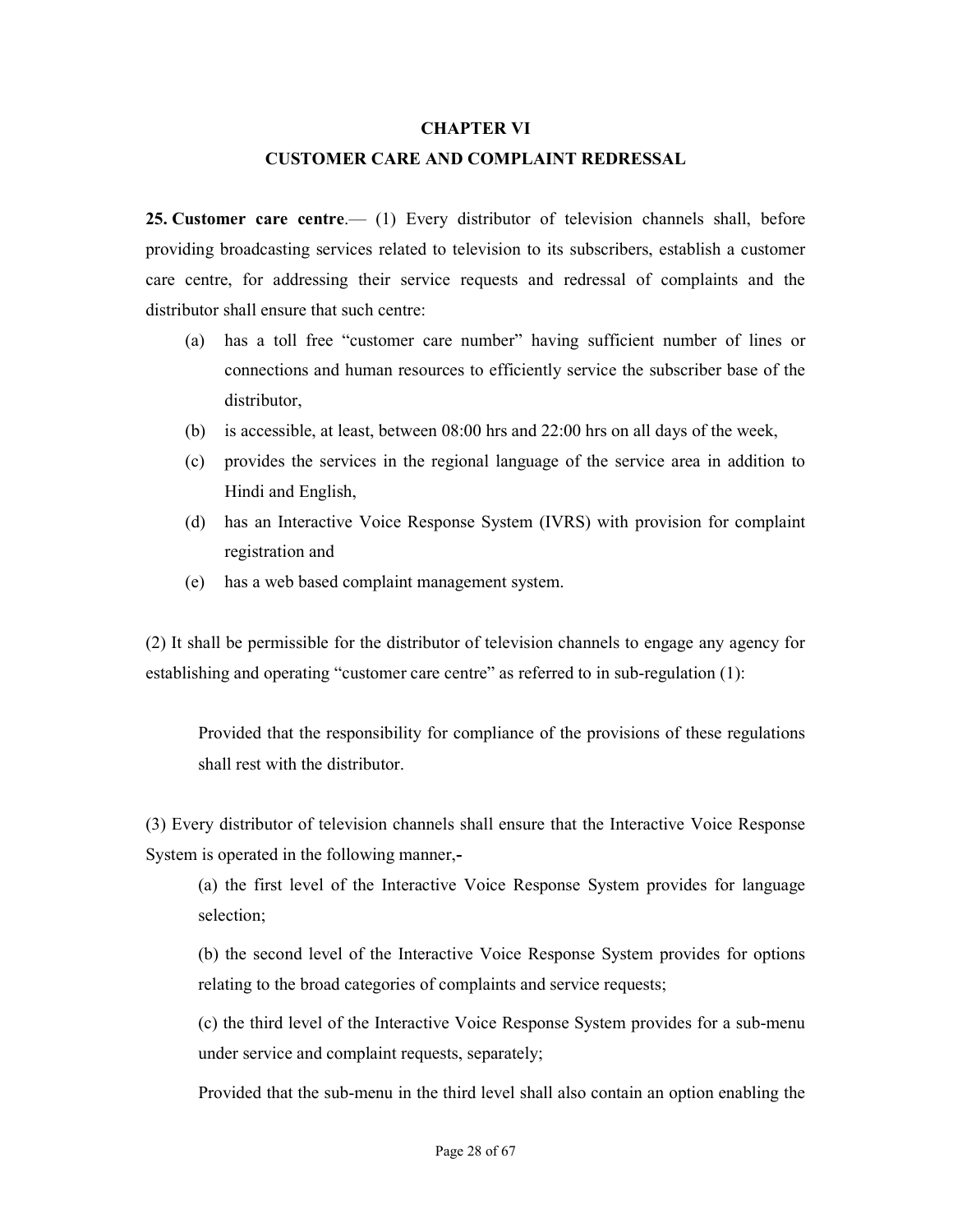customer to speak to a customer care executive.

- (4) Every distributor of television channels shall ensure that:
	- (i) response time for calls made on toll free "customer care number" by the subscriber, answered voice to voice, meets the following performance criteria-
		- (a) Eighty percent of calls to be answered (voice to voice) by a customer care executive (other than by electronic means) within sixty seconds;
		- (b) Ninety per cent of calls to be answered (voice to voice) by a customer care executive (other than by electronic means) within ninety seconds.
	- (ii) response time to the subscriber for calls made on "customer care number" by the subscriber, answered electronically meets the following performance criteria;
		- (a) Eighty percent of calls to be answered within twenty seconds electronically;
		- (b) Ninety percent of calls to be answered within forty seconds electronically;

Explanation: For the purpose of calculating percentage of calls as referred to in subregulation (4), the total number of calls made during a month shall be taken into account.

(5) The distributor of television channels or its linked local cable operator, as the case may be, shall publicise the toll free number and the address of the web based complaint management system to its subscribers through customer care programming service and website:

Provided that, in addition to the above, it shall be permissible for the distributor of television channels to use other means of publicity such as Short Message Service (SMS), television scrolls, and printing the information on the bills and receipts.

26. Complaints handling by customer care centre.— (1) Every distributor of television channels shall ensure that the customer care centre, immediately upon receipt of a complaint from a subscriber, registers such complaint each time and allots a unique number to be called the docket number:

Provided that the Authority may, if deemed necessary, specify a format for such docket number.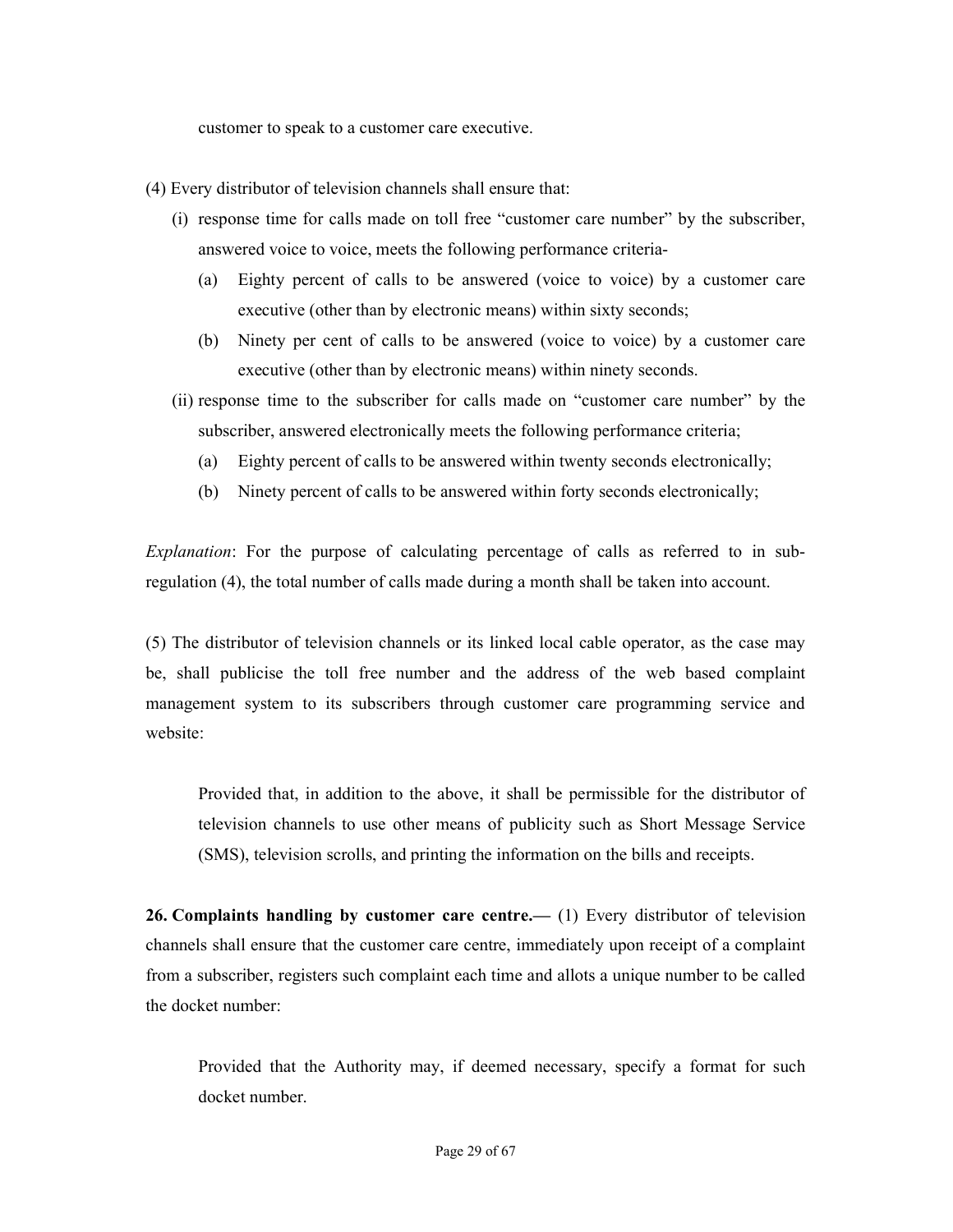(2) Every distributor of television channels shall ensure that the customer care centre-

- (a) at the time of registering of the complaint, communicates to the subscriber the docket number, date and time of registration of the complaint and the time within which the complaint is likely to be resolved; and
- (b) on resolution of the complaint, communicates to the subscriber, the details of the action taken on the complaint and also the name and contact number of the nodal officer for further redressal of complaint, if the subscriber is not satisfied.

27. Time limit for redressal of complaints.— Every distributor of television channels or its linked local cable operator, as the case may be, shall adhere to the following time limits for redressal of complaints of the subscribers-

- (a) all complaints shall be responded to within eight hours of receipt of the complaint: provided that complaints received after the office working hours shall be responded by the next working day;
- (b) at least ninety percent of all 'no signal' complaints received shall be redressed and signal restored within twenty four hours of receipt of such complaint;
- (c) all complaints relating to billing shall be redressed within seven days of receipt of the complaint from the subscriber and refunds, if any, shall be made to such subscriber within thirty days of receipt of the complaint;
- (d) at least ninety percent of all other complaints not covered under clause (b) and clause (c) shall be redressed within forty eight hours of receipt of such complaints;
- (e) no complaint, except billing related complaints referred to in clause (c), shall remain unresolved beyond seventy two hours.

28. Redressal of complaints by nodal officers.— (1) Every distributor of television channels shall, within thirty days from the date of commencement of these regulations or within thirty days from the commencement of its operations, as the case may be, appoint or designate one or more nodal officers for every State in which it is providing broadcasting services related to television, for the redressal of complaints of subscribers and the distributor shall, within ten days from the date of appointment or designation of the nodal officers,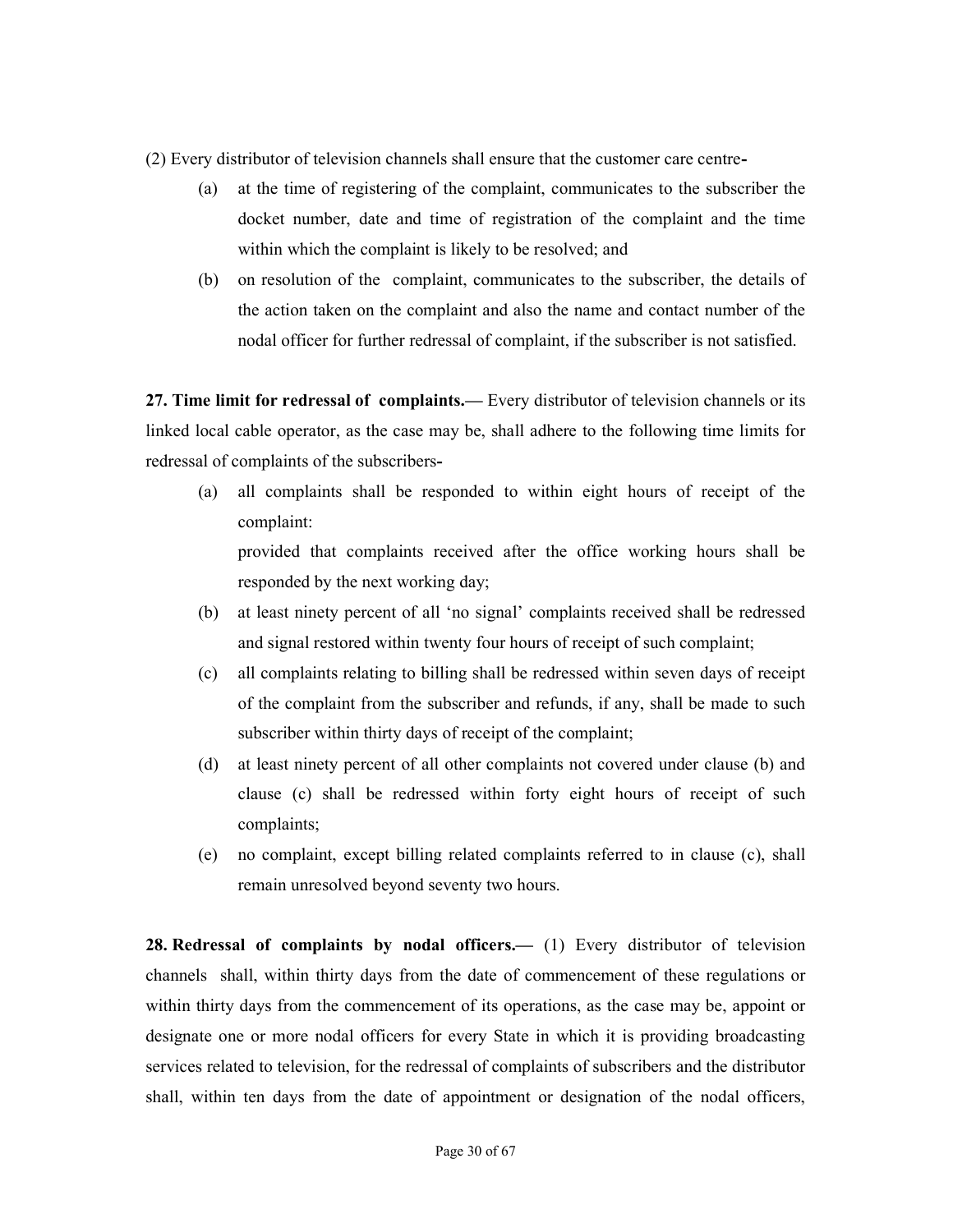furnish to the Authority the names, address, contact numbers, e-mail address and facsimile number of the nodal officers.

(2) Every distributor of television channels shall-

- (a) give wide publicity about appointment or designation of such nodal officers or any change thereof, and
- (b) display, on its website as well as customer care programming service, the names, address, contact numbers, e-mail address, facsimile number of nodal officers.

(3) In the event of any change in the names or communication details of nodal officers as referred to in sub-regulation (1), the distributor of television channels shall-

- (a) inform the Authority within ten days from occurrence of such change, and
- (b) bring the change to the notice of the subscribers in the same manner as specified under clause (b) of sub-regulation (2).

(4) In case a subscriber is not satisfied with the redressal of complaint by the customer care centre, such subscriber may approach the nodal officer of the distributor of television channels for redressal of his complaint.

(5) The nodal officer shall-

- (a) register every complaint lodged by the subscribers;
- (b) issue an acknowledgement to the subscriber within two days from date of the receipt of the complaint indicating therein the unique complaint number;
- (c) redress such complaints of subscribers within ten days from the date of receipt of the complaint and intimate the decision taken thereon in respect of such complaint to the subscriber.

29. Complaints referred to the distributor of television channels by the Authority.— $(1)$ The Authority may, without prejudice to the provisions contained in the Telecom Regulatory Authority of India Act, 1997 (24 of 1997), forward the following types of complaints received from consumers, to the concerned distributor of television channels for the purpose of redressal of-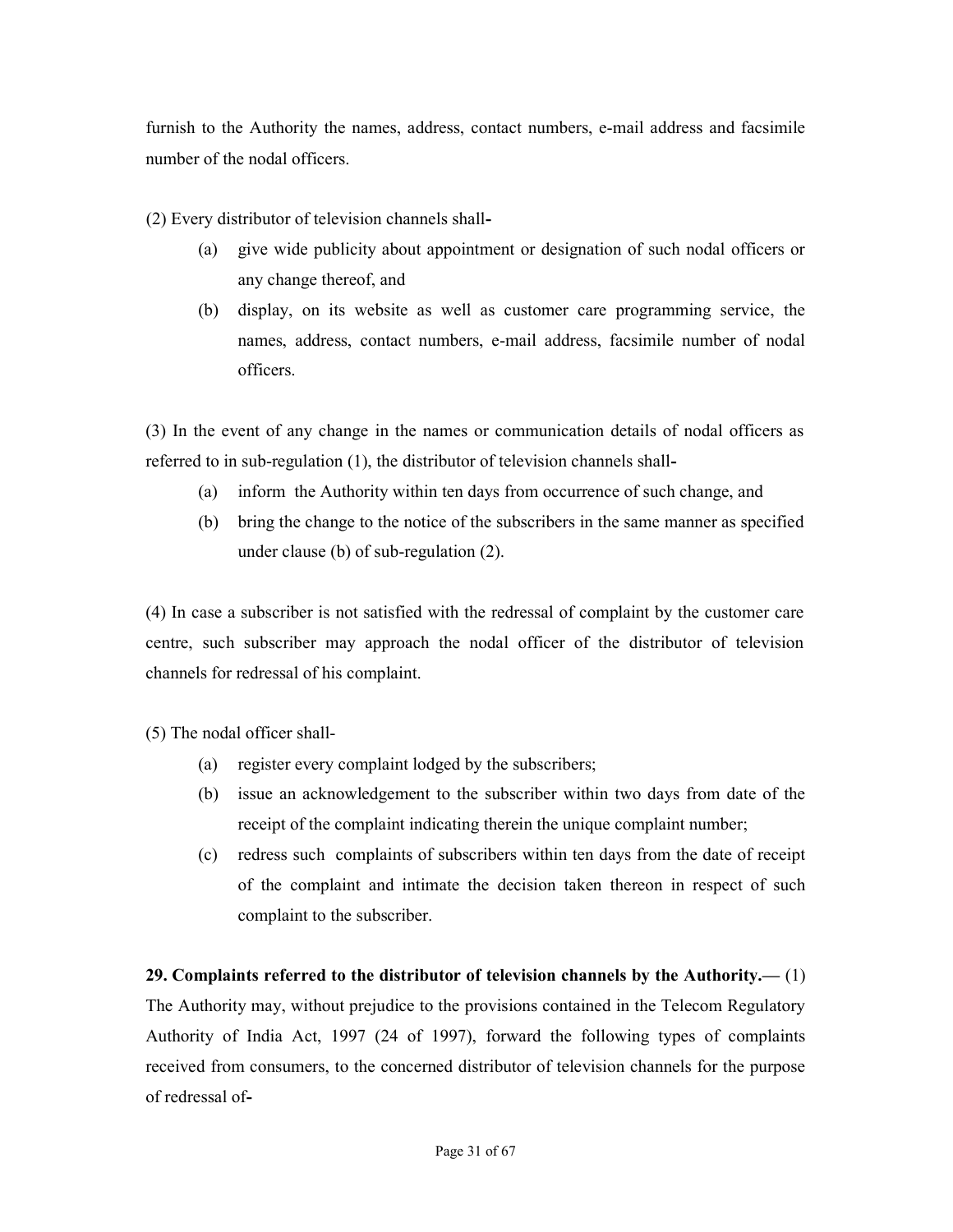- (a) complaints alleging violation of the Act or the regulations made or directions issued or orders made by the Authority under the Act;
- (b) complaints of the subscribers which are generic in nature;
- (c) complaints alleging that the practices adopted by the distributor of television channels adversely affects the interest of consumers;
- (d) any complaint of such nature that, in the opinion of the Authority, is required to be resolved expeditiously by the distributor of television channels or its linked local cable operator, as the case may be.

(2) Every distributor of television channels shall investigate and find out the root cause of all complaints referred by the Authority under clauses (a), (b) and (c) of sub-regulation (1) and redress such complaints, within thirty days from the date of reference of the complaint and result of such complaints shall be informed to the consumer as well as the Authority within one week from redressal of complaint.

(3) Every distributor of television channels shall resolve every complaint referred to under clause (d) of sub-regulation (1) and inform to the Authority within fifteen days of the resolution of the complaint.

(4) In case on investigation, the root cause of the complaints referred to under sub-regulation (2) reveal general deficiency or systemic inadequacy in practice or operation adopted by or on the part of the distributor of television channel, the distributor shall take immediate remedial measures in respect of all similarly placed subscribers and intimate the same to the Authority within one month of reference of the complaint.

30. Maintenance of records of complaints.— (1) Every distributor of television channels shall maintain records of all complaints filed by the subscriber and such records shall include docket number, name and address of complainant, date and time of filing complaint, type of complaint and redressal date and time and confirmation from the subscriber that the complaint has been redressed.

(2) The records referred to in sub-regulation (1) shall be kept for a minimum period of three months from the date of resolution of a complaint and the distributor of television channels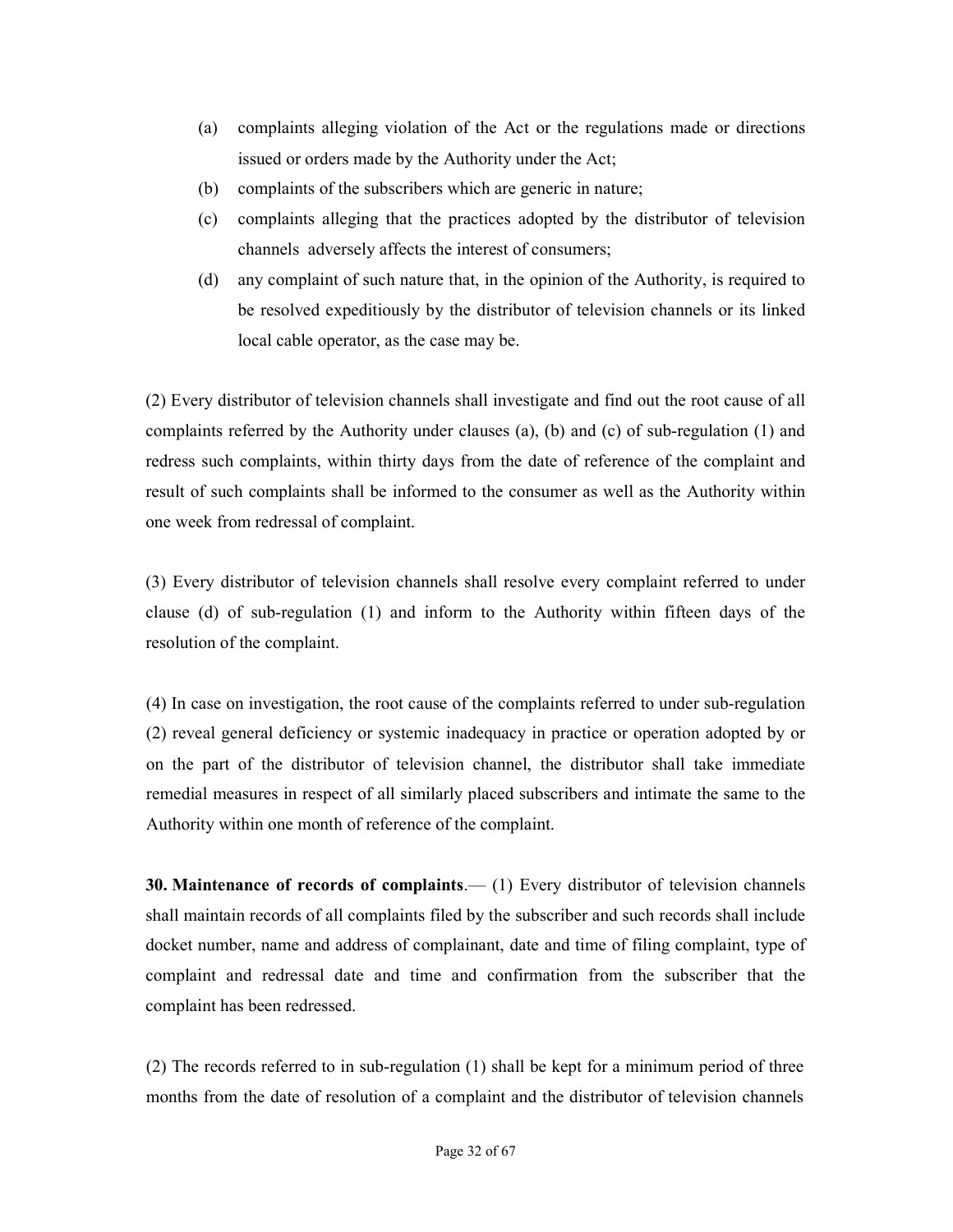shall produce the records whenever called upon by the Authority.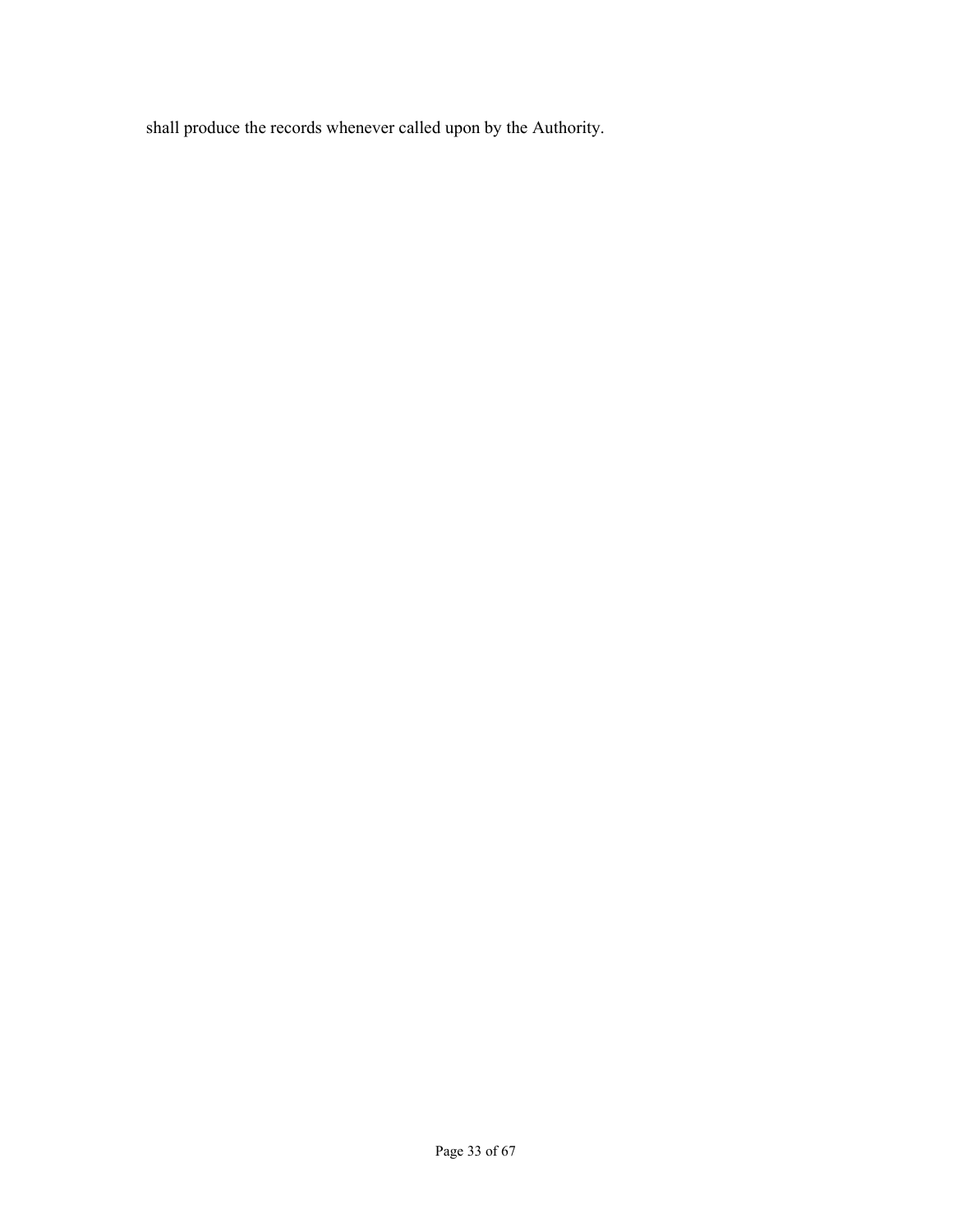#### CHAPTER VII

#### PUBLICITY OF INFORMATION AND CONSUMER AWARENESS

31. Establishment of website.— (1) Every distributor of television channels shall establish and maintain a website for the purpose of publicity of information related to broadcasting services related to television offered by the distributor and for consumer awareness:

Provided that it shall be permissible for a distributor of television channels to engage any agency for establishing and operating such website:

Provided further that the responsibility for compliance of the provisions of these regulations shall rest with the distributor of television channels.

(2) Every distributor of television channels shall provide a hyperlink for "consumer corner" on the home page of the website which shall be clearly visible and noticeable to visitors without scrolling the page.

(3) The consumer corner hyperlink referred to in sub-regulation (2) shall point to another web page where the information in accordance with Schedule II of these regulations shall be made available.

(4) The web page referred in sub-regulation (3), shall also have a provision for login to the subscribers to access information specific to such subscriber in accordance with Schedule III of these regulations.

32. Customer care programming service.— (1) Every distributor of television channels shall provide a customer care programming service for the purpose of dissemination of information as required under the provisions of these regulations and for consumer awareness.

(2) Every distributor of television channels shall assign a unique number to the customer care programming service as referred to in sub-regulation (1) and display the said number on its website under the consumer corner as referred to in sub-regulation (2) of regulation 31 and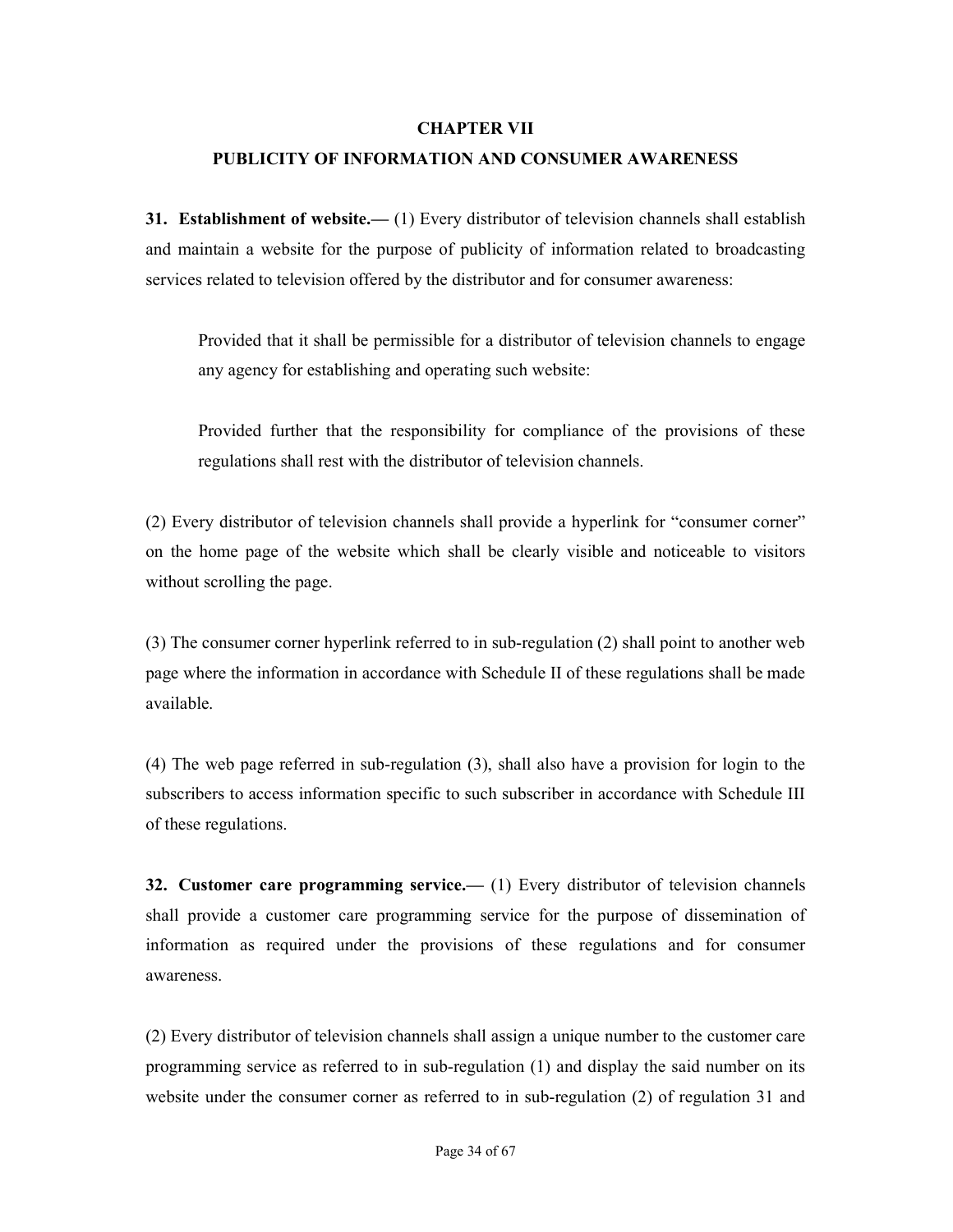communicate the said number to the subscribers through running scrolls on television screen and through any other communication means as deemed appropriate.

(3) Every distributor of television channels shall disseminate the information, on regular intervals, in accordance with Schedule II and Schedule III of these regulations to subscribers through customer care programming service in multiple formats such as text, video, audio, scroll and multimedia graphics:

Provided that information messages provided by the Authority if any, for consumer awareness shall also be carried over such customer care programming service.

33. Public awareness campaign.— Every distributor of television channels shall conduct public awareness campaign about the salient features of the provisions contained in these regulations and the measures implemented by the distributor of television channels or its linked local cable operator for consumer education with regard to the services made available to consumers in compliance of these regulations and submit such details to the Authority in such format and periodicity as may be specified by it.

34. Publicity of information by broadcasters.— Every broadcaster shall publicise the maximum retail price of all pay channels and bouquets, through website and running scrolls on the concerned channels, periodically for wide publicity amongst the consumers and submit details of such measures to the Authority.

35. Prohibition of on screen display.— No distributor of television channels or broadcaster shall display any notices of disconnection or discontinuation or non-availability of television channels, through multimedia graphics super imposed on full or partial television screens:

Provided that it shall be permissible for the distributor to provide such notices through text scrolls at the bottom of the television screens and the size and duration of such scrolls shall be limited in such a manner so as to avoid any material interference in the viewing experience of viewer.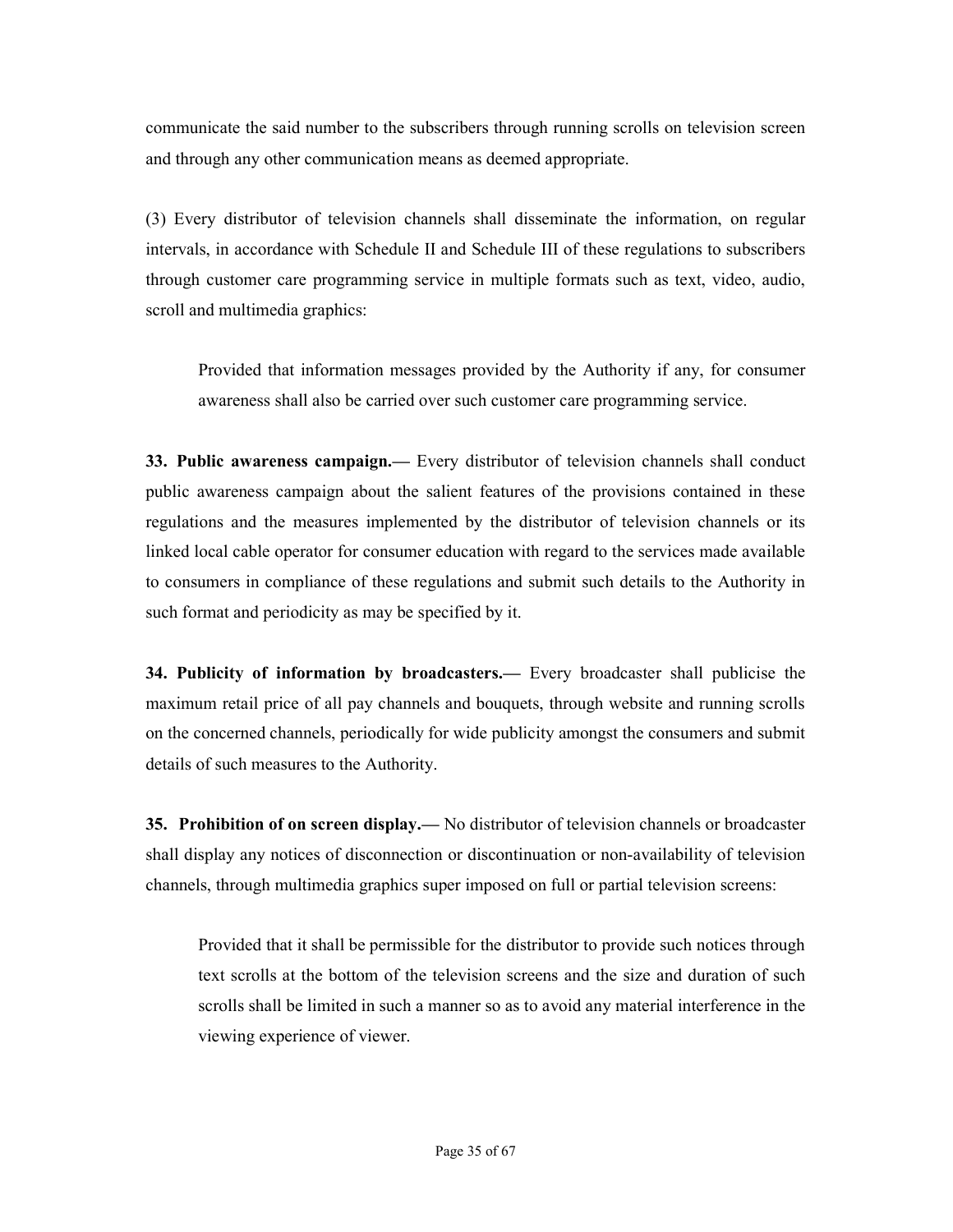### CHAPTER VIII MISCELLANEOUS

36. Technical standards.— (1) Every broadcaster and distributor of television channels shall maintain technical standards of the signals as per the relevant standards laid down by Digital Video Broadcasting (DVB)/European Telecommunication Standards Institute (ETSI) /International Electro-technical Commission(IEC)/Indian Standard, if any.

(2) Every DTH operator shall ensure that the set top box for providing direct to home services complies with Bureau of Indian Standard specification IS-15377 of 2003 or IS-15954 of 2012, as amended from time to time, or any other standard approved by any agency authorised by the Central Government.

(3) Every multi-system operator and HITS operator shall ensure that the set top box for providing for cable services complies with Bureau of Indian Standard, IS-15245 of 2002 or IS-16128 of 2013, as amended from time to time, or any other standard approved by any agency authorised by the Central Government.

(4) Every distributor of television channels, while encoding television channels for retransmission on its network, shall not discriminate in the compression and other encoding parameters for channels placed in a genre to ensure similar reception quality to subscribers.

(5) The Authority may appoint Broadcast Engineering Consultants India Limited or any other agency to conduct technical audit of the systems of broadcasters, distributor of television channels and local cable operator to assess the quality of signals at the headend or earthstation of the distributor of television channels, the quality of signals provided by the distributor of television channels to local cable operators, and quality of signals provided by the local cable operator to the subscribers.

37. Manual of Practice.— Every distributor of television channels shall publish a manual of practice on its website which shall contain information in accordance with Schedule IV to these regulations: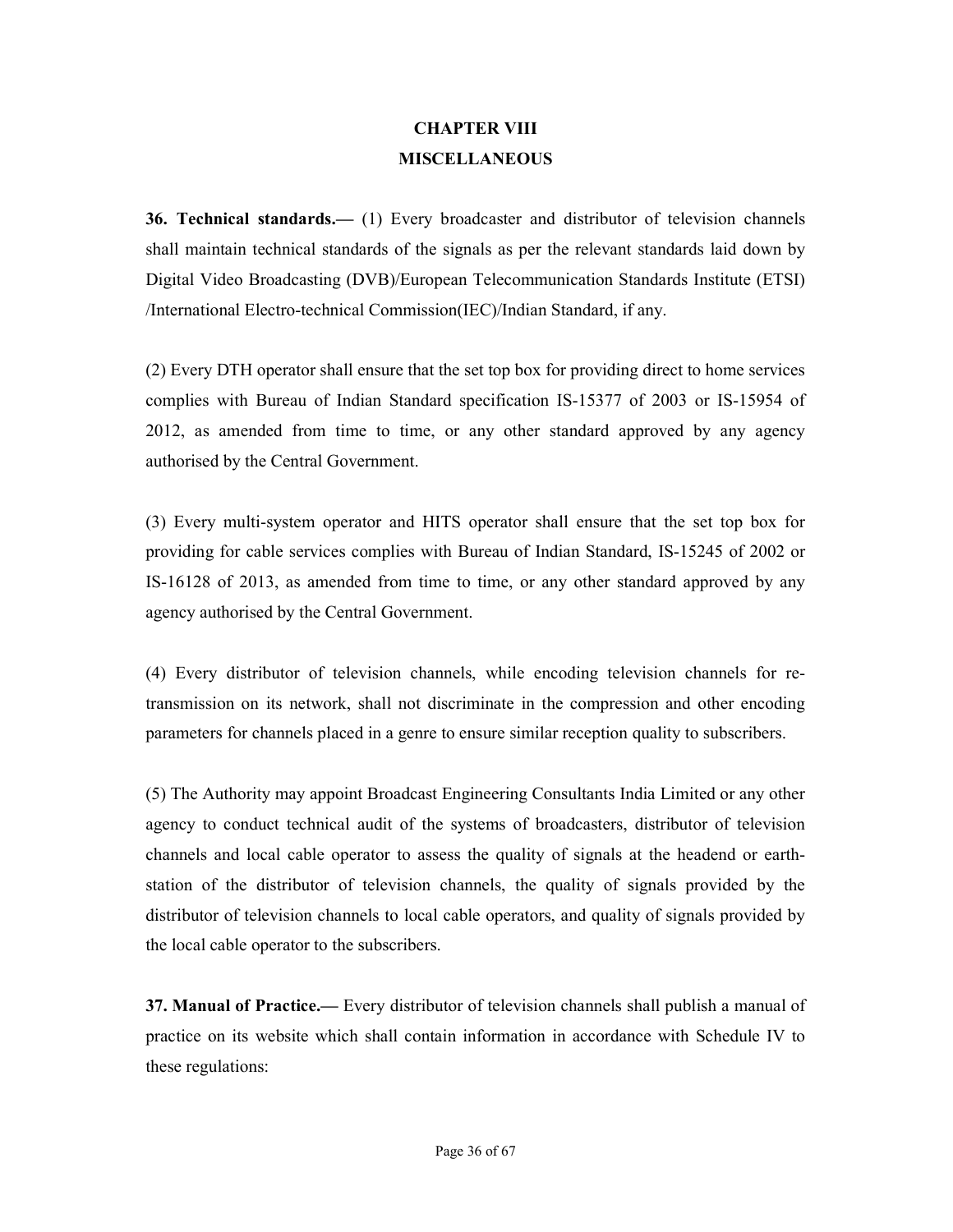Provided that it shall be permissible for the distributor of television channels, to publish and provide the manual of practice in printed form and in Hindi, English or Regional language as per the requirements of service area.

38. Display of channels in EPG.— (1) Every distributor of television channels shall display all channels available on its platform in the electronic programme guide and each channel shall be listed under the respective genre of the channel as declared by the broadcaster under applicable tariff order or regulations notified by the Authority from time to time and one channel shall appear at one place only:

Provided that it shall be permissible for the distributor to divide the channels under one genre into sub-genres on the basis of language or region and such channels shall be assigned unique logical channel numbers within the sub-genres:

Provided further that the channels of same language shall be put together within the same sub-genre.

(2) Every distributor of television channels shall indicate-

- (a) "Free" in the electronic programme guide against each free-to-air channel available on its platform;
- (b) the respective maximum retail price in the electronic programme guide against each pay channel available on its platform with the Indian rupee sign "₹" such as ₹2, ₹5.5 etc.;

39. Reporting to the Authority.— Every distributor of television channels shall submit report for ensuring compliance of quality of service specified in these regulations in such format and in such periodicity as may be directed by the Authority from time to time.

**40. Designation of compliance officer and his obligations.**—  $(1)$  Every broadcaster and distributor of television channels shall, within thirty days from the date of commencement of these regulations, designate a compliance officer.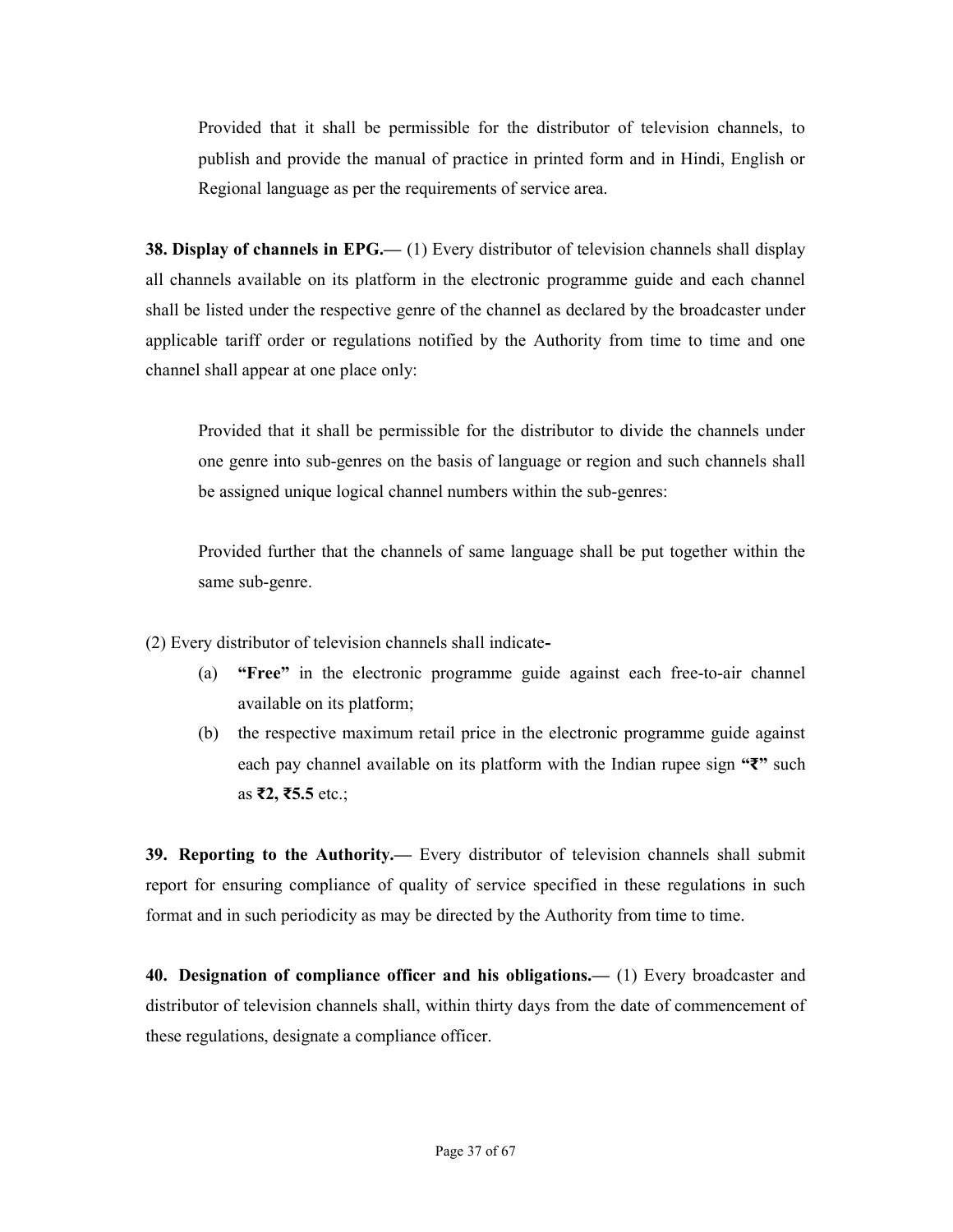(2) Every broadcaster and distributor of television channels, who commences its operations after the coming into effect of these regulations, shall, within thirty days from the date of commencement of its operations, designate a compliance officer.

(3) Every broadcaster or distributor of television channels, as the case may be, shall, within thirty days from the date of designation of the compliance officer under the provisions of this regulation, furnish to the Authority the name, complete address, contact number and e-mail address of the compliance officer along with authenticated copy of the board's resolution authorizing the designation of such compliance officer:

Provided that the distributor of television channels, which is not a company, shall, within thirty days from the date of designation of the compliance officer under the provisions of this regulation, furnish to the Authority the name, full address, contact number and e-mail address of the compliance officer along with authenticated copy of the authorization letter authorizing the designation of such compliance officer.

(4) In the event of any change in the name of the compliance officer so designated under provisions of this regulation, the same shall be reported to the Authority by the service provider within thirty days from the date of occurrence of such change along with authenticated copy of the board's resolution or authorization letter, as the case may be.

(5) In the event of any change in the address or contact number or email address of the compliance officer, the same shall be reported to the Authority by the service provider within ten days from the date of occurrence of such change.

(6) The compliance officer shall be responsible for-

- (a) generating awareness for ensuring compliance with the provisions of these regulations.
- (b) reporting to the Authority, with respect to compliance with these regulations and directions of the Authority issued under these regulations.
- (c) ensuring that proper procedures have been established and are being followed for compliance of these regulations.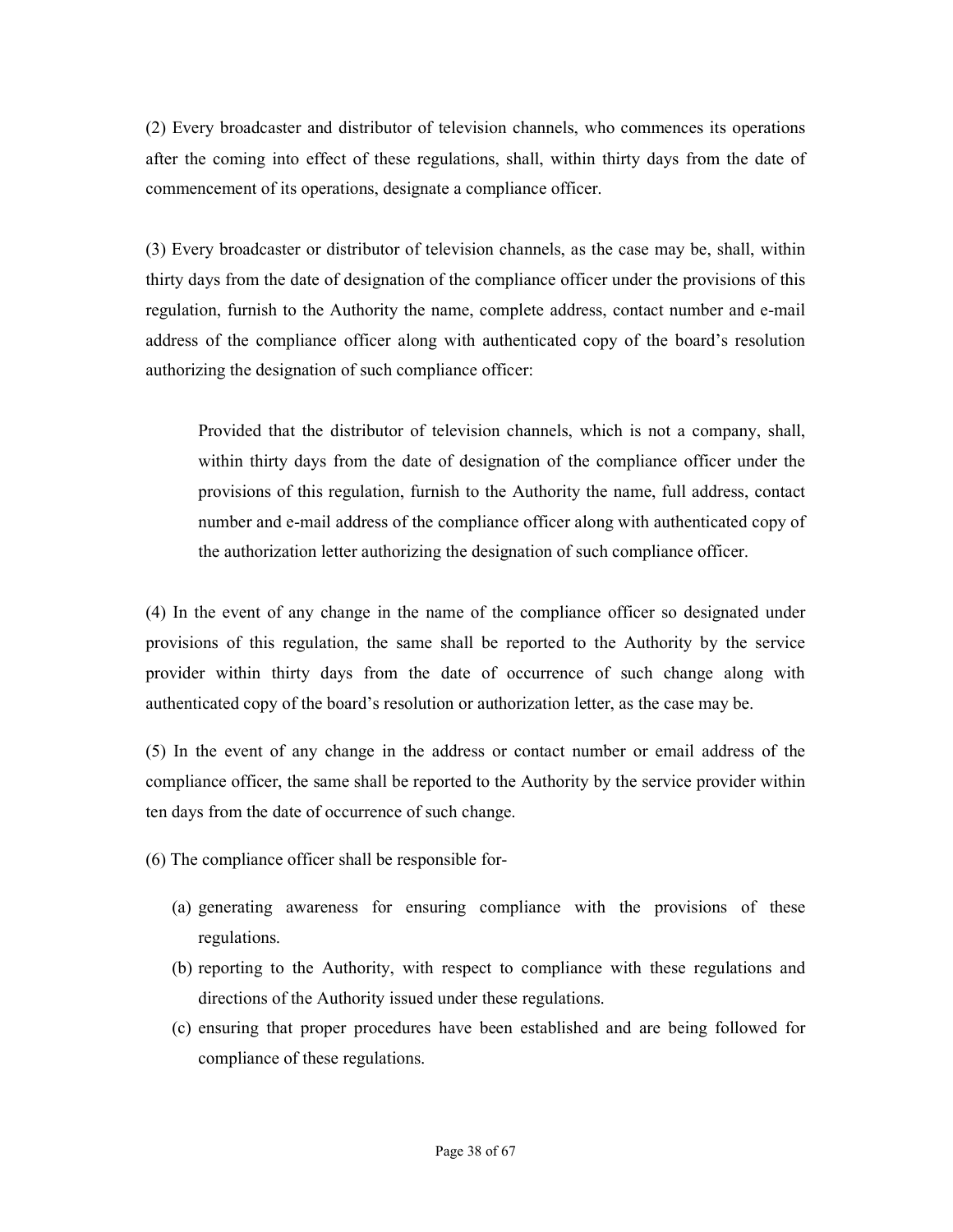(7) The provisions contained in the sub-regulation (6) shall be in addition to the liability of the service provider to comply with the requirements laid down under these regulations.

41. Identification of personnel.— Every distributor of television channels or its linked local cable operator, as the case may be, shall ensure that its representatives carry proper identification along with a photograph duly certified by such distributor of television channels or its local cable operator, as the case may be, and exhibit the same as proof of identity to the subscriber.

42. Privacy protection.— Every distributor of television channels or its linked local cable operator, as the case may be, shall ensure privacy and protection of subscribers' personal information and the same shall not be used for any other purpose except in accordance with law.

43. Intervention by Authority.— The Authority may, by order or direction, from time to time, intervene, for the purpose of protecting the interest of the subscribers or monitoring the performance of quality of service standards of the distributor of television channels or its linked local cable operator, as the case may be, for ensuring compliance of the provisions of these regulations.

44. Application of other laws not barred.— The provisions of these regulations shall be in addition to, and not in derogation of, any other law for the time being in force.

45. Repeal and Saving.— (1) The Direct to Home Broadcasting Services (Standards of Quality of Service and Redressal of Grievances) Regulations, 2007 (8 of 2007), the Standards of Quality of Service (Digital Addressable Cable TV Systems) Regulations, 2012 (12 of 2012) and the Consumer Complaint Redressal (Digital Addressable Cable TV Systems) Regulations, 2012 (13 of 2012) along with all their amendments and directions issued thereunder are hereby repealed:

Provided that such repeal shall not affect-

(a) the previous operation of the repealed regulations or anything done or any action taken under the repealed regulations; or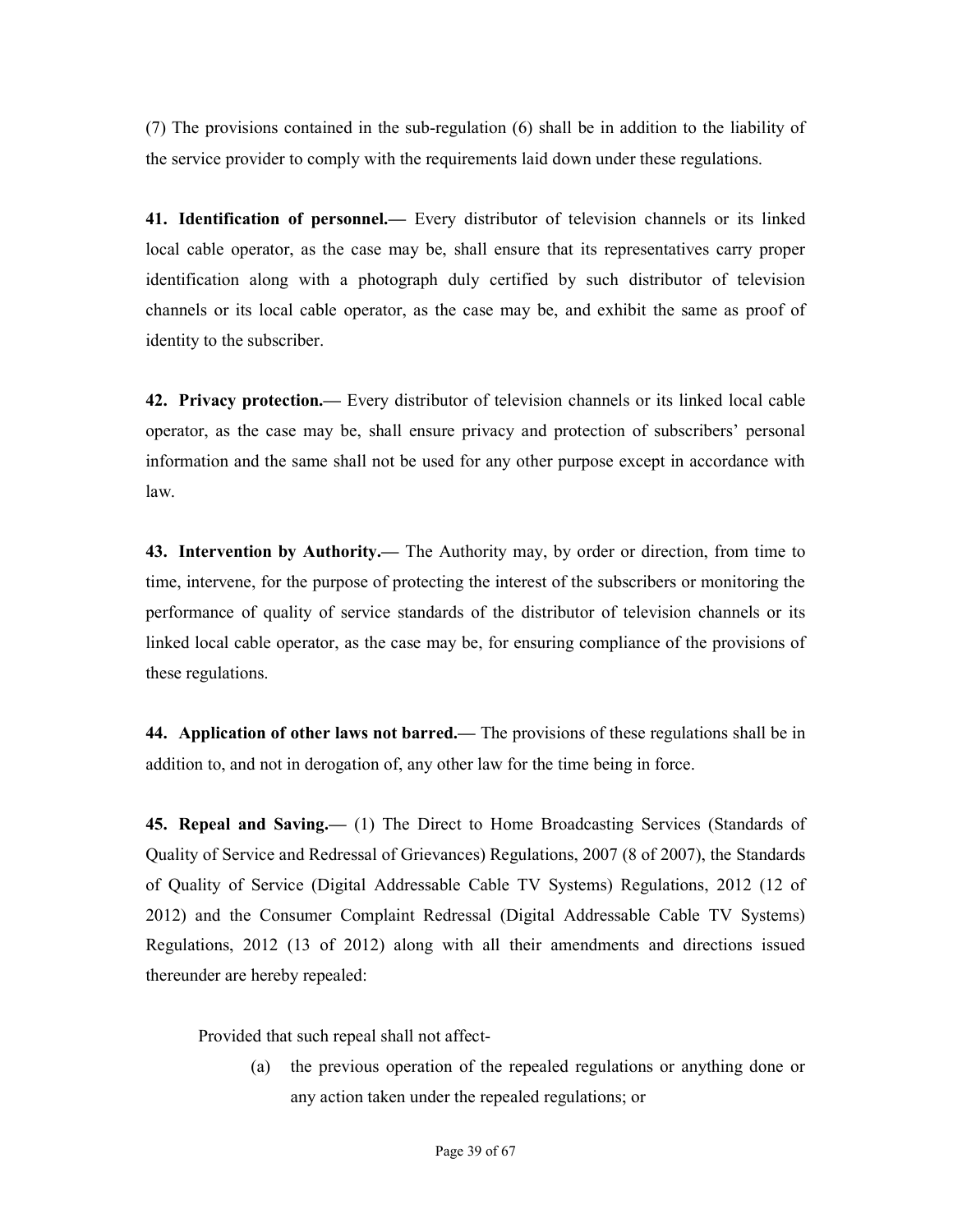- (b) any right, privilege, obligation or liability acquired, accrued or incurred under the regulations so repealed; or
- (c) any penalty, forfeiture or punishment incurred in respect of any offence committed against the regulations so repealed; or
- (d) any investigation, legal proceeding or remedy in respect of any such right, privilege , obligation, liability, penalty, forfeiture or punishment as aforesaid and any such investigation, legal proceeding or remedy may be instituted, continued or enforced, and any such penalty, forfeiture and punishment may be imposed, as if the aforesaid regulations had not been repealed.

(2) The existing facilities of customer care centre, website, web based complaint management system, subscriber management system and addressable system set up by a distributor of television channels, wherever applicable, shall be deemed to have been set up under these regulations provided that such facilities comply with the provisions of these regulations.

(3) Nothing contained in these regulations shall affect any packs, plans or bouquets subscribed by an existing subscriber before the date of commencement of these regulations:

Provided that no such packs, plans or bouquets shall be valid beyond a period of one hundred and eighty days from the date of publication of these regulations in the Official Gazette and it shall be mandatory for all distributors of television channels to either discontinue or modify all their existing packs, plans or bouquets in compliance with the provisions of these regulations within such period.

#### (Sudhir Gupta) Secretary,TRAI

Note.— The Explanatory Memorandum explains the objects and reasons of the Telecommunication (Broadcasting and Cable) Services Standards of Quality of Service and Consumer Protection (Addressable Systems) Regulations, 2017.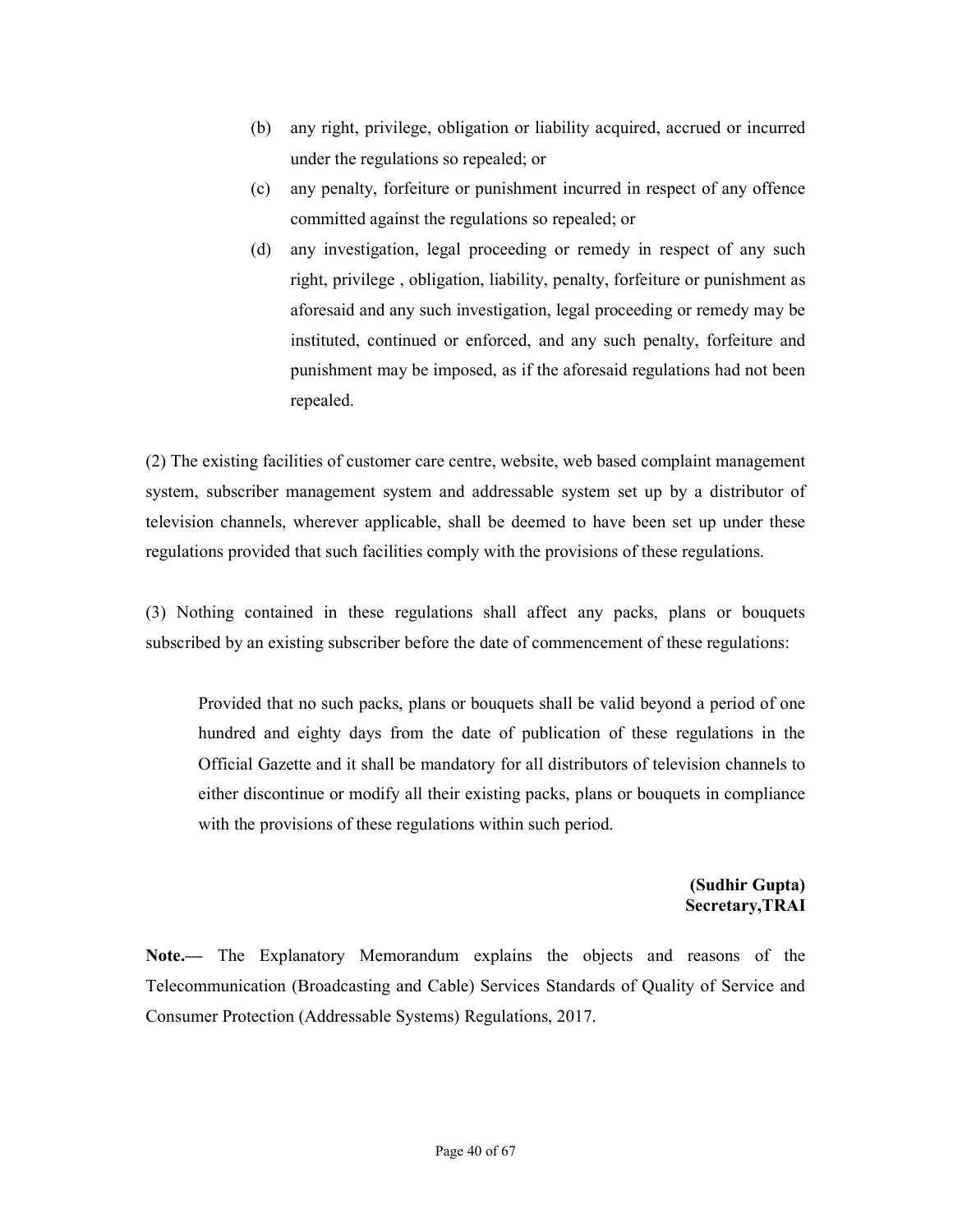#### SCHEDULE – I

(under sub-regulation (5) of regulation 3)

#### CONSUMER APPLICATION FORM

The consumer application form may be devised in Hindi, English and the regional language of the area of operation of the distributor of television channels or its linked local cable operator, as the case may be, and shall contain the following information-

#### Part A: Consumer information

- 1. Name
- 2. Address
- 3. Contact Numbers (Mobile/ landline)
- 4. E-mail (optional)
- 5. Aadhaar Number (Optional)

#### Part B: Service Subscription related information

- 6. Details of service subscribed:
	- (a) name of a-la-carte pay channels/bouquets of pay channels and their distributor retail prices
	- (b) bouquets of FTA channels
	- (c) lock in period, if any
- 7. Network capacity fee—
	- (a) for up to100 SD channels
	- (b) additional channel capacity in the slab of 25 SD channels each
- 8. Mode of payment (pre-paid or post paid)
- 9. Subscription amount to be paid (monthly/half yearly/yearly/etc.)

#### Part C: CPE related information

- 10. Scheme opted (Outright purchase/rental/other schemes )
- 11. Monthly rental for CPE if it is under rental scheme
- 12. Refundable security deposit for CPE if any
- 13. Retail price of CPE if it is under outright purchase scheme/other scheme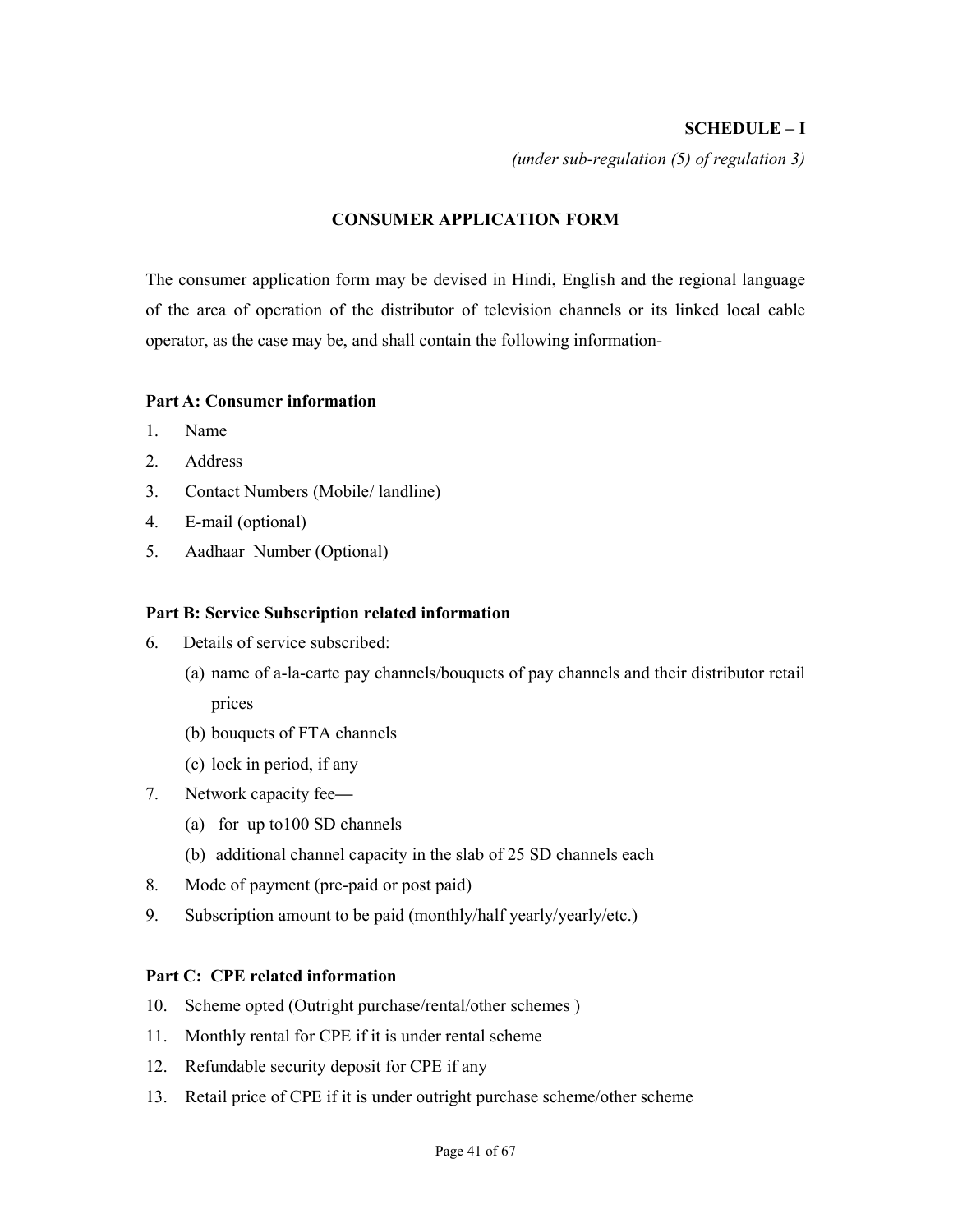- 14. VC number
- 15. Type of set top box (MPEG2/MPEG4)
- 16. Guarantee/Warrantee/AMC details

#### Part D: Customer care centre related information

- 17. Toll free customer care centre number
- 18. Any other customer care centre numbers
- 19. Customer care centre e-mail

#### Part E: Distributor of television channel/Local Cable Operator related information

- 20. Name of the distributor of television channels/LCO
- 21. Address
- 22. Contact numbers
- 23. Website

#### Part F: Details of payment made

- 24. Total Amount paid
- 25. Refundable security deposit, if applicable
- 26. Monthly rental for CPE and period of rent if applicable
- 27. Retail price of CPE in case of outright purchase scheme or other scheme
- 28. Installation charges
- 29. Activation fee

(Note: In case of printed CAF, Part D, Part E and Part F may be provided in the form of detachable acknowledgement receipt.)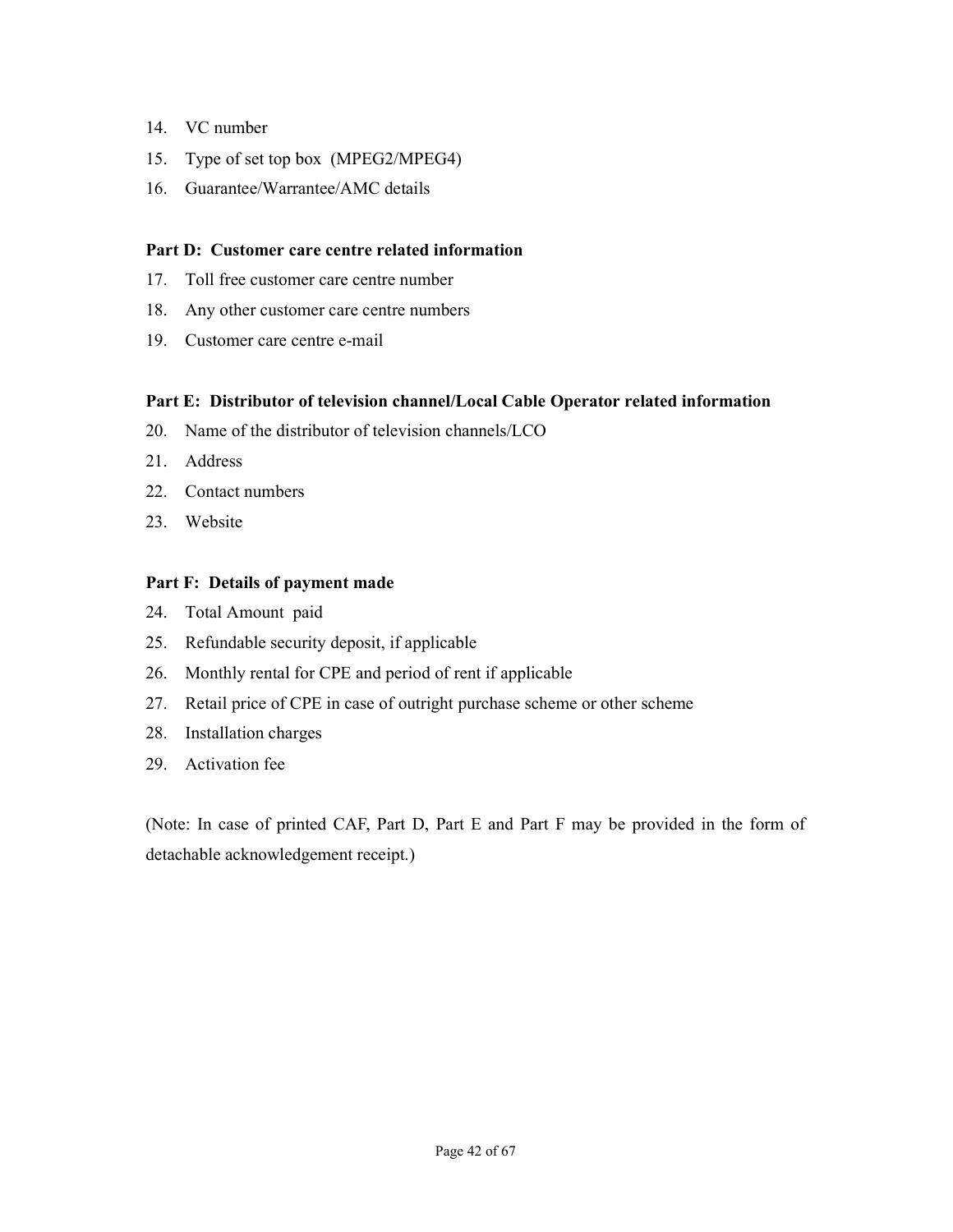#### SCHEDULE – II

(under sub-regulation (3) of regulation 31)

#### CONSUMER CORNER

The Consumer Corner web page shall contain the following information including but not limited to:

#### 1. List of channels and bouquets available on the platform

- (a) FTA channels
- (b) Pay channels and their MRP and distributor retail price
- (c) List of bouquets of FTA channels and their composition
- (d) List of bouquets of pay channels formed by broadcaster with composition and their respective MRP and distributor retail price
- (e) List of bouquets of pay channels formed by the distributor with composition and their distributor retail price
- (f) Details of lock in period, if any, in respect of a-la-carte channel or bouquets,

#### 2. Details of network capacity fee

- (a) Network capacity fee of 100 SD channels
- (b) Network capacity fee for additional capacity of 25 SD channels
- (c) Composition of basic service tier of 100 SD FTA channel,

#### 3. Subscription process for subscribing channels on a-la-carte basis

Details of the provisions made by the distributor of television channels for enabling ala-carte subscription of channels such as website, customer care centre, mobile apps etc are to be provided,

#### 4. CPE Schemes: Scheme type, CPE price, and other terms and conditions

- a) Outright purchase scheme
	- Price
	- Guarantee/ Warranty term
	- Maintenance provisions of CPE, AMC etc.
- b) Rental scheme
	- Rental amount
	- Security deposit, if any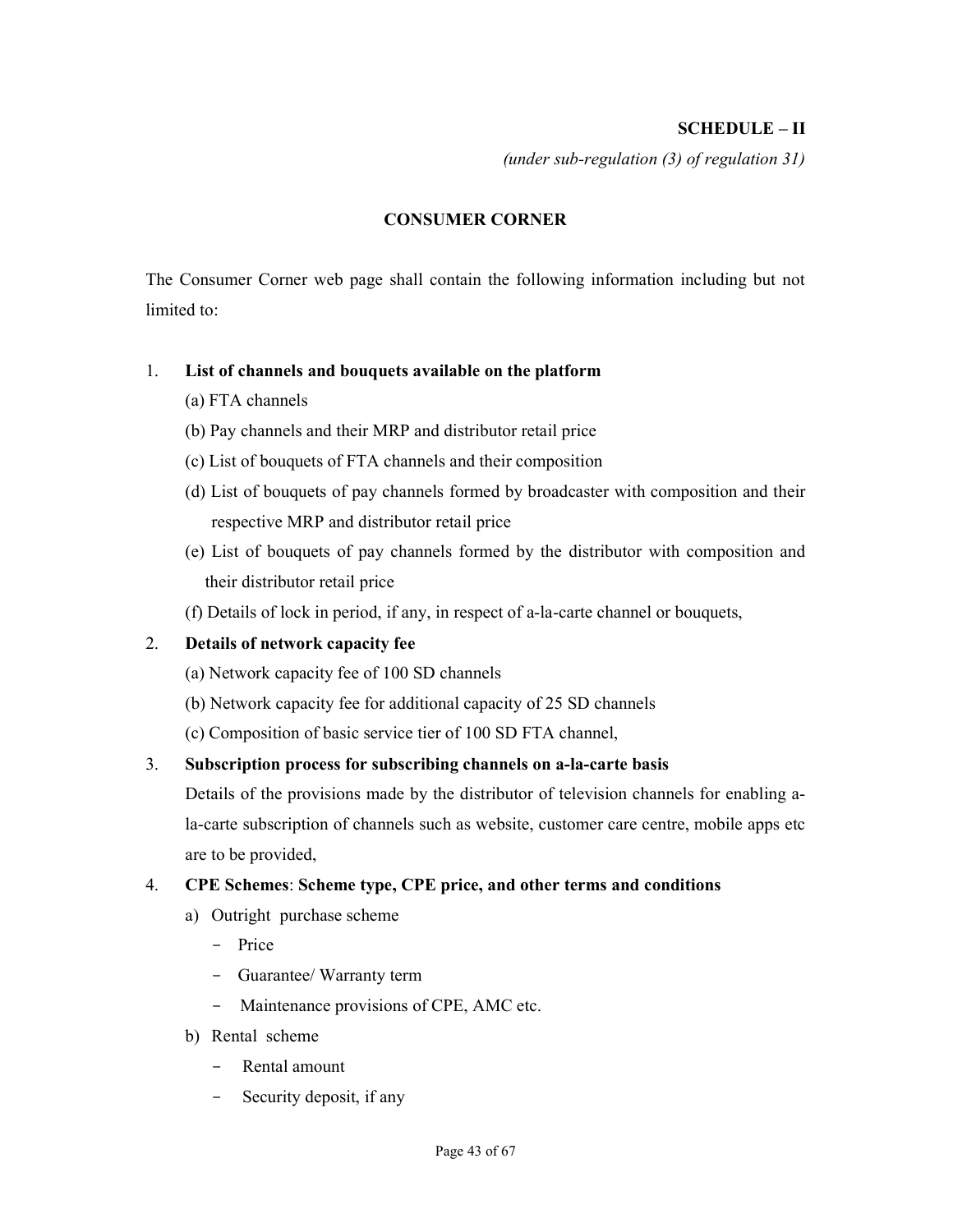- Other terms and conditions
- c) Other Schemes
	- Details of the scheme
	- Other terms and conditions
	- Price of CPE
	- Price of channels and bouquets included in the scheme bundled with CPE
	- Network capacity fee bundled with CPE,
- 5. Procedure for obtaining a new service connection and timelines,
- 6. Provisions for temporary discontinuation of services and details of restoration fee and reactivation fee, if applicable,
- 7. Provision for relocation of connection and applicable charges,
- 8. Complaint redressal process:
	- a) Through customer care centre
	- b) Through Nodal Officer
	- c) Through Web based management System,
- 9. Consumer Agreement Form (CAF),
- 10. Manual of Practice,
- 11. Toll free number of customer care centre and other contact details,
- 12. Availability of customer care programming service with its LCN,
- 13. Any other information relevant for the consumers.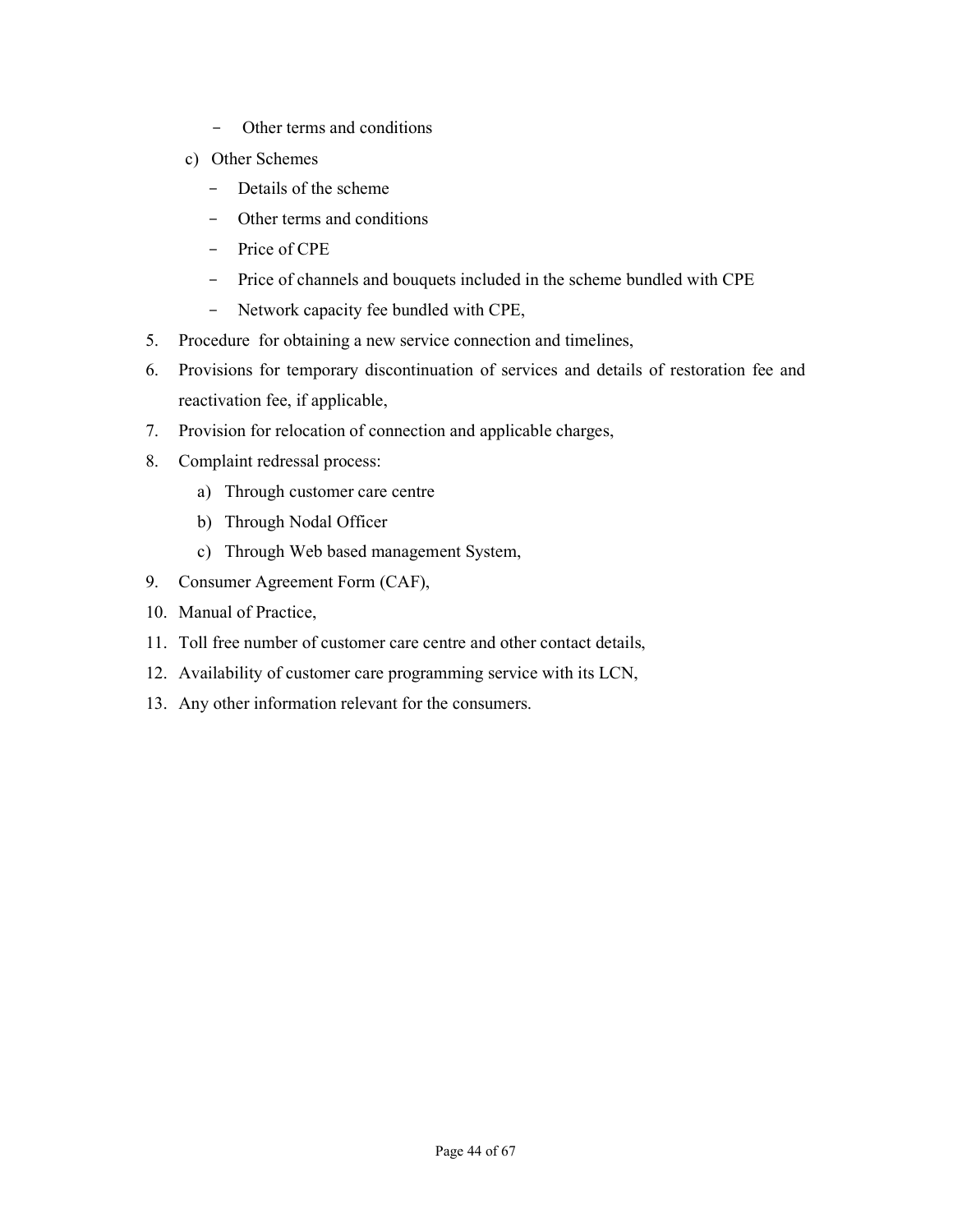#### SCHEDULE – III

(under sub-regulation (4) of regulation 31)

#### SUBSCRIBER CORNER

The Subscriber Corner shall contain the following features and information, but not limited to:

- 1. Login access to the subscriber,
- 2. Subscriber information: Name, address, registered phone, email, Aadhar no. etc.,
- 3. Details of subscribed services, channels, bouquets, validity, lock in period (if any),
- 4. Details of selected CPE scheme,
- 5. Details of AMC scheme selected, if any,
- 6. Billing details /billing cycle/Account balance/ Dues,
- 7. Usage details for last six months/ provision for printing,
- 8. Bill Payment guidelines,
- 9. Payment details for last six months,
- 10. Complaint registering and status monitoring,
- 11. Completed CAF access/reprint,
- 12. Toll free number of customer care centre and other contact details,
- 13. Any other relevant information.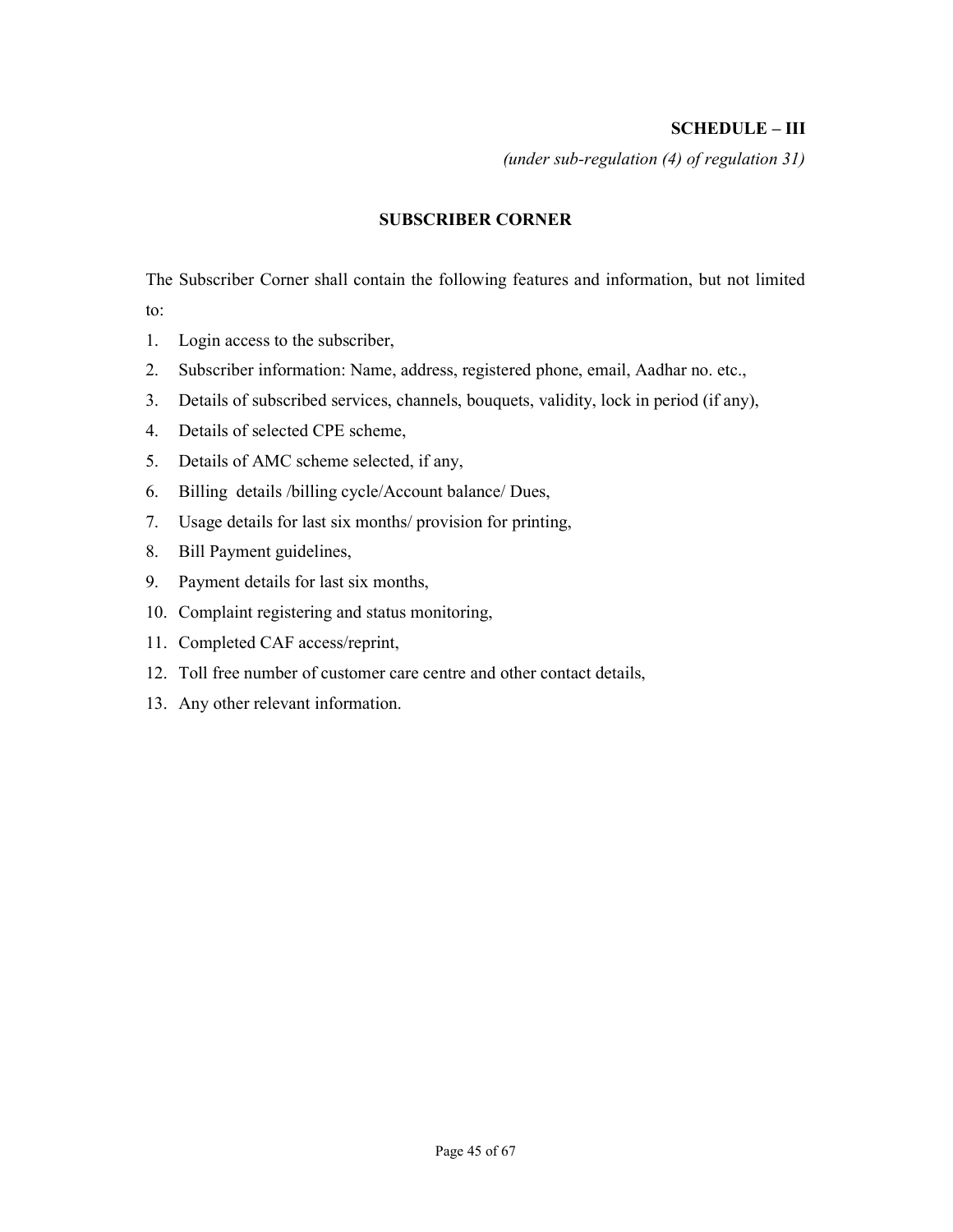## SCHEDULE – IV

(under regulation 37)

#### MANUAL OF PRACTICE

Manual of Practice should contain the following:-

- 1. Name and address of the distributors of television channel,
- 2. Terms and conditions of service offered by the distributor of television channel,
- 3. Name, designation and e-mail, contact telephone number, facsimile number and address of the Nodal Officer,
- 4. Details of provisions for consumer protection as specified in these regulations:-
	- (a) disruption in service
	- (b) price protection for advance subscription payment
	- (c) temporary discontinuation of service
	- (d) disconnection of services
	- (e) terms and conditions for billing and payment,
- 5. Procedure and benchmark for complaint redressal,
- 6. Any other relevant information.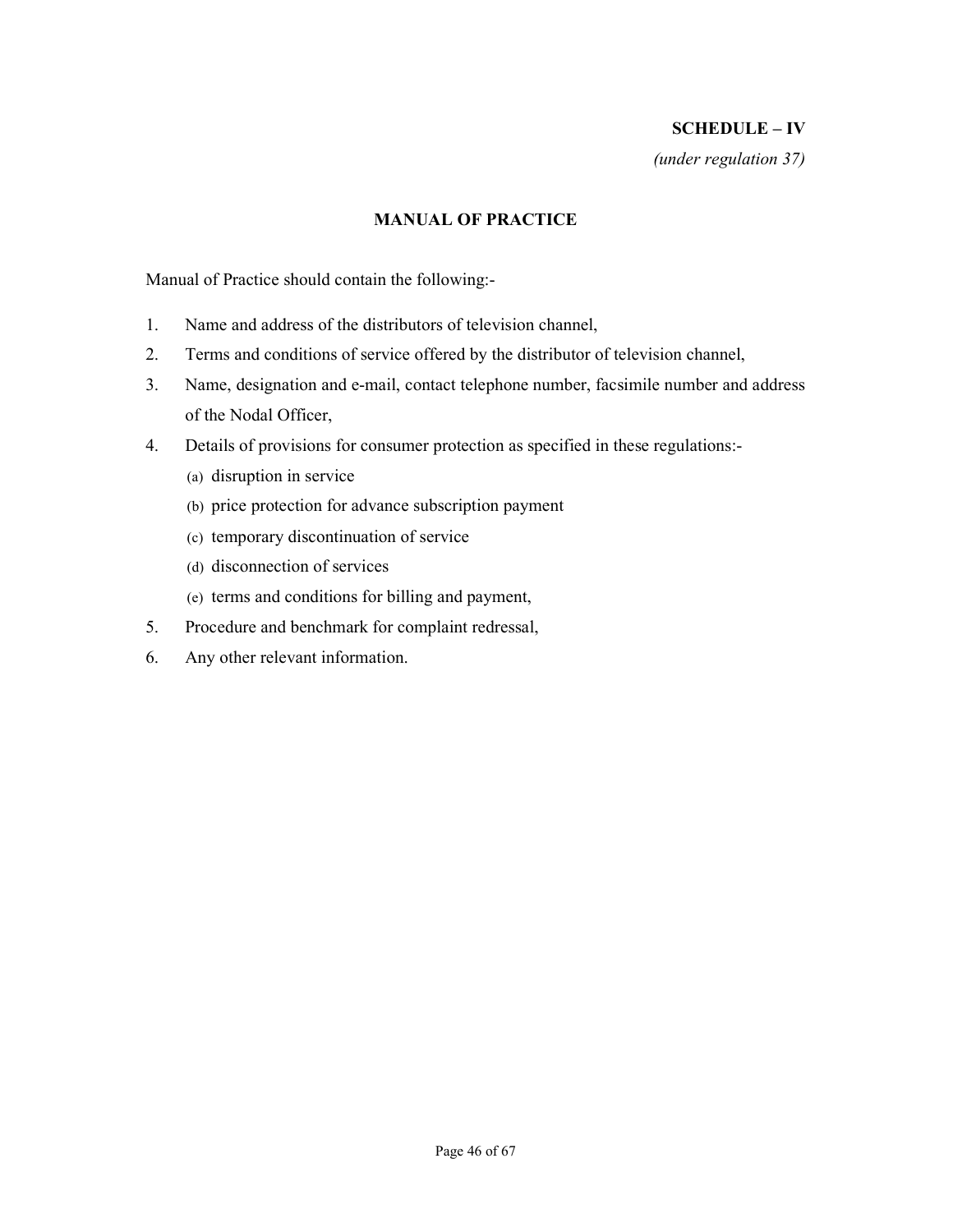#### EXPLANATORY MEMORANDUM

- 1. The Broadcasting and Cable Services came under the regulatory ambit of TRAI on 01.09.2004. TRAI is vested with the responsibility of ensuring orderly growth of the broadcasting sector while protecting the interests of the consumers. The Authority has undertaken several measures in this regard and issued Quality of Service (QoS) regulations for different delivery platforms such as Cable TV, DTH, etc in the past. The first QoS regulation was issued on 23rd August, 2006 to regulate the quality of service of cable television services in the Conditional Access Systems (CAS) areas. Subsequently, QoS regulations for DTH services were issued in 2007. Similar regulations were issued for cable TV services in non-CAS areas in 2009, followed by QoS regulations for addressable Cable TV service in 2012. A separate regulation for consumer grievance redressal mechanism for addressable cable TV systems was also issued in 2012. In addition, some QoS issues were also addressed through tariff orders, interconnection regulations and directions, issued by the Authority from time to time.
- 2. The broadcasting sector has now achieved significant level of digitization and it is expected that digitization would be completed by March 2017. Thereafter, broadcasting services will be delivered by different delivery platforms to the consumers through only addressable systems. In such scenario, ICTs can be used as an effective tool in enhancing the quality of services by enabling provisions such as subscription through electronic means, electronic billing and payment, web enabled online complaint and redressal mechanism, electronic CAF etc. Therefore, there is a need to provide a comprehensive uniform QoS regulations for different delivery platforms in addressable environment for healthy competition, transparency and growth with provision of good quality of services to the consumers. Accordingly, the Authority decided to go in for a consultation process before laying down benchmarks for quality of service standards for addressable systems.
- 3. The prime objective of the consultation was to harmonise the existing QoS regulations issued by TRAI from time to time and to formulate a unified regulatory framework for different platforms. It is expected to result in better awareness about the regulatory provisions amongst the consumers while improving the compliance and monitoring of the new regulatory framework. The consultation also laid emphasis on various measures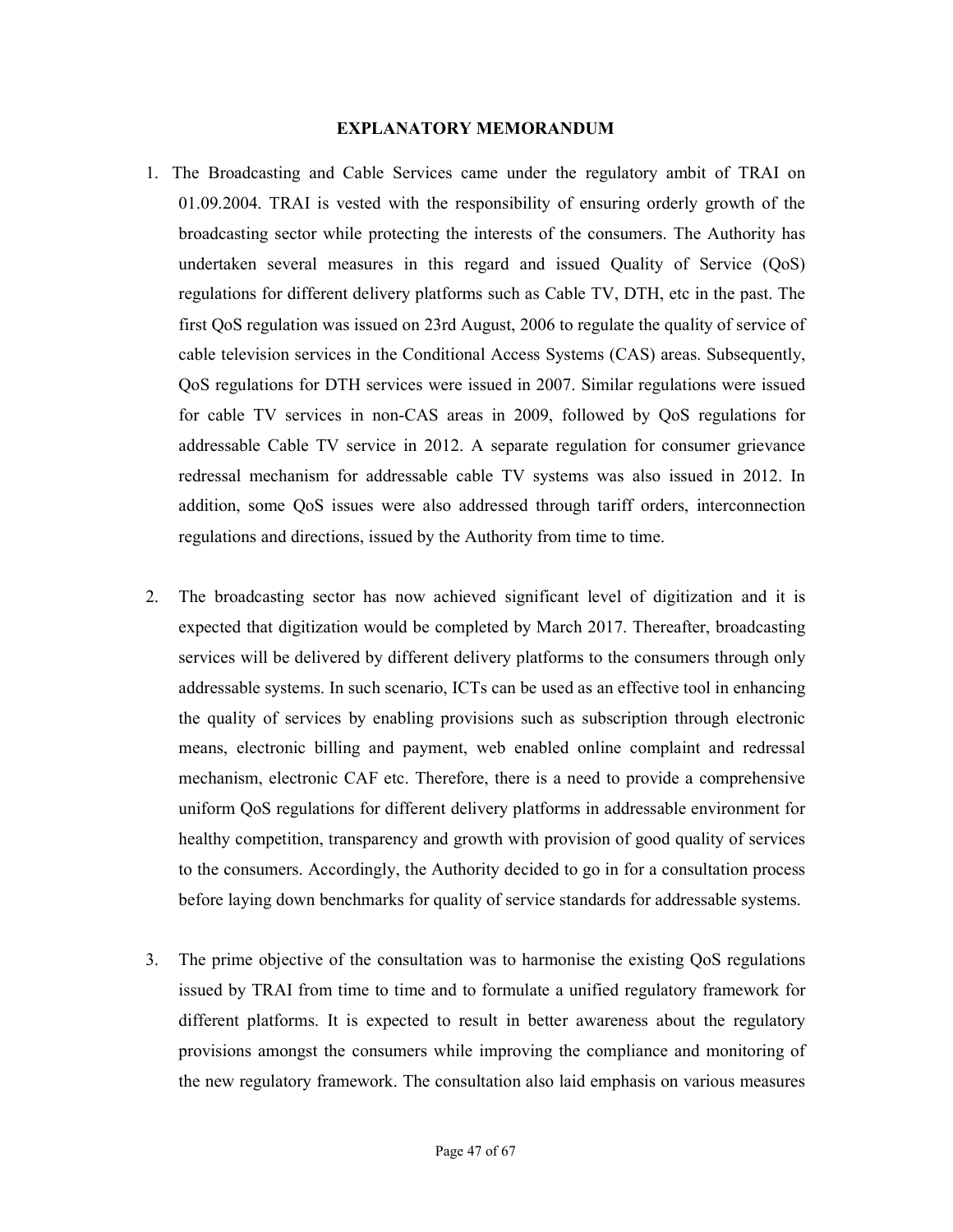for consumer protection. Another thrust area was ensuring adequate publicity of the schemes and services offered by distribution platform operators (DPOs) for improving consumer awareness to enable them in making informed choices.

- 4. The consultation paper was issued on 18th May 2016 inviting comments from the stakeholders. A total of 29 comments and 2 counter comments were received. An open house discussion was held on the 28th July 2016 at New Delhi. Based upon the analysis of the comments and counter comments, draft regulations were put on TRAI website on 10<sup>th</sup> October, 2016 seeking specific comments from stakeholders. In response, 48 comments have been received from the stakeholders. These comments have been analysed and the paragraphs hereunder briefly summarize the analysis and set out the basis and rationale for the Telecommunication (Broadcasting and Cable) Services Standards of Quality of Service and Consumer Protection (Addressable Systems) Regulations, 2016.
- 5. In the consultation paper, comments of the stakeholders were sought on the broad nature of regulatory framework required in the evolving broadcasting scenario and on the need of a common framework for different platforms. Majority of the DPOs have shown preference for a self regulatory regime, whereas few broadcasters and consumer organisations have suggested for regulated framework. A large number of DPOs are providing services in different areas of the country catering to varying subscriber base from few thousand to millions. In some areas only a single DPO is providing services to a small subscriber base. In such scenario self-regulatory mechanism may not be an effective approach. It is observed that consumer choice is still not being fully enabled even in areas where digitization has completed and therefore regulatory oversight appears necessary. An oversight mechanism by regulator would enable DPOs to create standardized infrastructure for providing better quality of services to the consumers. The Authority is therefore of the view that regulated framework shall be the appropriate model for ensuring QoS and consumer protection in the broadcasting sector.
- 6. On the issue of having a uniform QoS regulatory framework for addressable platforms, majority of the stakeholders have supported this requirement. However, some DPOs oppose it stating that various DPOs work on different business models. The present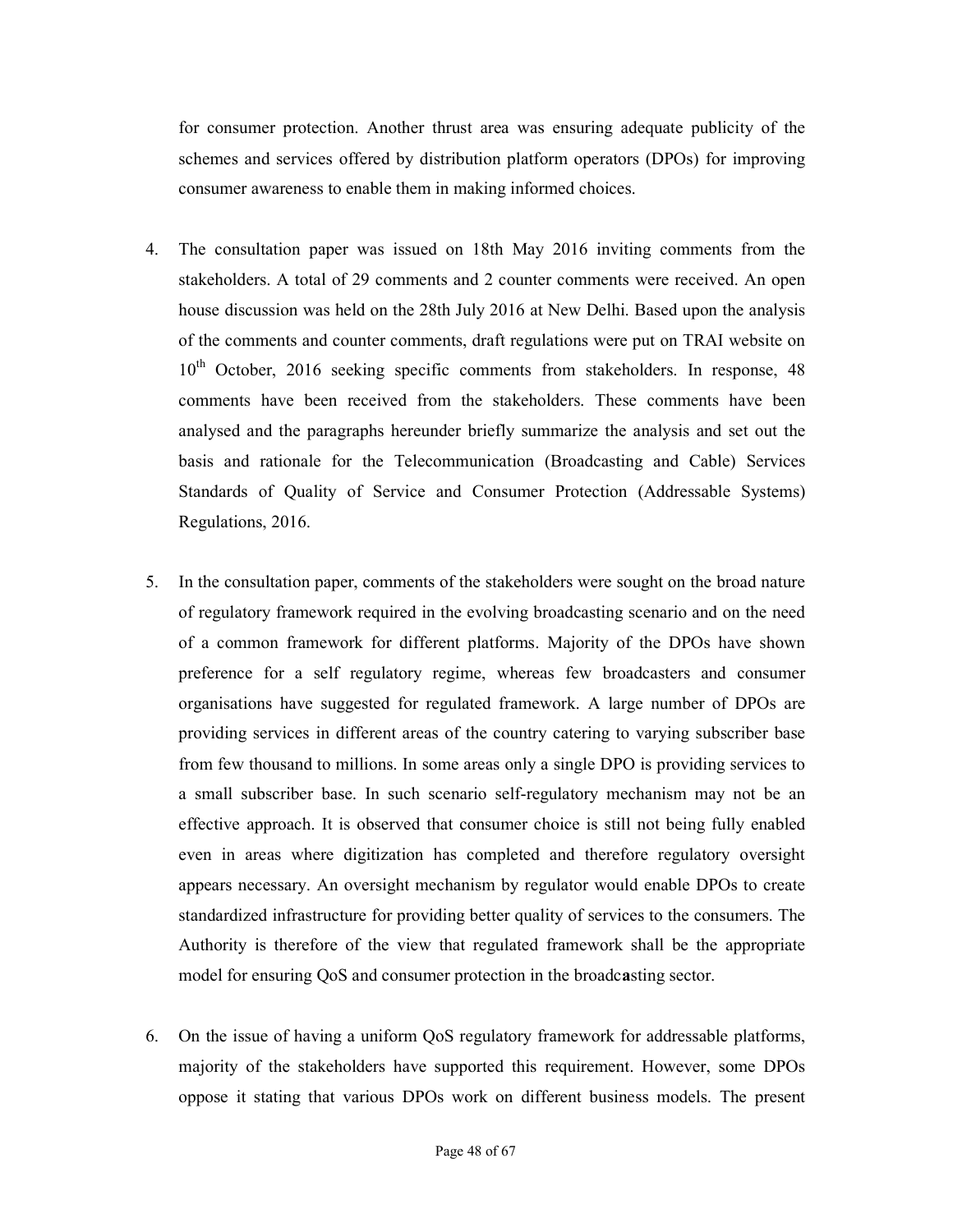regulatory framework caters to specific distribution platforms and it was aimed to address prevalent issues at that time. Different QoS regulations make it difficult to create awareness amongst consumers. From the consumer's point of view, uniformity in the QoS provisions would lead to improved consumer awareness as all DPOs will disseminate information based on common QoS framework. Accordingly, the Authority is of the view that a uniform regulatory framework for QoS shall be adopted with some platform specific provisions, as may be, required keeping in view the nature of such platform.

- 7. Provisions of TV Broadcasting services by the DPOs is the first step towards offering services to consumers. In addressable systems, it is a prerequisite to set up a Subscriber Management System (SMS) for managing subscriptions, management of services, billing and payments. The SMS is to be integrated with a Conditional Access System to provide encrypted signals to the subscribers. The SMS has to confirm to the provisions and specifications as mandated in the applicable interconnection regulations and tariff orders notified by the Authority from time to time.
- 8. In order to provide good quality of services to the consumers it is important that DPOs have to ensure wide publicity of their offers and services for consumer awareness and provide user friendly methods to consumers for submitting their requests through multiple means for subscription to offered services. Consultation was held with the stakeholders on various methods that can be useful for increasing the consumer awareness. Stakeholders have suggested use of various means such as scrolls, short messaging service, websites, advertisements across mass media, etc. Therefore, in addition to customer care centre and website, other methods such as short messaging service, email, mobile applications etc. may also be adopted by the DPOs for ease of subscription.
- 9. The existing regulatory framework mandates that all channels on the DPO platform shall be offered for a-la-carte subscription to consumers. This provision of regulation is an important step towards enabling consumers' choices. It has been observed that sometimes DPOs put restrictive condition on a-la-carte subscription. For example, a channel or bouquet can be subscribed only if an add on pack is also subscribed or it can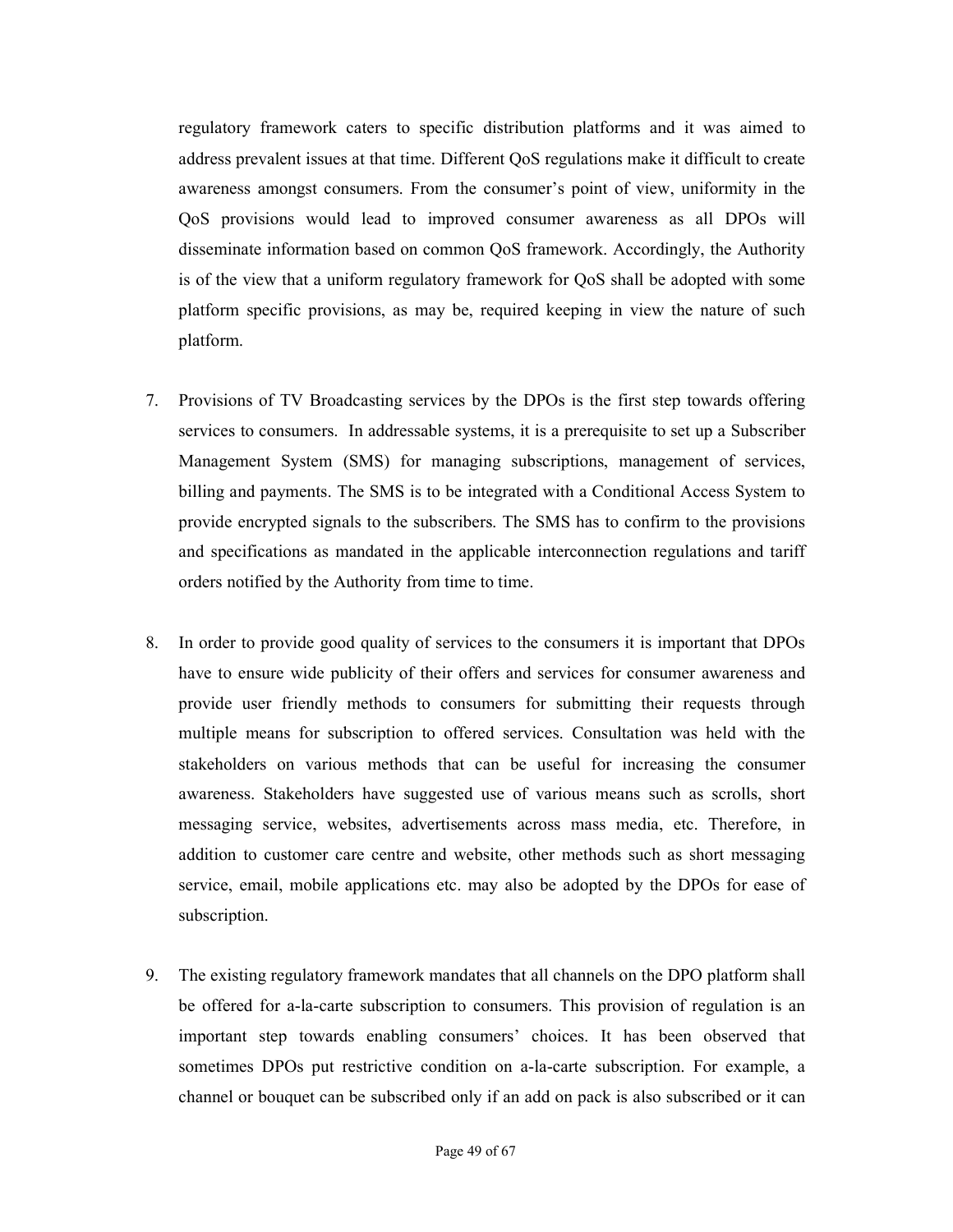be subscribed for certain specific period only. Such conditions defeat the intent of the regulations and restrict the choices to the consumers. Therefore, in the draft regulations it was proposed that all channels and bouquets available on DPOs platform shall be compulsorily offered, without any condition, under monthly subscription schemes. However keeping in view the business concerns of the DPOs, the DPOs may, in addition to mandatory monthly schemes, offer the channels or bouquets under other schemes which may have different lock in duration of subscription. A few stakeholders have suggested that the provision is restrictive in nature as it may result in very frequent change in subscriber choice. In the addressable system, the DPOs are free to offer attractive services for shorter as well as longer durations as per their business concerns to provide better choices to the consumers. Therefore, the provision is not restrictive. Further, any change in the service once subscribed by the subscriber under monthly scheme can take place only after a period of one month. The Authority is therefore of the view that all channels and bouquets available on DPOs platform shall be compulsorily offered, without any condition, under monthly subscription schemes.

10. The existing regulatory provision also provides six months protection to consumers with regard to price and composition of the package subscribed by them. The need of this provision in new MRP based framework was also consulted. The stakeholders have not favoured continuation of the said provision. The new tariff regime is based on MRP of channels to be declared by the broadcasters, therefore the retail tariff may not vary arbitrarily. Further, in addressable systems, the consumers can subscribe, modify or change their packages as per their requirements and the DPOs as per the business requirements can also offer channels, packages with different subscription period options e.g. on monthly, yearly basis etc. Therefore, the formation of offers and packages is available to the DPOs, except that a monthly subscription scheme in respect of all channels and bouquets available on DPO platform shall be mandatorily made available. Sometimes DPOs offer attractive schemes with longer duration subscription lock in periods for which subscribers are charged in advance. In order to protect the interest of such subscribers, it would be justifiable if the price protection is given to the subscribers of such schemes during the lock in period. Therefore, the Authority is of the view that the price protection shall accordingly be limited to the period for which advance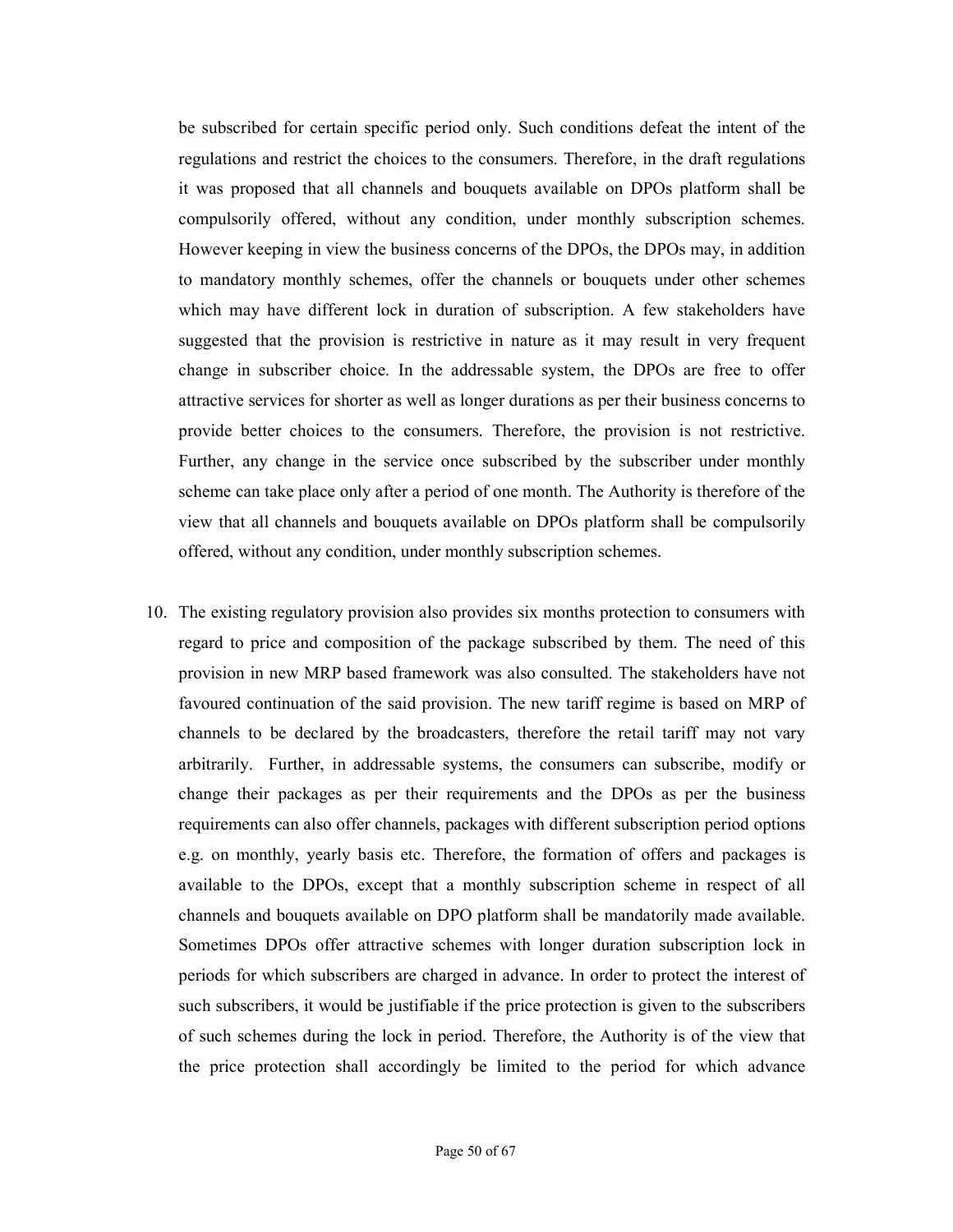payment has been made by the subscribers, either under pre-paid or post-paid option, with regard to their subscription.

- 11. It is important for the DPOs to declare and notify the details of terms and conditions of their services offered to consumers, as specified in the regulation before offering such services to consumers. Such details also need to be informed to the consumers at the time of providing connection enabling them to take an informed decision. This information has to be declared and notified by the DPOs through website, customer care programming service, and other means for publicity to the consumers. The stakeholders are in agreement with such provisions to be prescribed in the regulations.
- 12. Consultation was also done on standardization of information sought in the CAF and use of electronic CAF. A few stakeholders have suggested that copy of CAF should be allowed to be made available to the subscriber in electronic form also. Another DPO has suggested that the CAF should be withdrawn as there are no security concerns in subscription of TV services unlike in telecom services. It may be appreciated that CAF constitutes the basic agreement between the subscriber and the DPO with regard to the services being subscribed, therefore it is important that CAF is duly completed by a subscriber and a copy is provided to him. Further the details captured in CAF are to be registered on the SMS which is used to manage the services to the subscriber and also for billing, payment and for determining the revenue flows along the value chain. Therefore, the Authority is of the view that CAF is necessary for availing TV broadcasting services from the DPOs and the services to a subscriber shall be activated only after entering the details of relevant information obtained through CAF in the SMS.
- 13. DPO's are handling millions of subscriber details which include their personal information. Therefore, it is essential that this information should not be misused by DPO's in any manner. DPO's shall ensure privacy and protection of subscribers' personal information as per law and the same should not be used for any other purpose except in context with provisioning of TV broadcasting services to the subscribers.
- 14. The process of providing a new connection was consulted with stakeholders. In the existing regulations different timelines have been prescribed for this process depending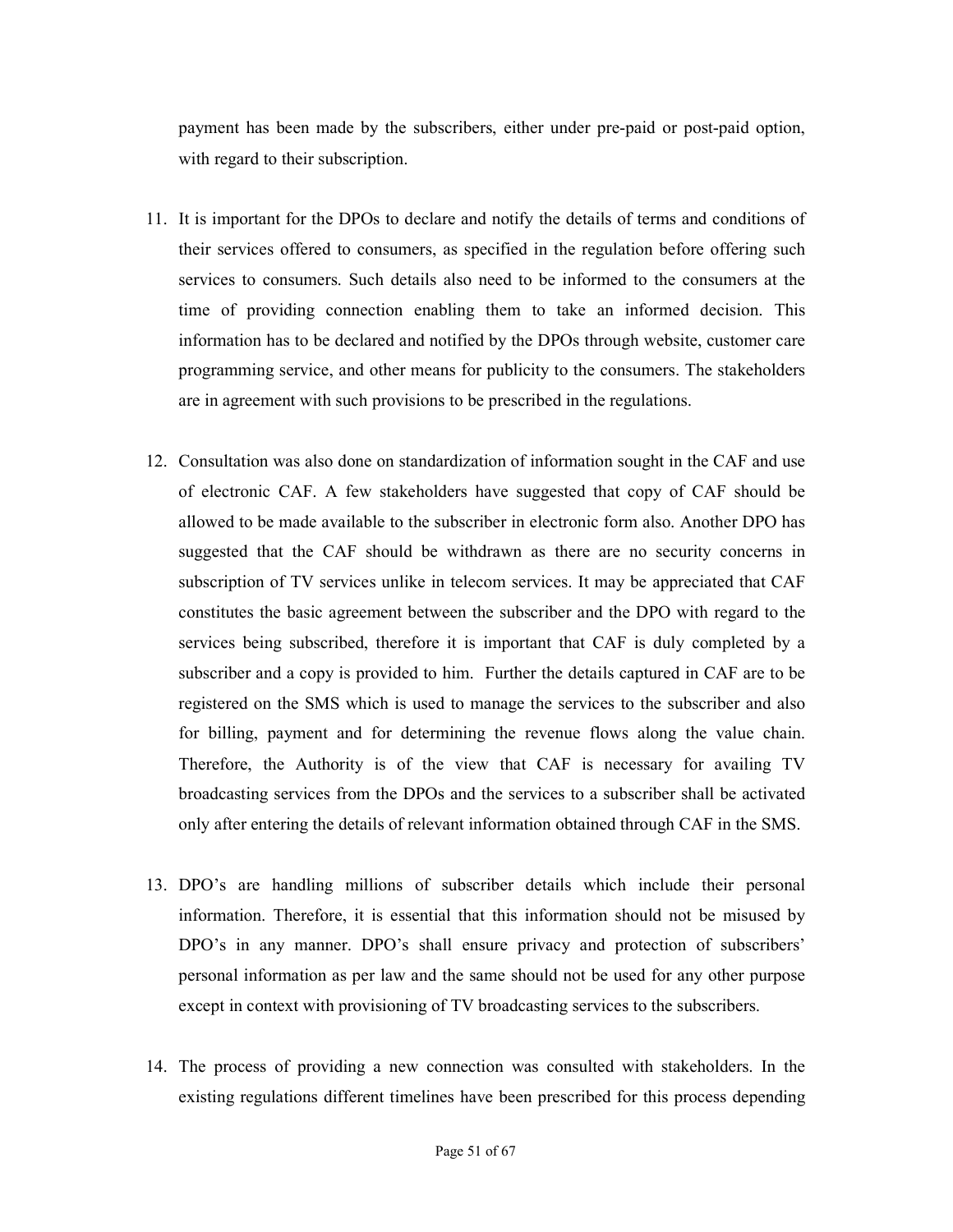on the type of platform, for example a provision of 4 days in cable and 5 days in DTH is prescribed for providing a new connection. A few DPOs have stated that it should be left to their discretion to devise their own timelines for providing a new connection. While majority of DPOs have suggested timelines between 48 to 72 hrs for processing the services request and 5-15 days for providing new connection. The broadcasters have suggested that TRAI should formulate timelines for various stages for providing a new connection. The Authority is of the view that timeline for providing a new connection may vary depending upon the area where the connection is to be provided. While in cities and urban areas it may be feasible for DPOs to provide connection quickly, in case of remote areas it may take several days. Providing a new connection at the earliest is also related to the business concerns of DPOs. The Authority is therefore of the view that new connection shall be provided and activated by DPO's within 7 days of receipt of request from consumer subject to technical and operational feasibility. These timelines are the upper ceilings and the DPOs are free to declare shorter timeline of less than 7 days which may be informed transparently to the consumers.

- 15. As per the existing regulatory framework for DTH sector, DTH operator may charge installation charge and activation charge from the consumers at the time of providing a new connection, subject to the ceiling prescribed in the Tariff Order. These charges were prescribed by the Authority after a detailed consultation with the stakeholders and obtaining inputs from the industry. The issue of installation charge and activation charge is important in other platforms as well, where in absence of any ceilings, consumers are being charged arbitrarily for installation and activation. In some cases, the activation fee being charged for a STB is equal to the cost of the STB itself. It is also reported that different installation and activation fees are being charged under different schemes for provision of set top box. Further different activation fee is being levied for SD and HD STB. There cannot be such difference in the installation and activation fees as per type of scheme or type of STB, as the installation and activation process remains by and large same.
- 16. Some DPOs have commented that installation and the activation charges are dynamic and depend upon various factors including the geographical considerations. Therefore it should not be regulated and left to the DPOs. The consumer groups on the other hand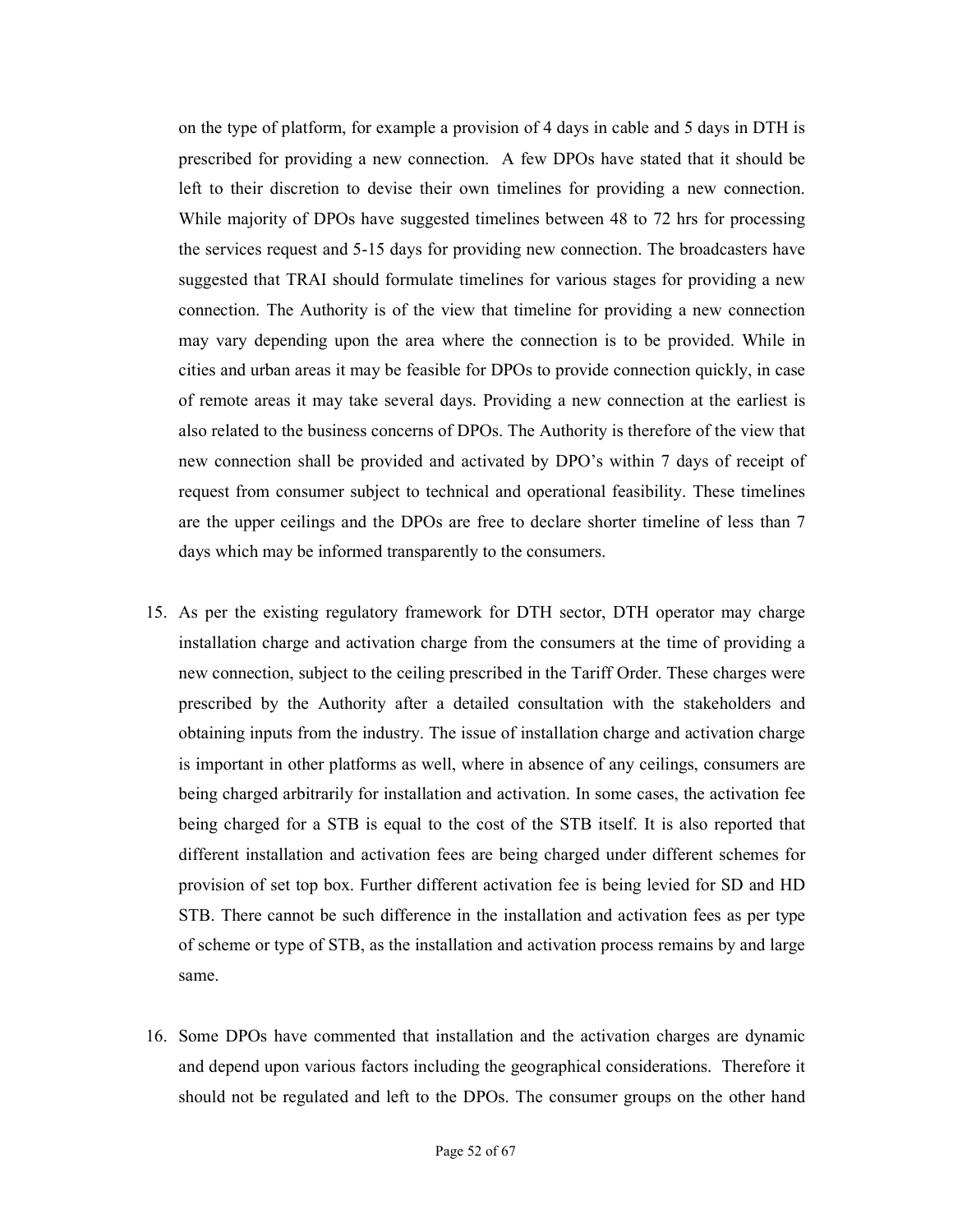have opined that the Authority should consider lowering the prescribed ceiling for total of installation  $\&$  activation charges in the range of Rs. 200/- to Rs. 250/-. The present ceilings for installation and activation charges were finalized in the TO after a due consultation process and analysis of relevant data. An amount upto Rs.350/- towards the installation charges and upto Rs.100/- towards the activation charge were permitted to be charged from consumers in DTH sector. The Authority is of the view that in the interest of consumers, these prescribed ceilings are required to be retained and applied uniformly across all addressable platforms. DPOs are free to charge lesser installation and activation fee if they so desire.

- 17. Once the services have been subscribed by a subscriber it should be open to him to modify his subscription as per his preferences, subject to any specific terms and conditions as might have been agreed to at the time of such subscription. At the same time the DPOs should also not change the composition of his services without request of the subscriber, unless it is due to conditions beyond their control. The Authority therefore prescribes that DPOs shall activate the channels and bouquets as may be requested by a subscriber within a reasonable time not exceeding 72 hours. The deactivation requests shall also be completed within prescribed time frame subject to any lock in period as agreed at the time of subscription.
- 18. In addition to subscriber request, the channels or bouquets may get dropped from the platform for reasons beyond the control of DPOs. DPOs may also want to drop channels or reconstitute an existing bouquet due to business concerns. In such cases the subscriber should not get affected adversely. The Authority has therefore prescribed measures for these different scenarios as explained below.

(i) No DPO shall make any changes in subscription of a subscriber, without obtaining a request from the subscriber and such request records shall be kept for atleast period of three months. In case of any dispute, such records shall be preserved by the DPO's till disposal of such disputes or three months, whichever is later.

(ii) In case of dropping of pay channels or bouquets of pay channels of broadcaster, which become unavailable on the platform of a DPO due to any reason, the Authority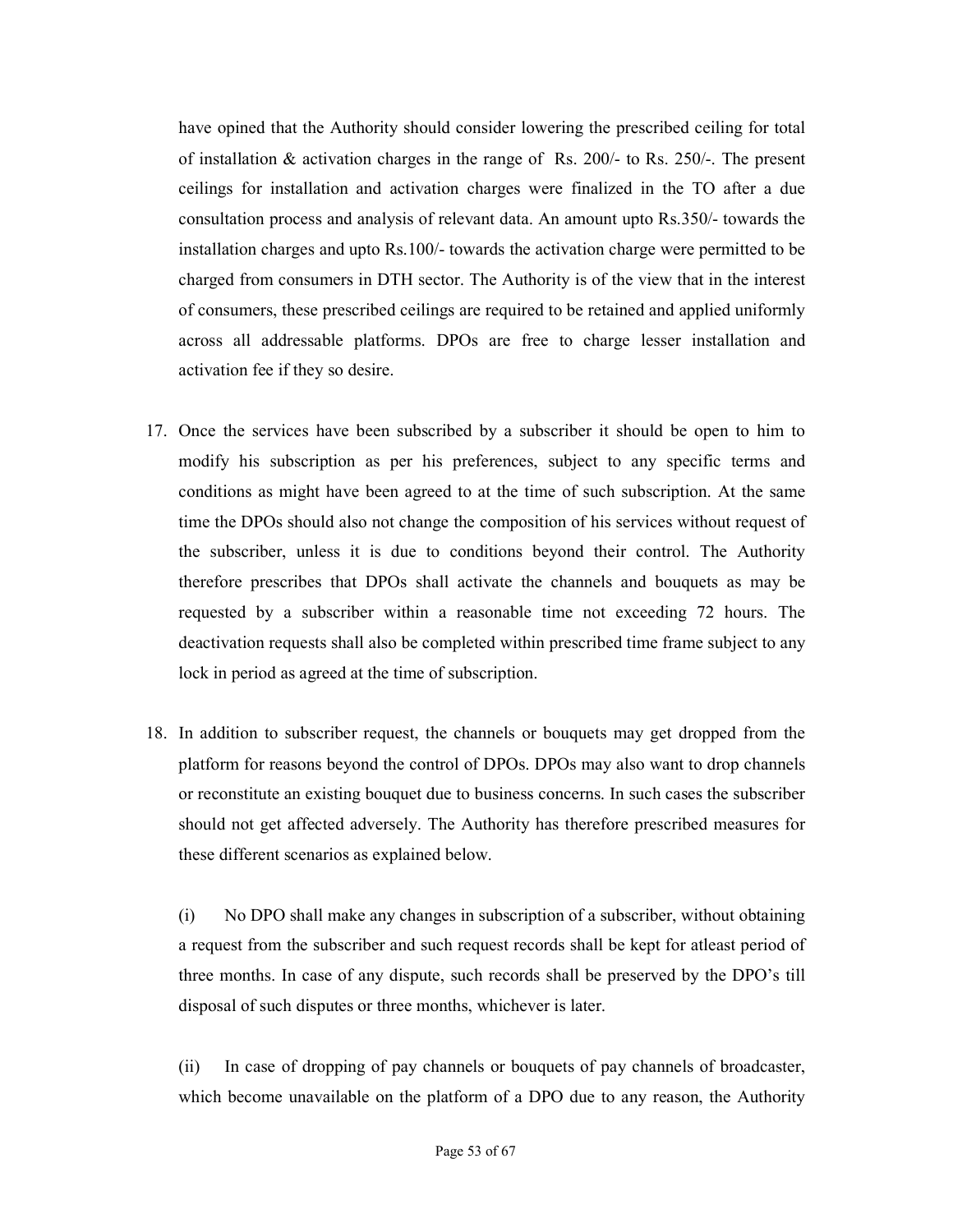prescribes that the DPO will not charge the subscribers for such pay channels or bouquets of pay channels. DPOs shall not substitute for dropped channels or bouquets as the case may be without the request from the subscriber.

(iii) If the dropped pay channels happen to be part of bouquet offered by the DPO, in such case the DPO shall reduce the subscription charges payable by the affected subscribers and the reduction in subscription charges shall be an amount equivalent to discounted distributor retail price of that channel, taking into account the discount offered by the distributor on such bouquet.

(iv) Further, a DPO is not permitted to modify the bouquet of a subscriber by dropping or replacing channels which continue to be available on its platform. The subscriber is restricted to modify the subscription of a-la-carte channels or bouquets during the lock-in period, if any, for such channels and bouquets as accepted by him at the time of subscription.

19. Any change in composition of a bouquet by a DPO when the channels continue to be available on its platform shall be construed as a formation and introduction of a new bouquet and discontinuation of the earlier bouquet i.e. in case a channel is dropped from a bouquet, it shall constitute as creation of new bouquet without the dropped channel and the earlier bouquet that contained the dropped channel shall be deemed to be discontinued. The rules as prescribed in the regulation for introduction of a new bouquet & dropping of a bouquet shall be followed by DPOs. However, in case the nature of channel is changed by a broadcaster or the MRP of that channel is increased beyond rupees nineteen and if such channel is part of a subscribed bouquet, the distributor, irrespective of the lock-in period of the scheme, shall remove such channel from the bouquet and reduce the subscription charges of that bouquet payable by such subscriber by an amount equivalent to discounted distributor retail price of that channel, taking into account the discount offered by the distributor on such bouquet. Further, if any channel included in the subscription package of a subscriber, is removed by the distributor of television channels due to change of nature or increase in MRP, such distributor shall not substitute the removed channel with alternative channel in the subscription package of such subscriber.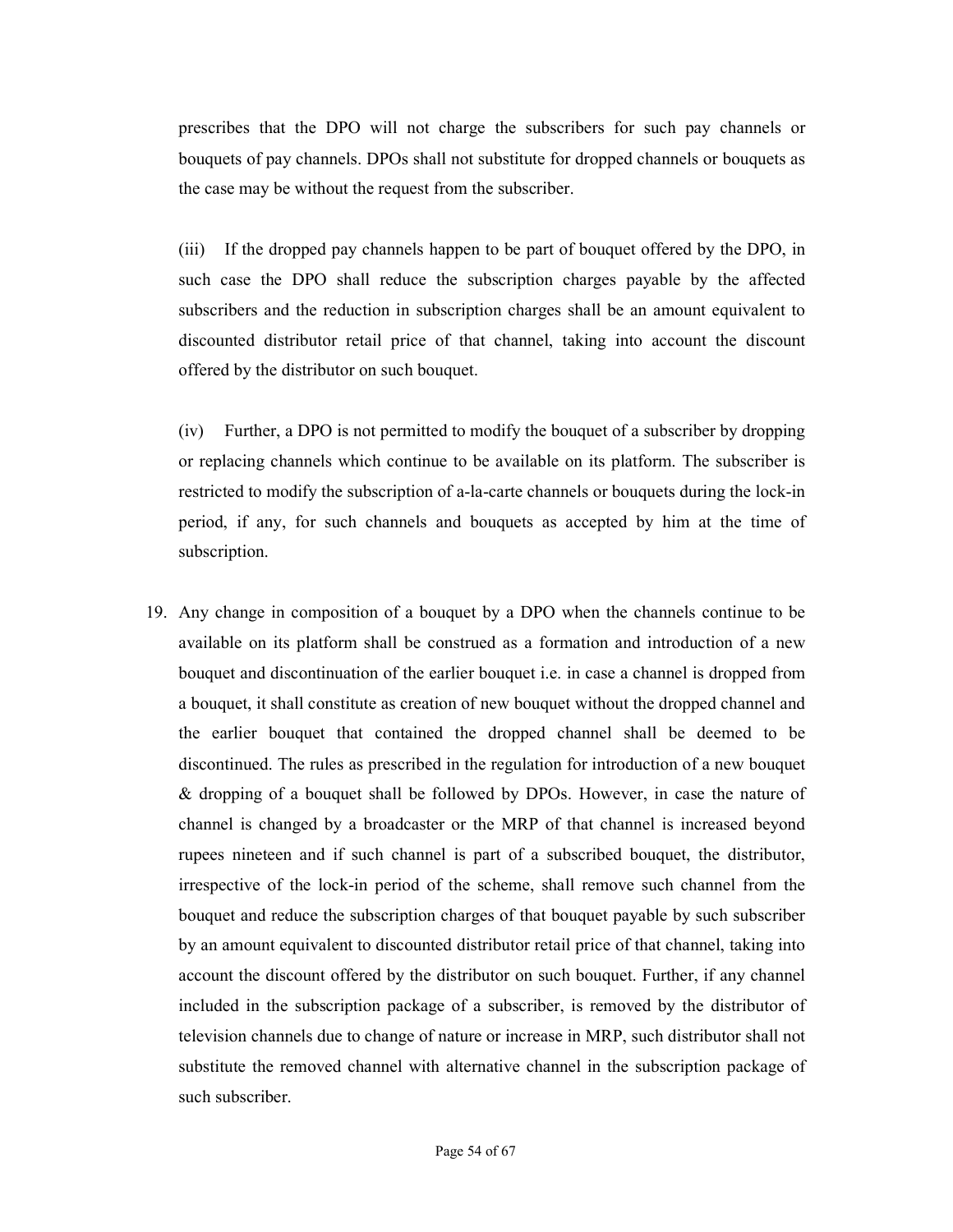- 20. In context with above provisions majority of the stakeholders have agreed that there should be a provision for offering rebate to the subscriber in case of channel subscribed by him is dropped by DPOs due to its non availability on DPO platform. Some DPOs have suggested that they should be allowed to substitute the dropped channel after obtaining the consent. However it has been observed that the provision regarding substitution of similar genre channel has been misused in the past and DPOs often push through the channel that is not wanted by the subscribers. The Authority is of the view that above provisions adequately safeguards the interests of stakeholders and therefore prescribes the same in the QoS regulatory framework.
- 21. The stakeholders were consulted for extending the existing provision relating to temporary suspension of service upon the request of subscribers to all addressable platforms. DPOs are of the view that they should be permitted to charge resumption fee varying from Rs.50 to Rs.100 on each occasion and such suspension may be allowed twice in a year limited up to total 4 months period. Accordingly, the Authority has decided that subscribers should be empowered to suspend their services temporarily and that the existing regulatory framework should be extended to other platforms also. However, as the DPOs incur certain costs towards processing the request and temporarily suspending the subscribers from the SMS, they may charge a notional fee. As the work to be done in restoration of a temporary suspended connection is much lower than the work involved in activation of a new connection, a restoration fee of Rs. 25/-, one fourth of the activation fee (which is Rs 100/- as per existing regulation) is justified. If the temporary suspension continues for more than three months, it shall be open to the DPOs to de-activate such subscriber from the SMS. Thereafter reactivation of service in such a case will attract an activation fee, which may be upto Rs 100/- (the existing limit of activation fee). It may be clarified here that any subscriber who is not active for three months shall not be counted towards active subscriber while reporting such information to TRAI.

(i) Payment defaults by subscriber may also lead to temporary suspension of service. As the DPOs have to make payments to the broadcasters, irrespective of default at consumer level; timely payments are important for the seamless revenue transactions along the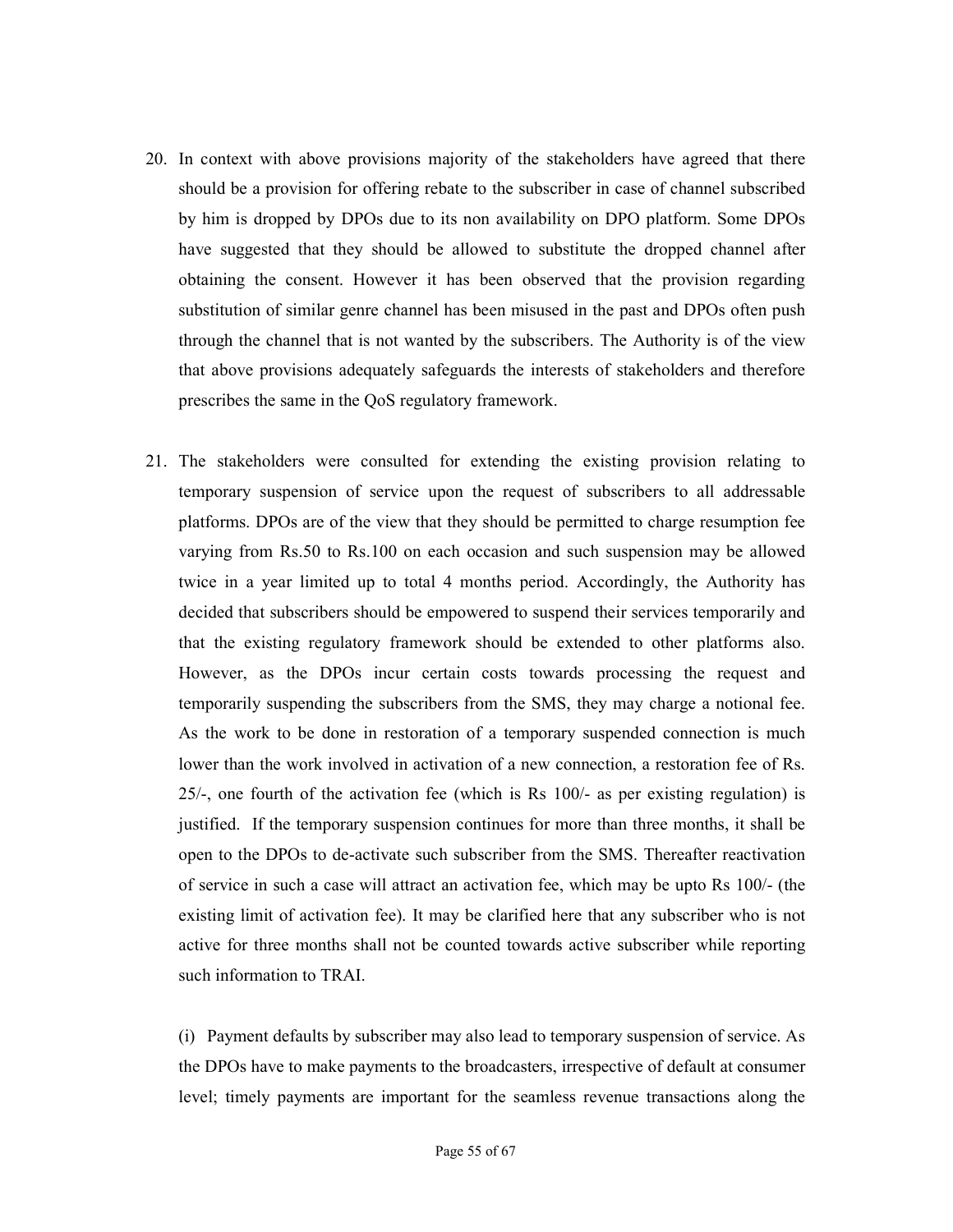value chain. As per existing QoS regulations for DTH no charges, other than charges in respect of CPE, relating to the period during which direct to home services remain discontinued due to any reason are payable by the subscribers and no reactivation charges for resumption of service are to be levied by DPOs. This provision has been reviewed and the Authority is of the view that if services to a subscriber are suspended due to payment default, and such suspension continues for a period more than three months, DPOs may de-activate such subscriber from the SMS and may charge a fee up to activation fee of Rs 100/- for resumption of services. In addition to activation fee, DPOs will also be entitled to recover the outstanding dues along with interest chargeable at a rate not exceeding 2% higher than the base rate notified by State Bank of India from time to time, on the amount payable by the subscriber for the period of such delay. Further such subscriber shall not be included in the active subscribers of the DPO if it is not active for last 3 months. The DPOs shall inform such charges, if any, prescribed by the DPOs for restoration of temporary suspension and activation of service to the subscribers through websites and customer care programming service.

(ii) No other charges shall be payable by the subscriber during the temporary suspension period, except the rental charges for the CPE, if it has been obtained under rental scheme. Further any subscriber who remains suspended beyond three months shall not be counted as an active subscriber of the DPO. These provisions of the draft regulation have been agreed to by most stakeholders.

22. Consultations were also held on the issue of disruption in services and how the interests of subscribers can be protected if there is a continued disruption in services. The existing regulatory framework provides that all complaints related to "No Signal" are to be resolved within 3 days. This provision is being complied with by the DPOs. The Authority is of the view that in case any disruption continues beyond 72 hours, the subscriber shall not be charged for the entire duration of such continued disruption. The period of such disruption shall be counted from the time a complaint to this effect is registered by a subscriber with the DPO or concerned customer care centre in case of individual fault and from the occurrence of fault if bulk subscribers are affected. The adjustment to the subscribers can be provided in terms of equivalent additional subscription days or by providing proportionate credit to subscriber's account, as the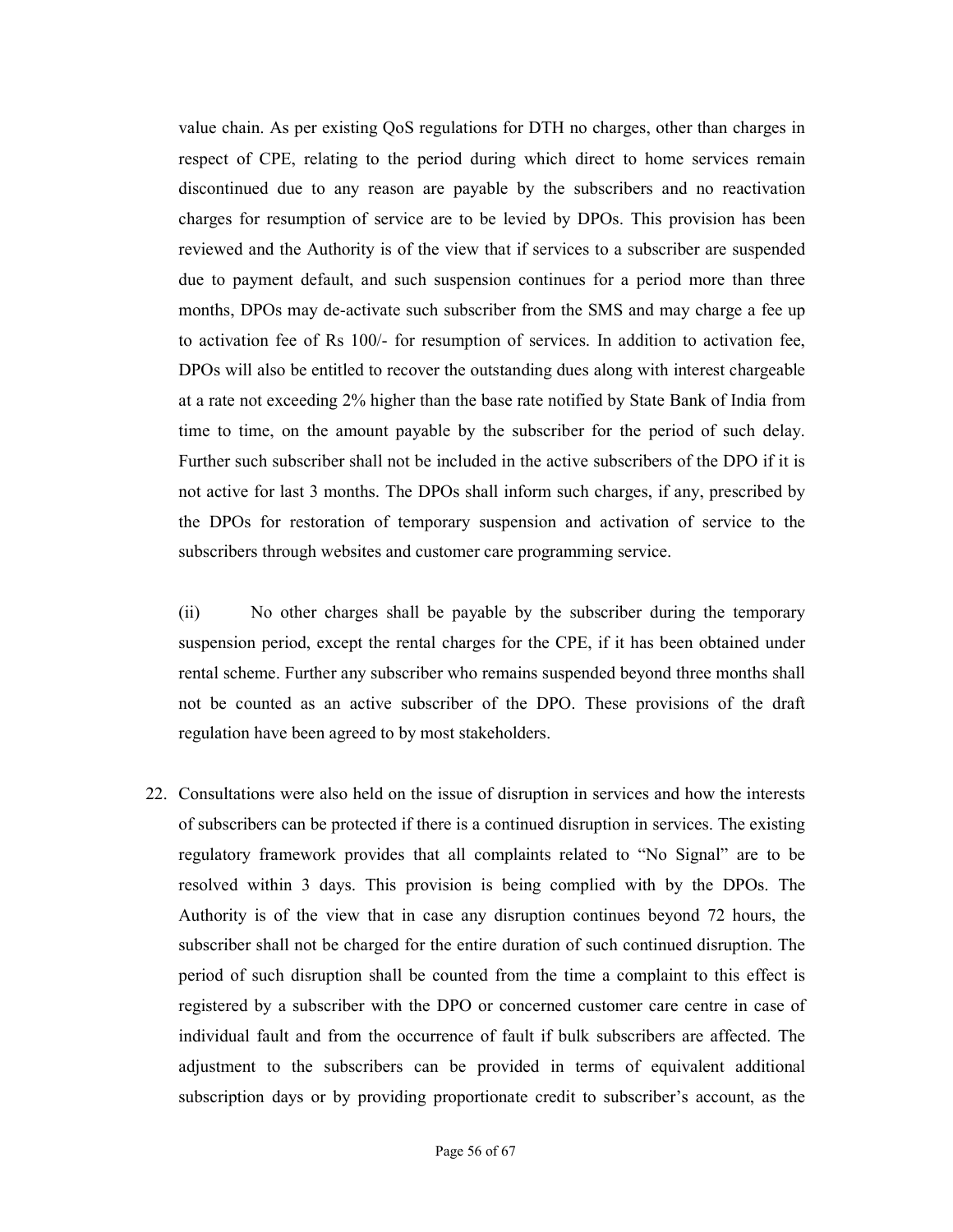case may be. In case of likely disruption due to any planned maintenance, DPOs should give at least 15 days of advance notice to the subscribers.

- 23. Shifting of connection from one location to another involves dismantling of CPE, from the subscribers premises and installing the same to another new location. Logically, process involved in shifting of connection to another location is similar to providing a new connection in addition to dismantling work. Subscriber details of new address are to be updated in the SMS and thereafter the services are to be activated. Therefore DPOs incur costs for shifting of connection also. The Authority is of the view that in case where the dismantling of outdoor equipment is done by the DPO and the connection is reinstalled at a new location, the DPO may charge an amount not exceeding twice the installation charges notified by the DPO within the prescribed ceiling. However, in cases where no shifting of outdoor equipment is involved, DPOs may charge a fee not exceeding the installation charges as notified by the DPO within the prescribed ceiling.
- 24. Comments of stakeholders were sought on how to improve customer care services, consumer complaint and grievance redressal in the addressable systems and if the customer care centre infrastructure can be outsourced to another agency keeping in view the constraints faced by smaller DPOs. Stakeholders have suggested that DPOs should widely publicise their consumer care numbers, toll free number and customer care centre details though various modes such as advertisement, scrolls on the channels, website, short messaging service, b-mail and customer care programming service etc. DPOs have also favoured outsourcing of customer care centre. The Authority therefore permits outsourcing of QoS infrastructure such as website, customer care centre, web based complaint management system etc but the responsibility of QoS compliance and reporting shall solely lie with concerned DPO.
- 25. Consultation was held on the issue of accessibility of customer care centre to consumers. DPOs have suggested varying access time such as 24 hrs, 8.00 to 00.00 hrs, 7.00 hrs to 23.00 hrs, 8.00 hrs to 23.00 hrs etc. Stakeholders generally supported the view that IVR services and customer care centre may provide option of regional language in addition to English and Hindi language. It was submitted by one DPO that call volume traffic gets heavily skewed towards the prime time viewership hours, that is, during 7.00 pm to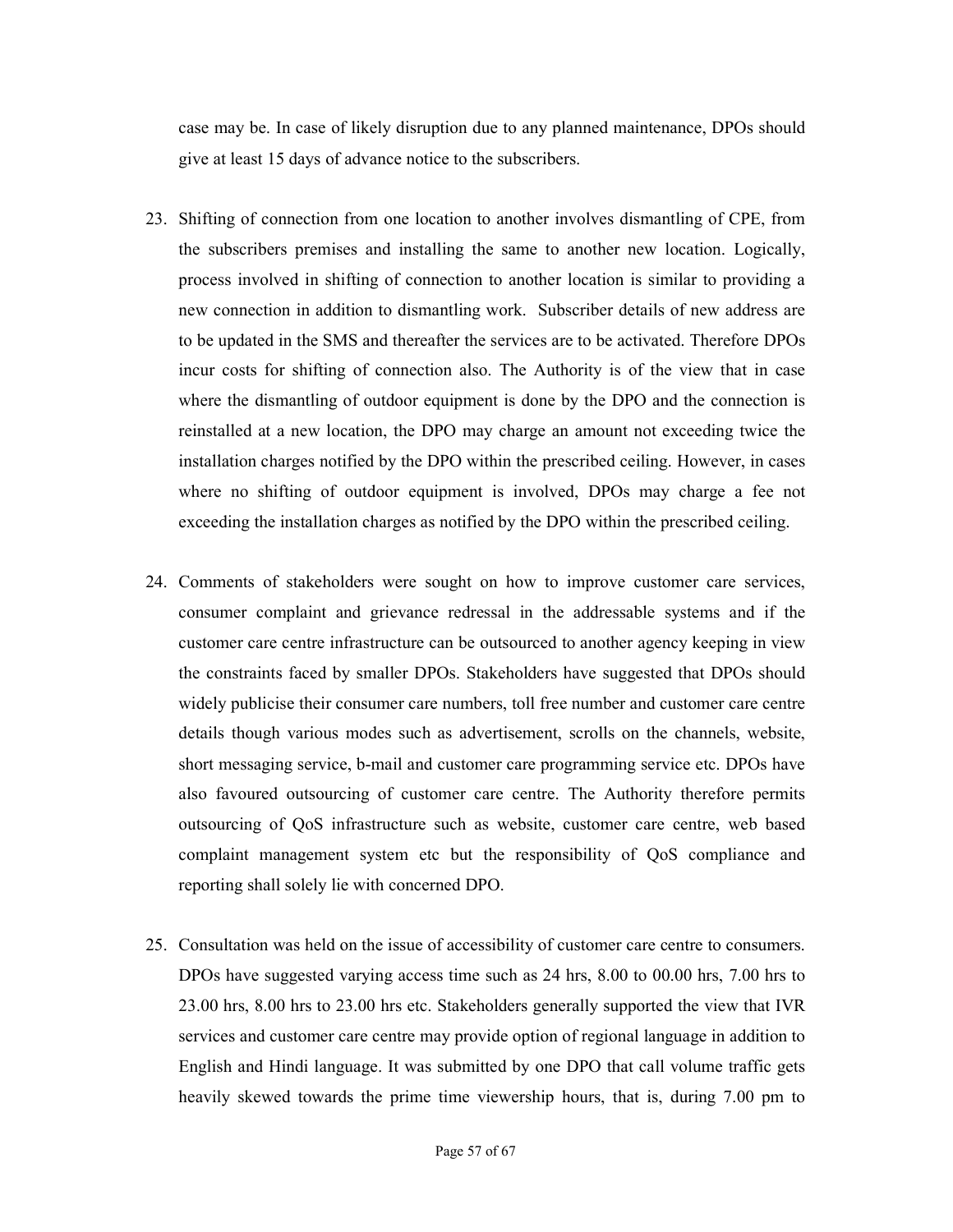10.00 pm and nearly 25% of the entire day's call volume is received during these three hours. Therefore it is not sustainable to build capacity on the basis of these three hours prime time peak as for the rest of the day the resources would remain idle. Accordingly, stakeholders have requested for review of the bench mark of response time for voice to voice response and suggested the said benchmark should either be 90% in 90 sec or 95% in 150 sec.

- 26. The Authority is of the view that the operational hours of 8.00 to 22.00 hrs for operation of customer care centre are justified as this period covers normal business hours and prime time for television viewing. DPO may however extend accessibility hours beyond this period depending on their business requirements. Further, the IVR response for electronically answered calls shall be 90% calls to be answered within 40 seconds and for voice assisted calls 90% calls to be answered within 90 seconds.
- 27. Comments were sought from stakeholders on the issue of recording of subscribers consent for subscriber driven action related to their subscription. Stakeholders have favoured such provisions in the QoS with recording of the communication for period of several months. The Authority is of the view that services once subscribed by the subscriber should not be modified without specific request of the subscriber to do so and such request related communication should be duly preserved for a period of at least three months. Different methods using registered mobile number, registered email, call records, IVR records, etc. may be devised for receiving such request.
- 28. The issues relating to billing method and billing cycle were consulted with the stakeholders. Majority of the DPOs were of the view that pre-paid payment system may be encouraged, however choice of implementing pre-paid and post paid method may be left to them. With regard to billing cycle for pre paid or post paid system, a few DPOs have suggested that billing cycle for pre paid may be 30 days from the date of activation of services while for post paid the billing cycle may be a calendar month. Some DPOs have suggested that it should be left to them to decide. The Authority is of the view that the DPOs or its linked local cable operator, as the case may be, may offer their services either on pre-paid or post-paid or both pre-paid & post-paid as per their business requirements. The billing cycle for pre paid shall be 30 days from the date of activation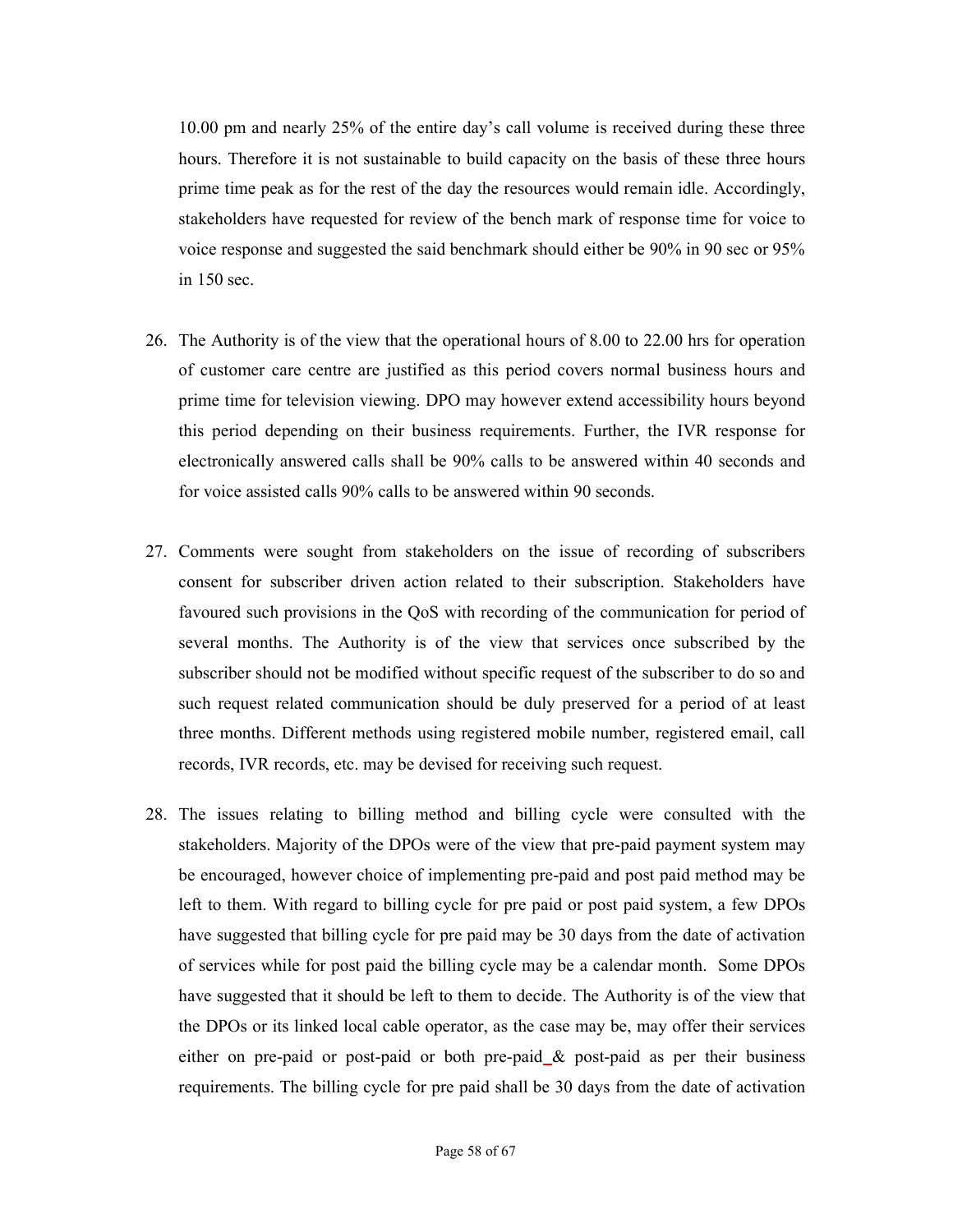of services while for post paid the billing cycles shall be a calendar month. In case of pre-paid model, DPOs or local cable operators, as the case may be, shall inform the amount debited to the subscriber at the end of every billing cycle through electronic means. In case of post paid billing, a proper bill conforming to the provisions of applicable laws with usage details shall be provided to the subscribers. The post paid bill can be provided in print form or in electronic form as may be opted by the subscribers. The subscribers shall also be provided online access through website or other electronic means for accessing their billing and payment statements for preceding six months without any charge.

- 29. In order to protect the interest of consumers, the Authority has consulted with the stakeholder for developing a consumer friendly common framework of CPE/STB schemes in addressable systems. At present three CPE schemes viz. outright purchase, hire-purchase and rental schemes have been prescribed by the Authority. This apart, DPOs have also been permitted to offer other schemes where they generally bundle CPE with the service subscription. It has been observed that complete details of CPE schemes are not made available to the subscribers and issues related to ownership and maintenance often lead to disputes.
- 30. There is a consensus among the stakeholders that essential information about CPE, namely, price, guarantee/warrantee, AMC, provision for return and other charges associated with CPE must be transparently informed to the consumers while offering such schemes. The Authority has analysed the comments of stakeholders on the issues related to CPE/STB. From a consumer's perspective, it is of utmost importance that a simplified and common CPE framework is developed in order to make the consumers well aware of the provisions. Considering that digitization for the first three phases have been completed to great extent and in the present market scenario, the Authority is of the view that two mandatory schemes, namely, outright purchase scheme and rental scheme, are sufficient to cater to the interests of the consumers. Additionally the DPOs may offer other schemes as per their business concerns.
- 31. In the outright purchase scheme the DPO shall declare and notify the retail price of CPE with a guarantee/warranty period of at least one year during which the subscriber shall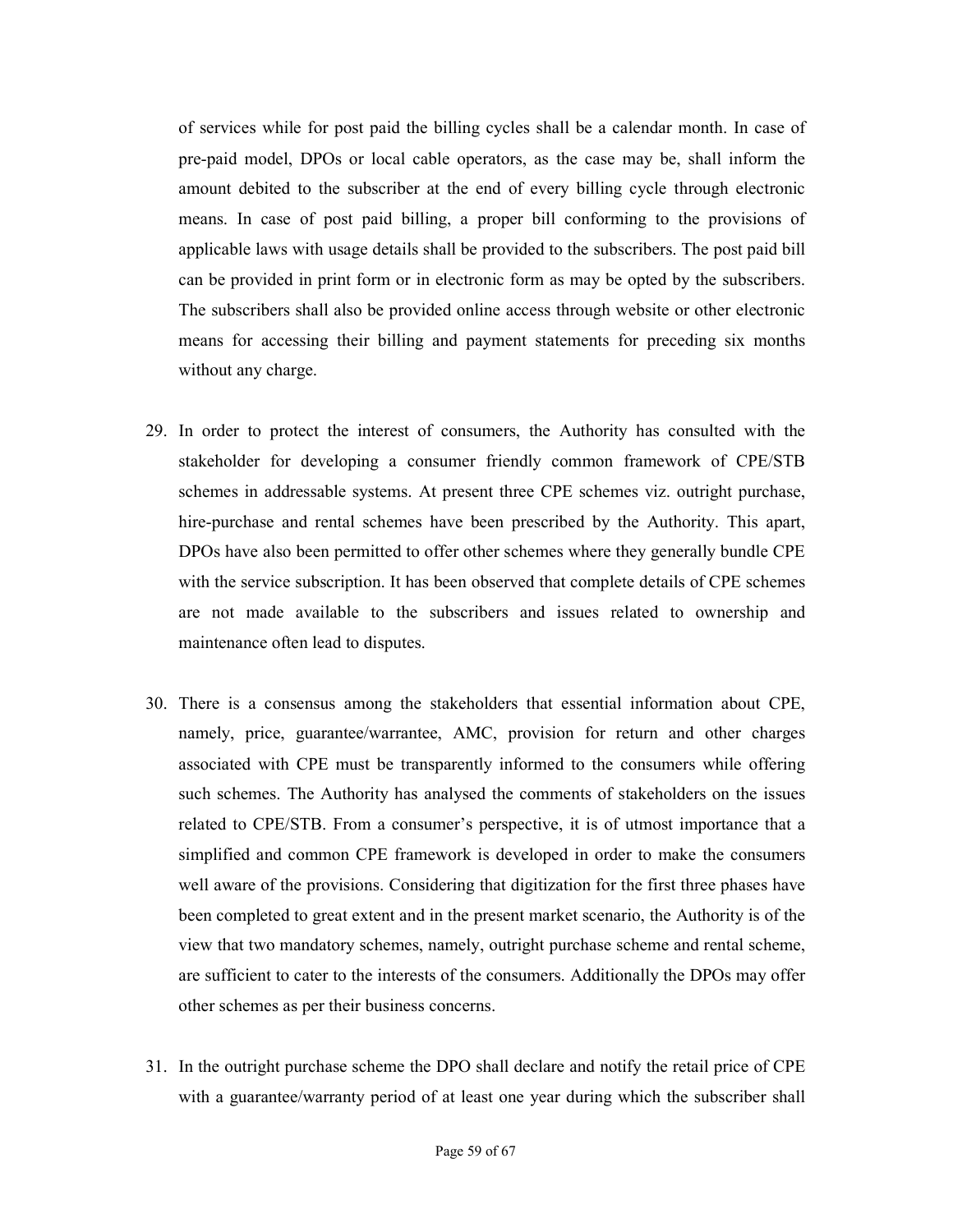not be required to pay any charge towards repair and maintenance of the CPE. The ownership of the CPE shall remain with the subscriber under this scheme. The DPO shall also offer an annual maintenance scheme at reasonable price for the CPE provided under such scheme after the expiry of guarantee/warranty period.

- 32. In the rental scheme, the DPO shall declare and notify the monthly rental amount and other terms and conditions, if any for CPE. The DPO may specify a refundable security deposit under this scheme as may be considered appropriate. The ownership of CPE shall remain with the DPO in this scheme. DPOs are also free to form other schemes as per their business requirement; however the ownership of CPE in rental scheme and other schemes shall remain with DPO or its linked local cable operator, as the case may be.
- 33. In the draft regulations, it was prescribed that DPOs shall be responsible for maintenance of CPE that has been offered by DPO's under rental scheme and other schemes (excluding the outright purchase scheme) for a minimum period of 5 years. Majority of the DPO's are of the view that repair and maintenance for a period of 5 years would incur additional expenses to them and it is not financially viable. The Authority has examined this issue keeping in mind the comments of the stakeholders and consumers interest. It has been observed that repair and maintenance of CPE is the major bone of contention between the subscribers and the DPO's. Subscribers have been facing problems with regard to maintenance and repair of CPE that has been procured under various schemes offered by DPO's and they have been charged heavily in case any problem is detected in the CPE. Therefore, a provision needs to be prescribed to address the issues related to repair and maintenance of CPE during its useful life span, under the schemes where the ownership of CPE remains with the DPO as a safety net for the subscribers. The Authority also considered that CPE is an electronic item where life of such equipment is generally 3 to 4 years. The CPE technology is also changing rapidly due to technical advancements. Hence, it appears reasonable to define average useful life span of CPE of 3 years. Accordingly, the Authority is of the view that in case of services obtained under rental scheme and other schemes, it shall be the responsibility of the DPO's to provide interruption free services to subscribers for atleast minimum period of three years. The DPOs therefore shall ensure that CPE is maintained in good working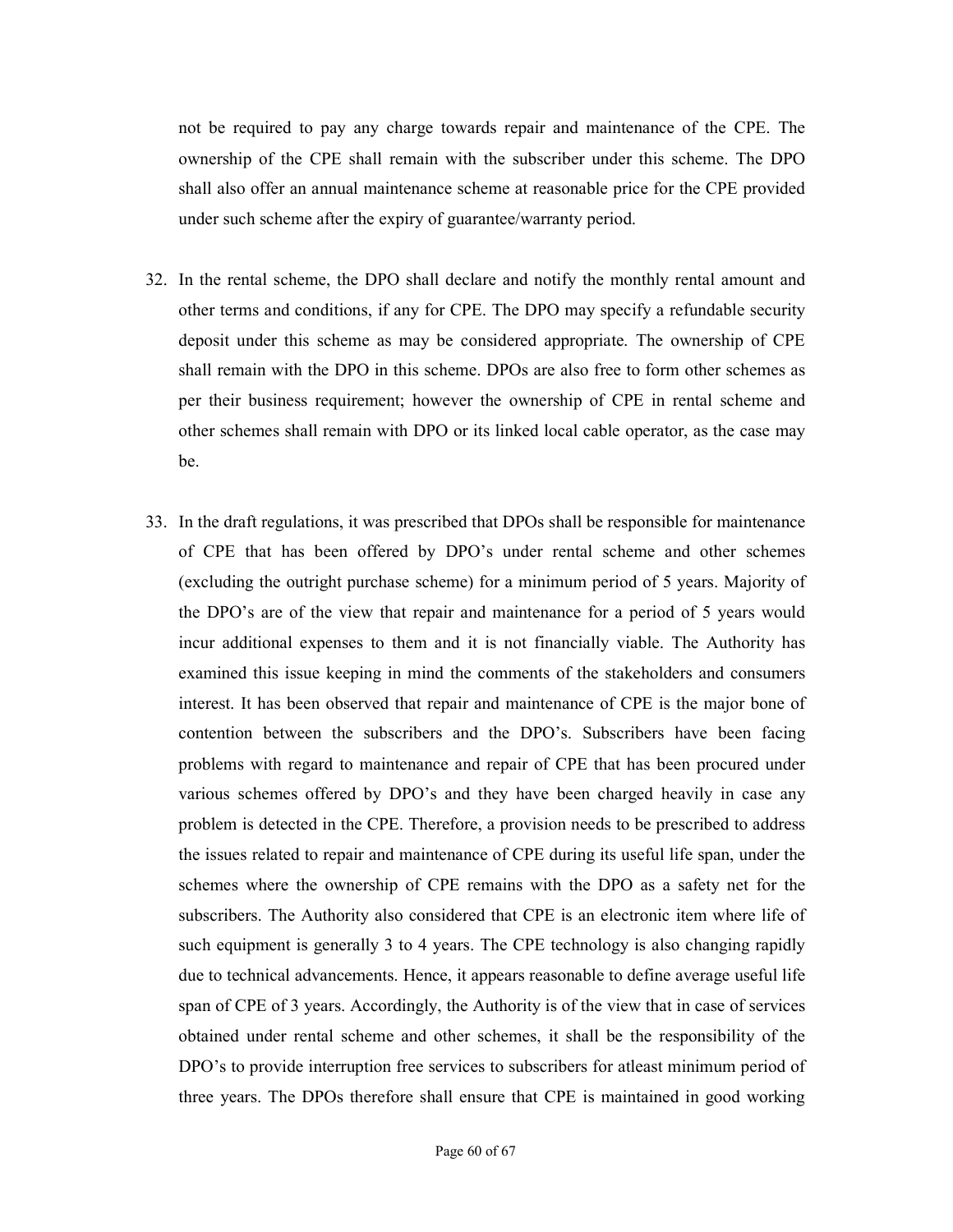condition during this period. The subscribers during this period of three years shall not be liable to pay any amount separately towards maintenance of CPE for any incidence of fault, except in cases where the CPE has been found tampered or physically damaged by the subscriber. The DPOs may include expenses, if any, likely to be incurred towards maintaining the CPE in good working condition for providing interruption free services during the prescribed period of three years, in their schemes that are offered to the consumers.

- 34. A few stakeholders submitted that there is no provision in the draft regulations for return/surrender of CPE. In this regard the Authority is of the view that the ownership of CPE rests with the DPO's for the rental scheme and the other schemes being offered by DPO's. Therefore, the provision of surrender of CPE is inbuilt in the schemes excluding outright purchase scheme. A provision is also made in the regulations to enable subscribers to surrender their connection subject to terms and conditions of subscriptions, if any. Subscribers can therefore return the CPE. A few stakeholders have also highlighted the issue relating to interoperability of STB's. The Authority has already initiated an exercise to examine the feasibility of interoperability of STB's. The Authority would come up with its view in this matter in due course of time.
- 35. As per the existing regulatory framework for DTH service, there is a provision of levying visit charges after guarantee/warrantee period in connection with visits for servicing of CPE at subscriber premises. The DTH operator are permitted to charge an amount not exceeding rupees two hundred and fifty as visitation charge per complaint. There is no such provision in cable TV services. In the consultation, most of the DPOs have supported levying visit charges from the subscribers for visits related to maintenance activity to be undertaken at subscriber end. A few DPOs have also suggested that it may be left to market forces to decide visit charges. After examining the comments it is observed that in the DTH the visit charges is prescribed for the external equipment like PDA, LNBC which may get disturbed due to faults not directly attributable to the DPO. Such charges are not applicable to problems related to STB, which is an indoor equipment like in case of cable connection. MSOs/HITS operators are of the view that there should not be any discrimination amongst DPOs in regard to levying of visitation charges and they should also be allowed to levy visiting charges.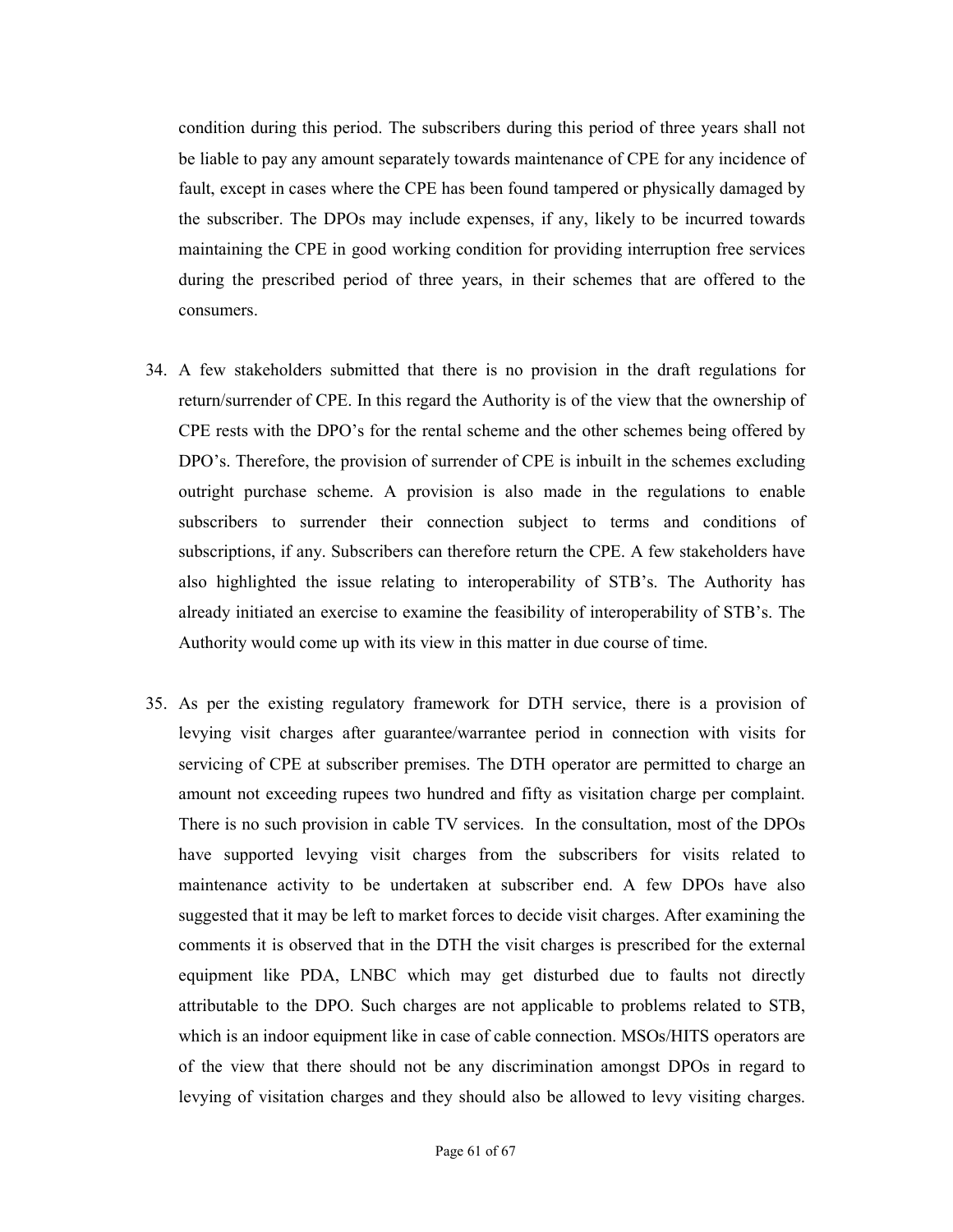One consumer organization submitted that visiting charges should be made on the basis of categories of cities. Therefore, the matter has been examined by the Authority and it is decided that DPO's providing direct to home services may charge an amount not exceeding rupees two hundred and fifty as visit charges for registered complaints requiring visit of a person to subscriber's premises for maintenance, provided that no visiting charges shall be levied for complaints relating to STB. Such visiting charge shall not be debited from the pre-paid subscription account of the subscriber and receipt for payment made towards such charges shall be issued to the subscriber by the DTH operator.

- 36. Consultations were held with stakeholders on various methods that can be useful for increasing the consumer awareness. Stakeholders have suggested that awareness can be done through various means such as scrolls, short messaging service, websites, advertisements across mass media, etc.
- 37. At present, the consumer awareness related information is being provided by DPOs in different format and manner which is not easy to access and understand by the consumers. The Authority is of the view that if this information is standardised and it is provided to the consumers in a uniform manner, it will result in better publicity and improved education of consumers. As per existing regulatory provisions, the DPOs are mandated to set up their websites which can be effectively used for dissemination of this standardized information. Accordingly, in the consultation paper, the Authority had suggested for having a dedicated "Consumer Corner" link on the home page of DPO website. The page shall also contain login provisions for existing subscribers who may be provided access to additional information specifically related to them under subscriber corner. The essential information to be displayed under the consumer corner and subscriber corner was also put up for comments of stakeholders. DPOs have welcomed and shown agreement towards the suggested measures.
- 38. The Authority has also prescribed various other provisions for publicity of information and consumer awareness in the draft regulations which inter-alia include customer care programming service and public awareness campaign by DPO's and broadcasters. The stakeholders have agreed with these provisions.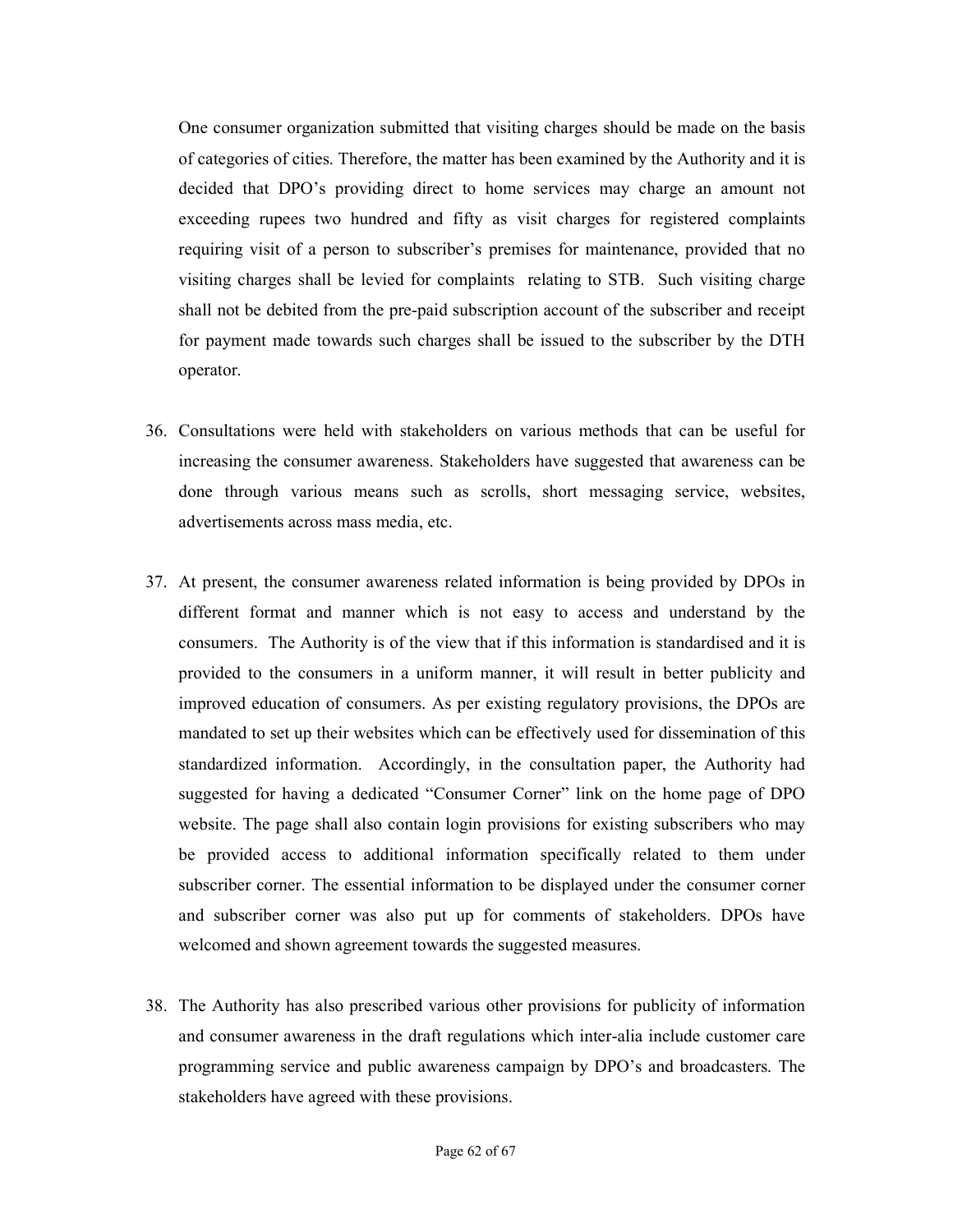- 39. Dissemination of information related to TV broadcasting services through dedicated customer care programming service can be an effective communication method. Therefore, the Authority is of the view that DPOs should provide customer care programming service for dissemination of service related information to their subscribers. Further, the Authority is also of the view that if a uniform LCN number (say 999) is assigned by all DPOs for their respective customer care programming service, it would be consumer friendly and help in creating wider publicity to such provision.
- 40. The Authority had already issued order for prohibition of on screen display by DPO's for giving notices to subscribers about disconnection or discontinuation or non-availability of TV channels. The Authority is of the view that such notices can be provided by DPO's through text scrolls at the bottom of the TV screen. However, the size of such scrolls should not affect the viewing experience of the subscribers. Frequency of such scrolls should also be limited so that viewing experience is not adversely affected.
- 41. Comments of stakeholders were sought on the technical parameters for various addressable systems. Majority of the stakeholders are of the view that existing technical parameters and standards for transmission are sufficient and there is no requirement to modify the same. Accordingly, the Authority has prescribed certain technical standards to be complied with by DPO's and broadcasters in the draft regulations which were agreed to by the stakeholders.
- 42. The stakeholders were consulted on the requirement of MoP and consumer charter to be provided to consumers which is required as per the existing regulatory framework. While agreeing that MoP should be made available to the subscriber, stakeholders suggested that the same may be provided in electronic form, via e-mail and through various electronic means. Therefore, the Authority is of the view that MoP should be publicised by DPO's on their website and may be provided electronically to the subscribers. The information contained in the MoP and consumer charter is almost similar in nature. Therefore, Authority is of the view that provision of Consumer charter is not required.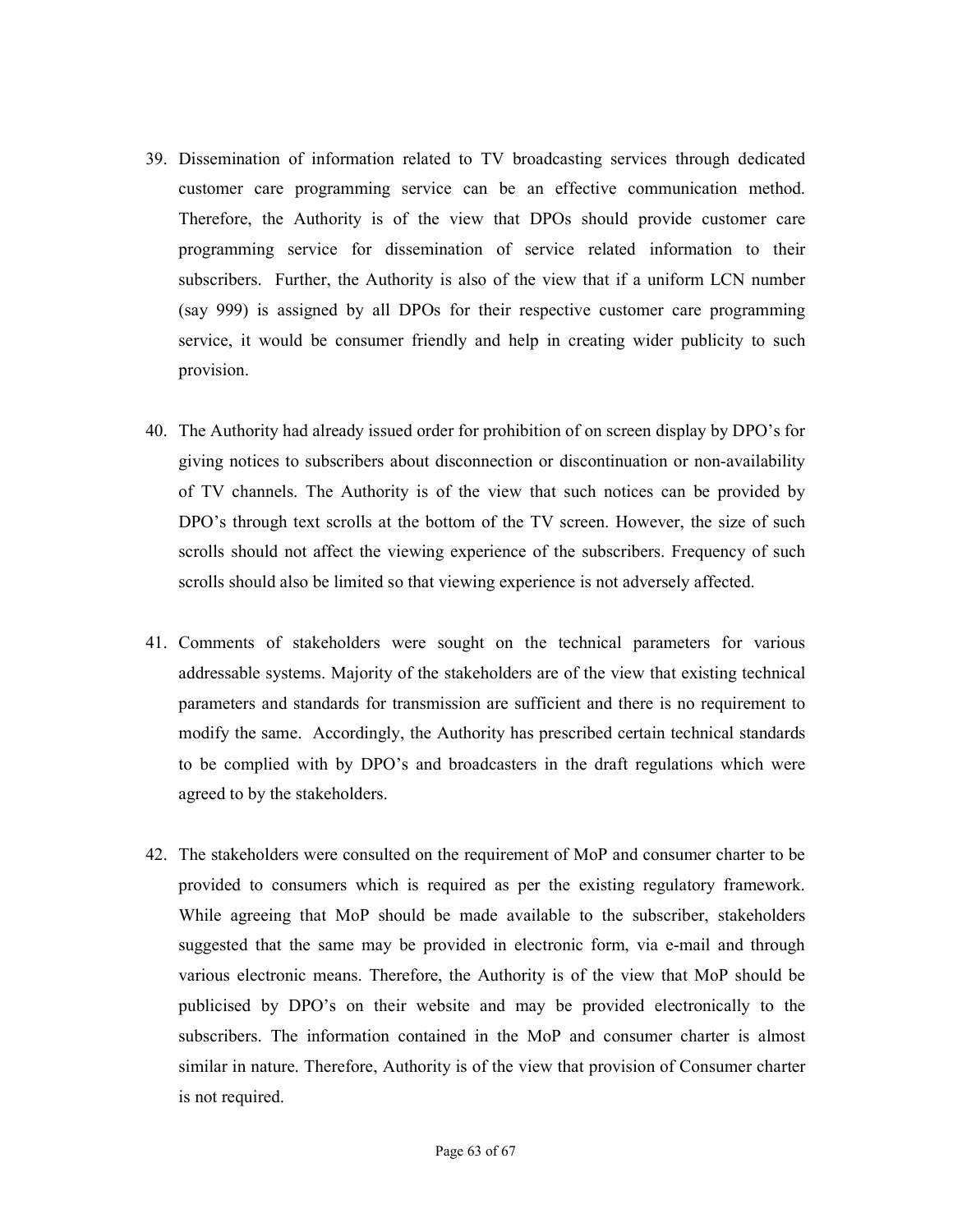- 43. As per the new regulatory framework for interconnection, broadcasters are required to declare their channels in any one of the nine genres viz. (1) Devotional (2) General Entertainment, (3) Infotainment, (4) Kids, (5) Movies, (6) Music, (7) News and Current Affairs, (8) Sports, (9) Miscellaneous. In the regulatory framework for interconnection, certain provisions have been made in regard to listing of channels in the EPG. These regulations provide that DPOs shall assign a unique number for each channel available on its platform and such number shall not be altered by the DPO for a period of at least one year. DPOs are also required to place the channel in the EPG in such a way that channels of same genre as declared by the broadcaster are placed consecutively and one channel shall appear at one place only. Further, all television channels of the same language within the same genre shall appear together consecutively in the EPG.
- 44. EPG enables the subscriber to identify the Logical Channel Number of each channel available on the DPO platform. Therefore, the manner of display of channel in the EPG assumes significant importance to the subscriber. Accordingly, certain provisions were made in the draft QoS regulations as to how channels are displayed in the EPG by the DPOs. The intent of these provisions is to make subscribers aware of the name and price of all channels being carried by the DPOs so as to enable them to make informed decision for selection of channels. Further, these provisions would also enable the subscribers to easily identify the channels which they have subscribed. In the draft QoS regulations, it has been prescribed that every DPO shall display all channels (both pay and FTA channels) available on its platform in the EPG under the respective genre as declared by the broadcasters along with applicable a-la-carte MRP. It has been further prescribed that such display of a-la-carte prices for pay channels shall be their respective MRP declared by the broadcaster. In case of FTA channels, DPOs shall display "zero" for the price of the channel.
- 45. DPOs are in agreement with the provision of display of all channels in the EPG. However, majority of the DPO's are of the view that since MRP, as per the draft tariff order, varies from region to region, it would not be feasible to display MRP for the pay channels in the EPG. A few stakeholders have suggested that there should be sub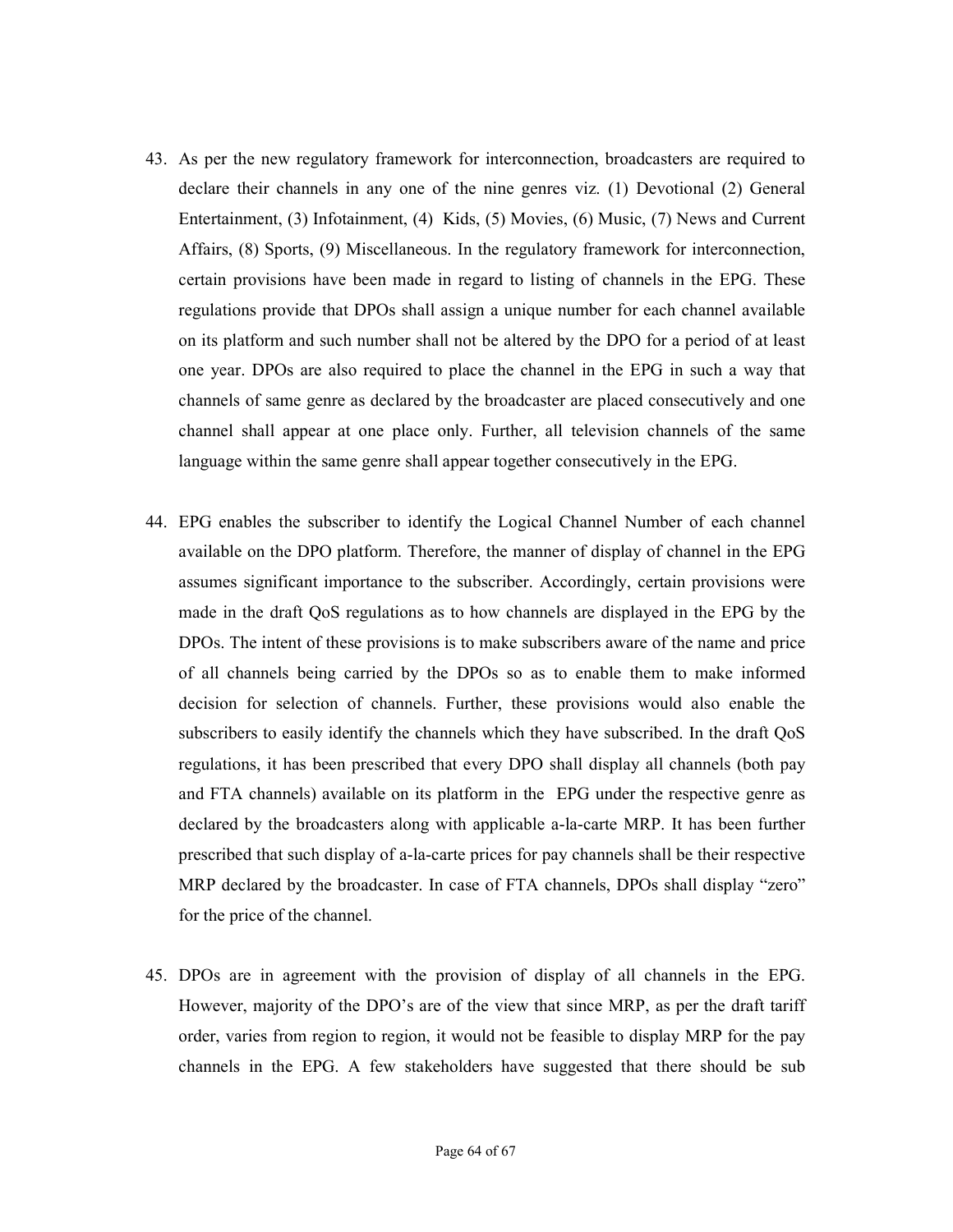categorisation within each genre for easy access to the channels by the subscribers. One DPO submitted that display of zero pricing of FTA channel should be done away with.

- 46. The Authority has reviewed the matter and region based pricing of the channel as prescribed in the draft tariff order has been done away with. Therefore, the concerns expressed by the DPOs regarding difficulty for display of channels in the EPG due to variation of regional MRP pricing of channels has been addressed. The Authority is of the view that DPOs should display all channels available on their platform in the EPG with their names and their respective MRP, in case of FTA channels, the Authority is of the view that "Free" should be displayed against the name of the FTA channels in the EPG.
- 47. Further, the Authority finds merit regarding the suggestion of the stakeholders that there should be sub categorisation within each genre. As already mentioned, the Authority has prescribed nine genres for regulating the tariff. From the subscriber's point of view, subgenre would enable them to easily navigate to similar channels available on the platform. Therefore, the Authority is of the view that DPOs should define the sub-genre within a particular genre on the basis of language, region, etc and the channels under sub genre should be grouped together and assigned logical channel numbers accordingly. It should be ensured that channels of same language are grouped together within sub-genre of a particular genre. It is further explained that in case the genre of a channel is changed by a broadcaster, the DPOs shall according to the regulation display the channel in appropriate genre. This will make EPG more consumers friendly insofar as selection of TV channels is concerned. The Authority expects that this manner of display of channels in the EPG by the DPOs will bring in greater visibility and transparency in informing the subscribers about all channels that are available on the platform.
- 48. In order to ensure good quality of TV broadcasting services to the subscribers, it is of paramount importance that the provisions of QoS regulation are complied by the DPOs and the local cable operators. It would be appropriate if the DPOs designate a compliance officer for generating awareness within their organisation regarding the provisions of the regulations and facilitating creation of required infrastructure and practices. The compliance officer will ensure timely submission of reports and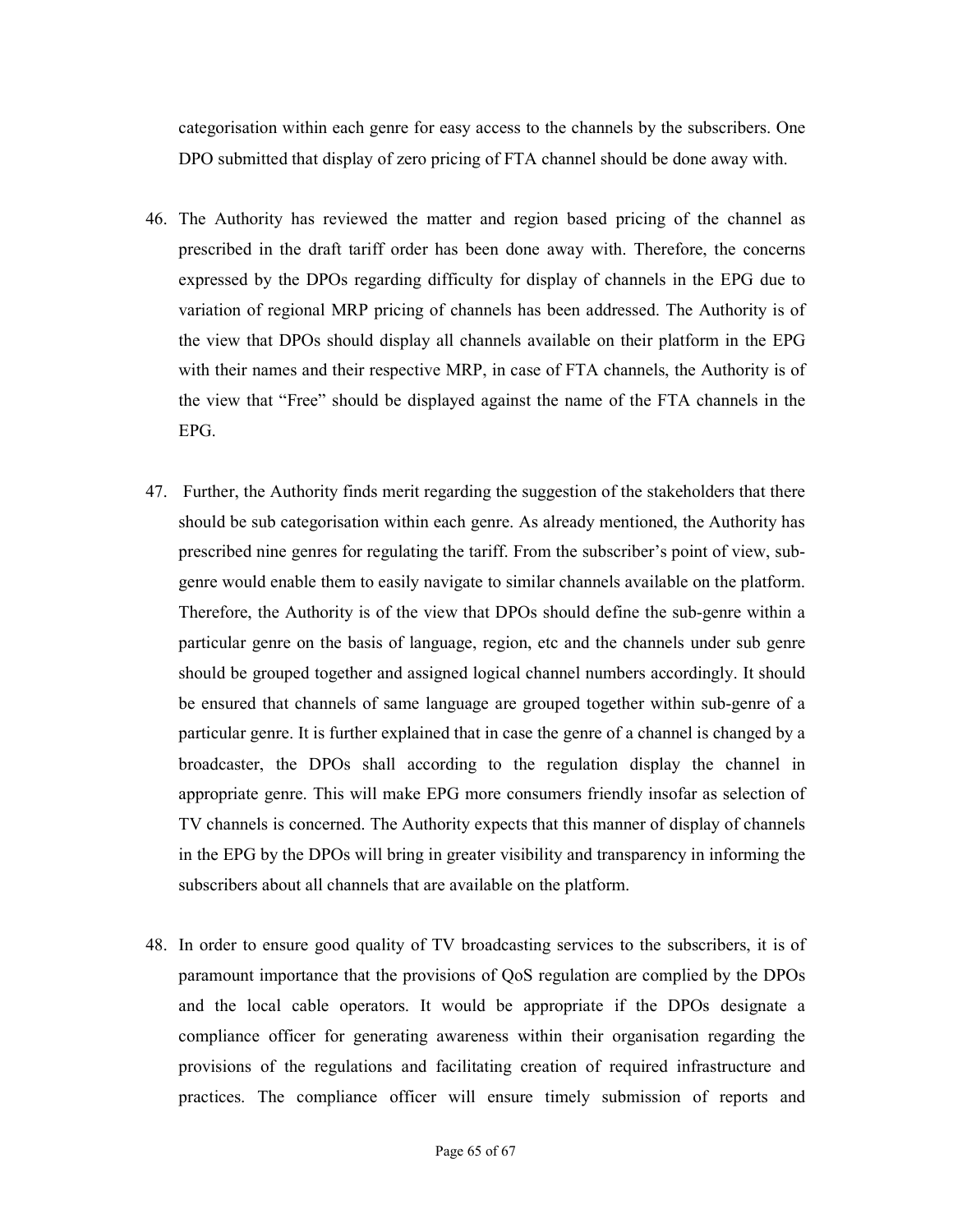information to the Authority. Here it is important to note that the role and responsibilities of the compliance officer shall be without prejudice to the provisions of the Act with regard to the responsibilities of the DPOs towards regulatory reporting and compliance.

- 49. In the consultation paper, the stakeholders were asked to offer their comments on the feasibility of building a framework for carrying out audit of DPOs for verifying QoS compliance and for conducting surveys towards assessment of QoS perception of the consumers. The stakeholders have supported these suggestions. The Authority is of the view that since the broadcasting sector is at the cusp of digital transition, it may take sometime for the industry to get stabilised. Further, the industry may also require time to get adjusted in the new regulatory framework propounded by the Authority in respect of tariff, interconnection and QoS. In such a scenario, the Authority may consider and prescribe such measures regarding conduct of audit and surveys for QoS in due course.
- 50. Consultations were held with the stakeholders as to whether any financial disincentives for QoS non compliance are to be imposed for violation of QoS provisions. In the draft regulation, the financial disincentives prescribed for MSOs/LCOs in addressable TV services were made applicable across all platforms. One stakeholder submitted that unless TRAI ensures compliance of QoS regulations at the end of DPOs, any attempt to implement the tariff order and/or Interconnect Regulations would have an adverse and cascading impact on all stakeholders. Another stakeholder submitted that there are no punitive measures prescribed in the regulations in the form of financial disincentives and/or recommendation of cancellation of licence in the event of default. Therefore, the Authority has made provisions for designating a Compliance Officer by DPOs who would ensure the compliance of QoS norms prescribed in these regulations. It is observed that the broadcasting services related to television are being delivered to consumers through digital addressable systems in most areas of the country and the process of digitization is expected to be completed by completion of phase-IV. In case of major DPOs, the basic infrastructure for implementing the QoS regulations is already available on ground. However, in case of smaller MSOs, adequate timeframe may be required for implementation of the framework. The Authority will continue to monitor the implementation and compliance of the QoS provisions by the DPOs and if required,